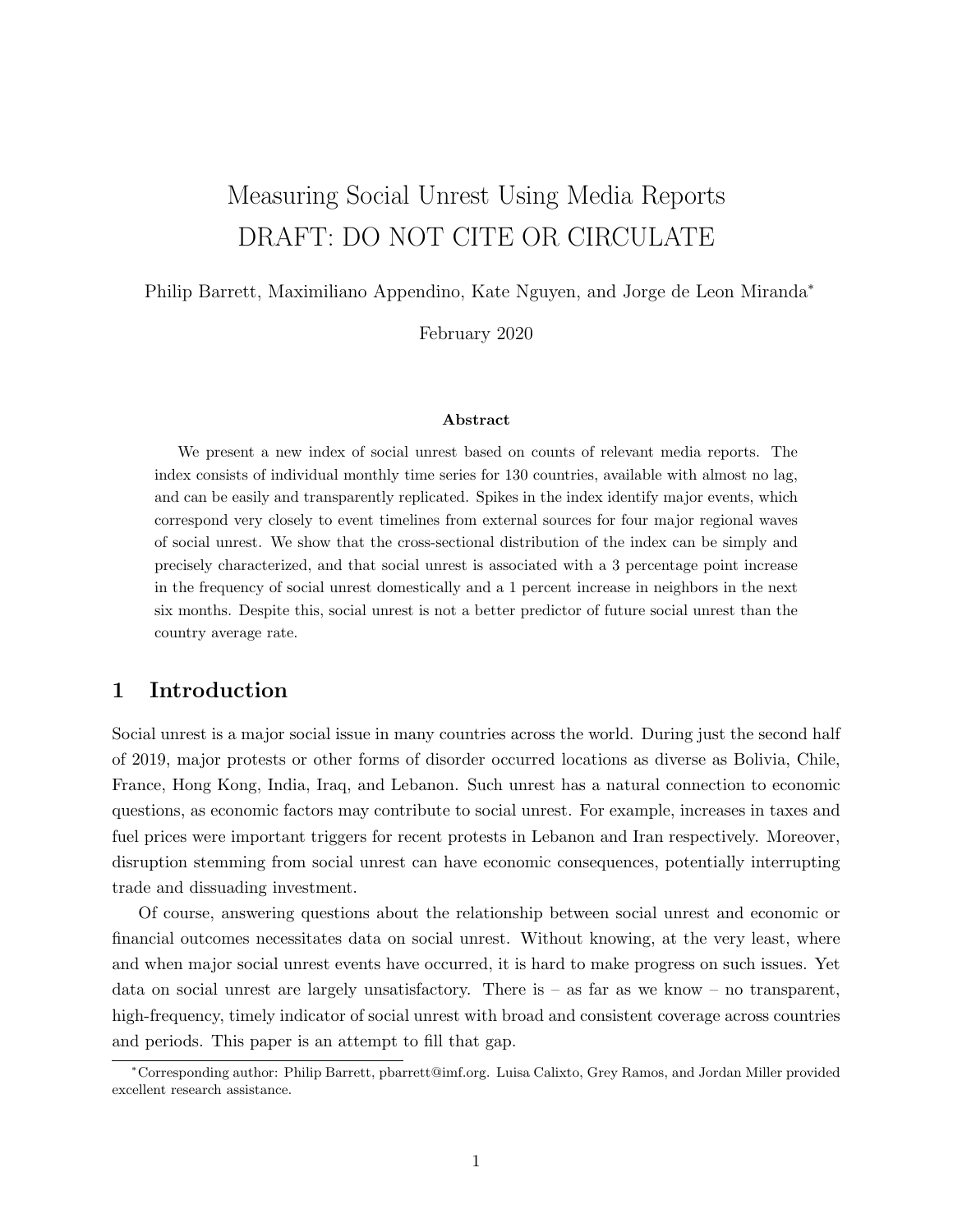We introduce a new measure of social unrest, as measured by media reports, which we term the Reported Social Unrest Index  $(RSUI)^{1}$  Coverage is broad: we provide data on [130] countries from January 1985 to [January 2020]. Measurement criteria are consistent and transparent: we use the same set of sources and search terms throughout, and any country-specific adjustments are reported and justified. The index is high-frequency and timely: data are available for each month with only a few days lag. This makes the index useful not only for research but also for contemporaneous monitoring of cross-country social unrest episodes.

In this paper, we detail how we construct the RSUI and how large movements can be used to identify major events. By comparing our results to several case studies of major, well-known social unrest episodes, we argue that the index and the coded events reflect respected narrative descriptions of real events, and are not simply the product of media fads or biases. We also analyze the statistical properties of the index, and show three key properties of the index, all of which are essential context for future work. First, that the units of the RSUI have a natural interpretation, consistent across and within countries: that a one percent increase in the index reduces the fraction of higher observations by approximately two percent. Second, that social unrest events are typically associated with around a three percentage point increase in the probability of social unrest in the same country and a one percentage point increase in neighboring countries during the next six months. Third, that despite this correlation, past social unrest is not a good predictor of future unrest, which we interpret as reflecting the fact that social unrest is a low-probability event driven by disparate factors.

The next section discusses related economic literature. Section 3 outlines the calculation of the RSUI and how we identify major social unrest events from it. Section 4 discusses the internal and external consistency of our measures. And section 5 investigates the properties of the time-series and cross-country variation of this index.

## 2 Related Literature

Our work contributes to the rapidly growing literature on text search methods using newspaper archives. Initially, this literature focused on measuring economic policy uncertainty. The seminal paper is by Baker, Bloom and Davis (2016), who construct an index of economic policy uncertainty (EPU) for 12 major economies using newspaper archives back to 1985. They show that the EPU is associated with lower investment and employment, and higher stock price volatility. Similarly, Ahir et al. (2018) construct a World Uncertainty Index (WUI) for 143 individual countries on a quarterly basis from 1996 onwards. Their index measures the frequency of the word "uncertainty" in the quarterly Economist Intelligence Unit country reports. And in a country-specific setting, Jirasavetakul and Spilimbergo (2018) develop a news-based economic policy uncertainty (EPU) index for Turkey. The index measures the frequency of news articles about economic policy uncertainty

<sup>1</sup>Early versions of the RSUI, covering initially only seven countries in the Middle East and North Africa and later the whole of the Middle East and Central Asia, featured in the IMF's Regional Economic Outlook in April and October 2019.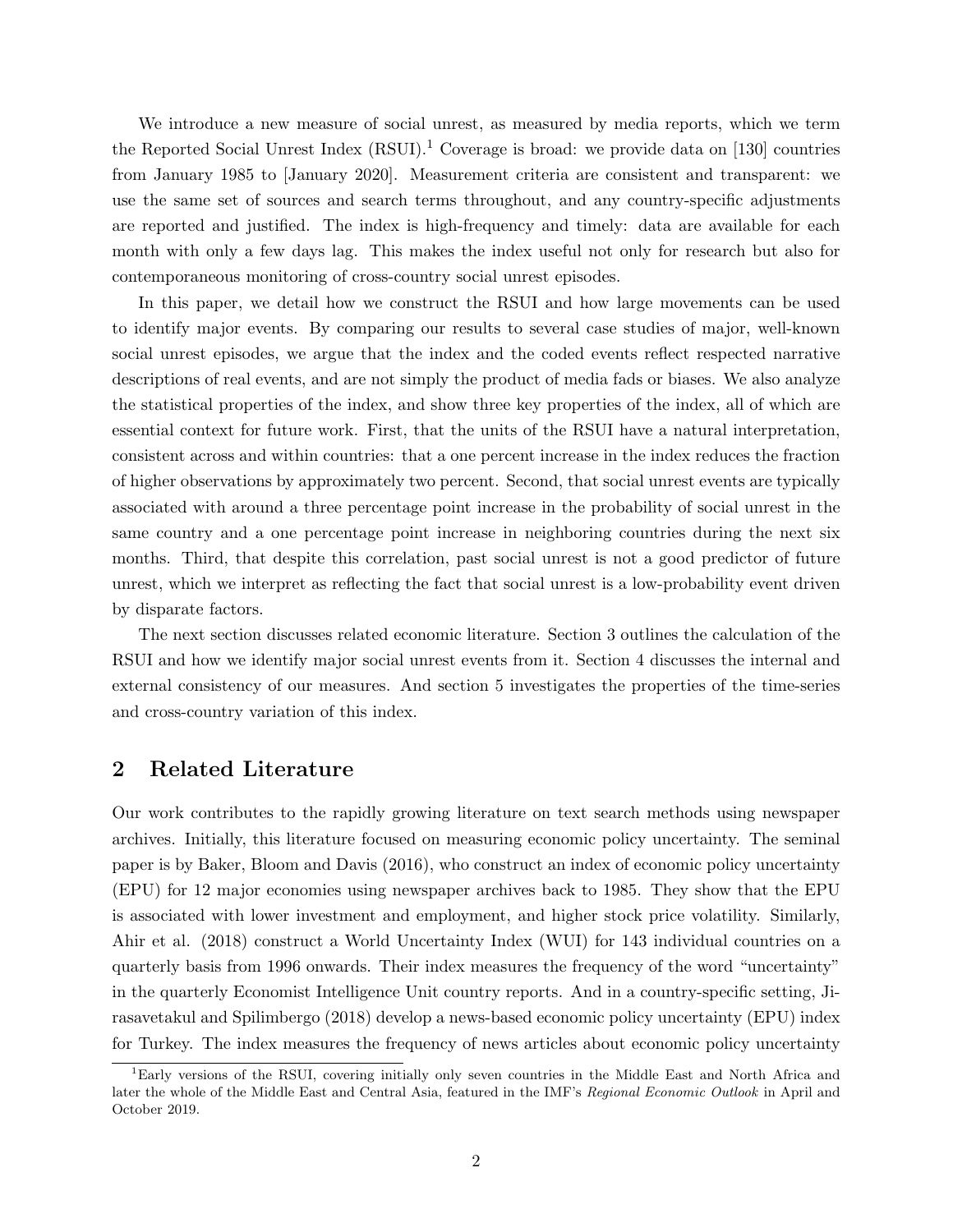and, as we do, uses Factiva as the primary source.

Other authors use text-based indices proxy for sentiment in financial markets, geopolitical tensions and corruption. Manela and Moreira (2017) calculate a text-based measure of uncertainty starting in 1890 using front-page articles of the Wall Street Journal and show that periods when their index is high are followed by periods of above average stock returns. To examine the effects that media sentiment has on equity prices, Fraiberger et al. (2018) create a daily news-based sentiment index for 25 advanced and emerging economies between 1991 and 2015. They restrict their sample to articles published by Reuters in English, and develop an algorithm which quantifies tone, counting the number of positive and negative words within financial, political and economic texts. Caldara and Iacoviello (2018) construct a monthly measure of geopolitical risk based on a set of newspaper articles covering geopolitical tensions since 1985. Like us, these authors use an algorithm which counts the frequency of articles that refer to geopolitical risks in leading newspapers published in the US, UK and Canada, although in their case ProQuest Historical Newspapers and ProQuest News stream are the primary sources. Finally, Hlatshwayo et al. (2018) construct a cross-country news-based flow indexes of corruption and anti-corruption by reviewing 665 million international news articles provided by Factiva. They show that shocks in the corruption index are associated to negative impacts on asset prices and economic activity.

Clearly, our work is closely related to other measures of social unrest. There are three main alternatives to our approach: the Cross-National Time-Series Data (CNTSD) database by Banks and Wilson (2020); the Armed Conflict Location and Event Database (ACLED); and the Mass Mobilization in Autocracies Database (MMAD) by Weidmann and Rød (2013, 2019) are alternatives to measure social unrest worldwide. The temporal and spatial coverage of the CNTSD is comprehensive – it provides annual time series data since 1815 covering 200 countries for the number of riots and anti-government demonstrations. Yet despite its wide usage, the CNTSD suffers from three significant drawbacks. First, it is at annual frequency and is typically updated with a lag of at least a year. Second, it identifies only a small number of events per year so the marginal impact of a new event can be substantial. Third, the results can be somewhat hard to interrogate, with the relationship between increases in the CNTSD series and events on the ground not always compelling (see Appendix [Z] for further illustration of this point).

The ACLED is a high-quality source with monthly observations. Within sub-Saharan Africa, coverage is broad and beings in the late-1990s. Coverage elsewhere, though, is rather limited. Finally, the MMAD has information about individual protest events generated by a combined machine learning and human coding process from three newswire agencies: The Associated Press, the Agence France-Presse and BBC Monitoring. However, the covers only a few countries from 2005 to 2012.

Several articles have used the CNTSD and the MMAD to proxy for social unrest in cross-country statistical analysis of political and economic phenomena, and a few articles exploited ACLED more granular data in the context of Sub-Saharan Africa. The political science literature used these data extensively to study social unrest and related political issues in a cross-country setting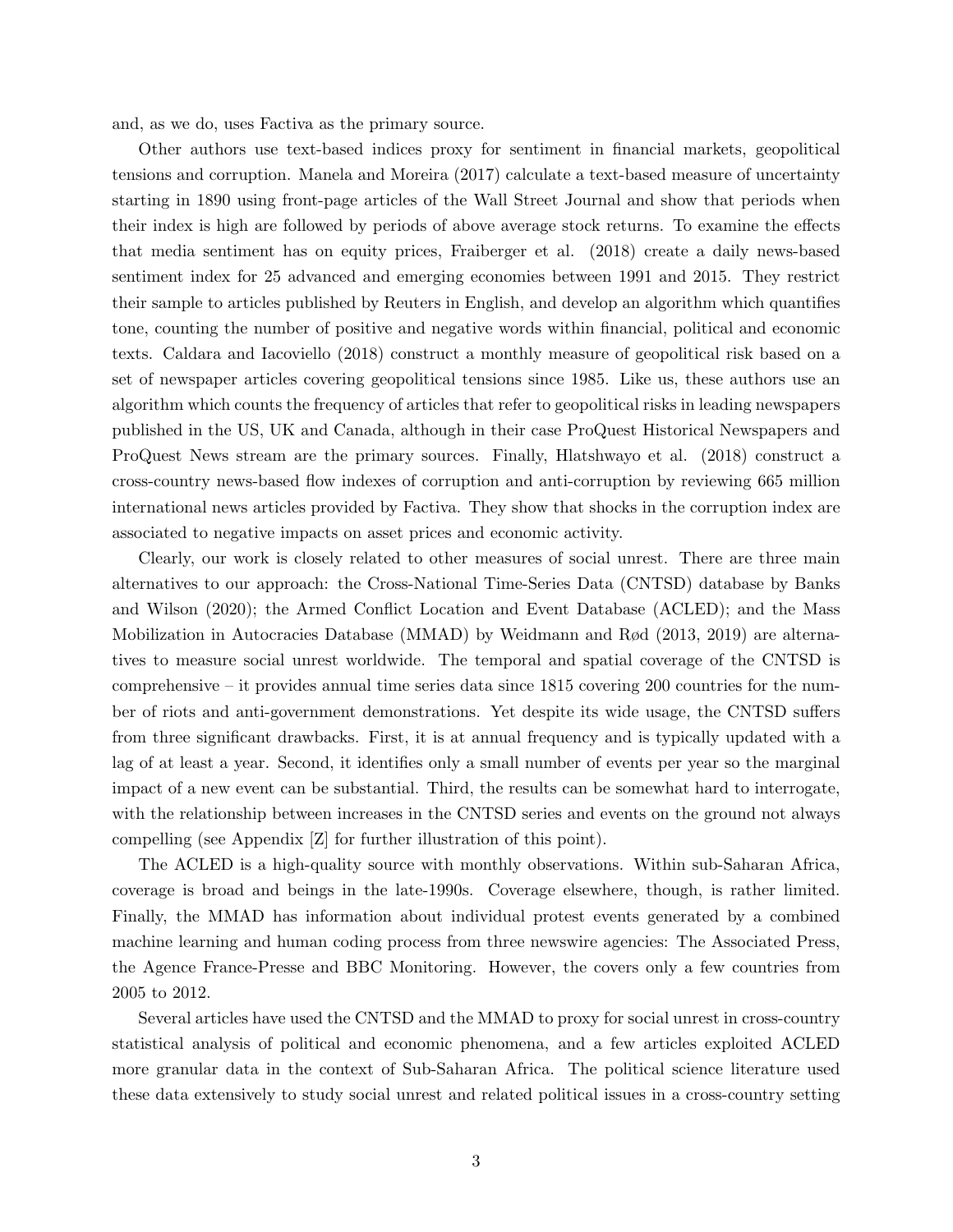–see for example, Jazayeri's (2015) analysis of the impact of identity-based political inequality on protest in MENA using CNTSD, or Ciocan and Wüest (2016) for an application of the MMAD to analysis of media censorship in MENA countries during the Arab Uprisings of 2011. The economics literature tended to use CTSD more frequently for cross-country econometric analysis of long-run issues – see for example, Acemoglu et al. (2019), who use this data to explore the relationship between democracy and economic growth, or Barro's (1991) classic paper on economic growth where variables from this dataset are used as controls for political instability. Some more recent studies look at higher frequency economic phenomena, such as Ponticelli and Voth's (2019) empirical analysis on budget cuts and to social unrest in Europe. he political science and economics literature also worked with ACLED focusing on Sub-Saharan Africa and benefiting from its detailed coverage –see for example, Harari and Ferrara (2018), and Ali et al. (2019).

## 3 The Reported Social Unrest Index

In this section we explain how the RSUI is created and a method for coding peaks into major events. We discuss how concerns for robustness influence the design of the methodology and report basic properties of the index.

### 3.1 Data

The primary source is Dow Jones' Factiva news aggregator. We restrict our sample to printed articles published by major English-language newspapers and networks in the USA, UK, and Canada. Specifically: the ABC Network, the BBC, the CBS Network, the Canadian Broadcasting Corp, the NBC Network, the Los Angeles Times, the Financial Times, the Boston Globe, the Globe and Mail, the New York Times, the Telegraph U.K., the Times U.K., the Chicago Tribune, the Telegraph, the Guardian U.K., the Wall Street Journal, the Washington Post and the Economist. This is a very similar set of sources to [Caldera and Iacoviello (2018)].

This choice of sources is motivated by several factors. First, this produces a very large sample over a long period of time, with our headline measure of relevant articles rising from around 7,000 per month in 1985 to over 20,000 between 2000 and the present, totaling over 7 million articles (see Figure 1). Second, by selecting well-known sources, we can be completely transparent about the possible biases in our sources. Of course, no sources are entirely free of bias, but these sources are ones that a large set of users is familiar with, and so can caveat the results as they see fit. This not true about either less well-known sources or newer media, such as Twitter or Facebook, where one cannot easily understand the likely biases of individual commenters. This latter group of sources suffer from further challenges, as it is difficult to know how to account for changes in penetration and composition or the role of bots, trolls, and other nefarious actors. Similarly, by limiting our sample to only foreign news media, we hope to avoid the most nakedly political sources, as within-country publications might have specific agenda which influence their reporting of civil unrest.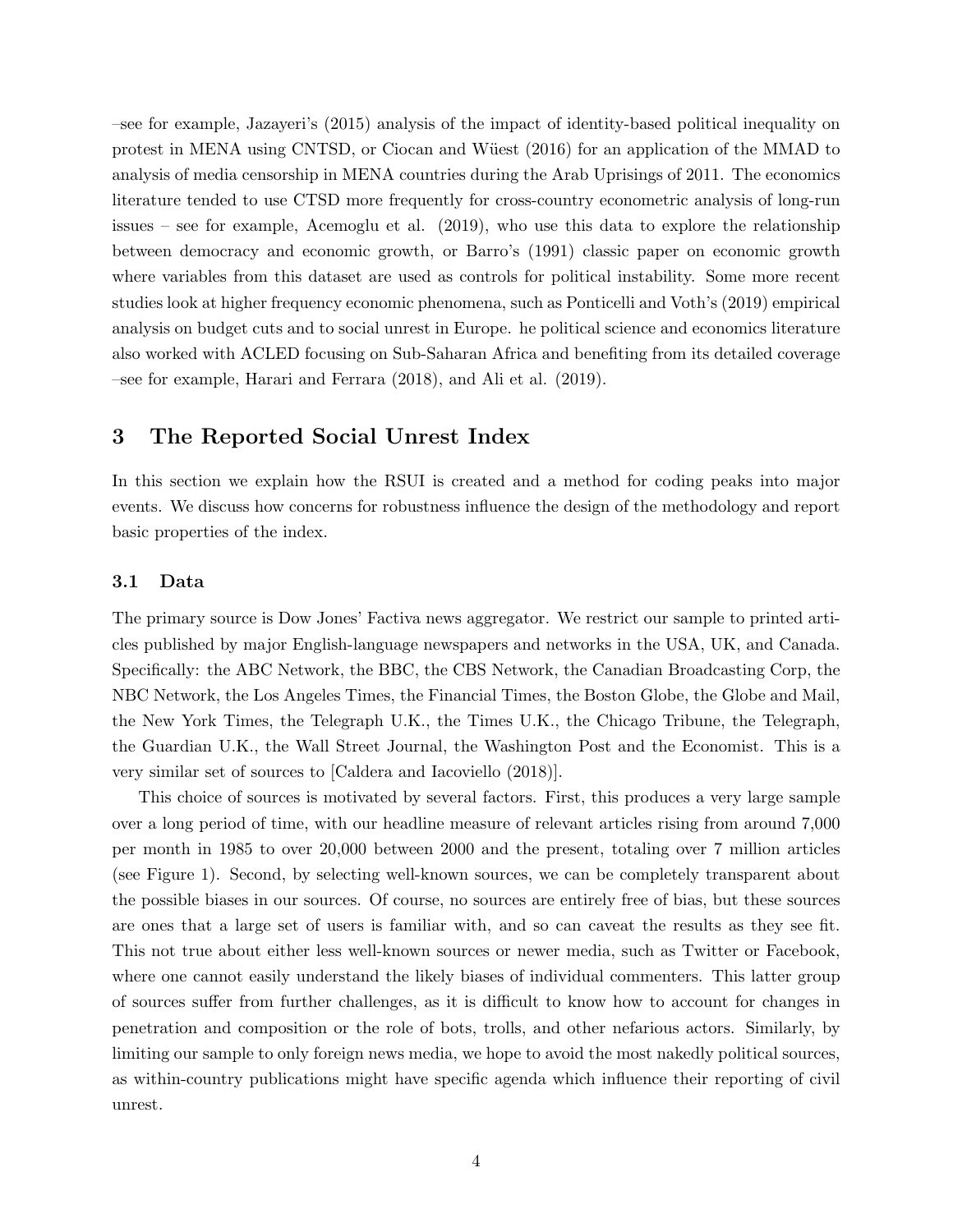

Figure 1: Number of contemporary articles per month,  $z_t$ 

Nevertheless, in Section [x] we also provide further robustness checks, examining possible impact of these arguments for a selection of Middle Eastern countries, including using: different Englishlanguage sources, alternate search terms, and French and Arabic language media. And when constructing the RSUI from the raw data, we also take account of how possible media bias might be mitigated by the specific details of the design of the index design, discussed further below.

Using these sources, we collect three monthly article counts:

- $x_{it}$ : Number of articles about social unrest in country i at period t
- $y_{it}$ : Number of contemporary articles in country i at period t
- $z_t$ : Number of contemporary articles in period t

Our sample includes the 130 countries countries with at least one million inhabitants and 200 social unrest articles (i.e.  $\sum_{t} x_{it} \ge 200$ ).

The search criteria defining these three series vary principally in the text strings which must match in order for an article to be counted (see Table 1). This is most involved for  $x_{it}$ , which has both inclusive and exclusive requirements. The inclusive requirements aim to pick up specific events related to civil unrest events, including protests, riots, major demonstrations, and other forms of unrest. The exclusive requirements aim to prevent false positives. These are either country-specific (more on this in Section 3.4), or aim to prevent matches from mis-use of search terms, <sup>2</sup> or articles related to commemorations of past unrest episodes.<sup>3</sup> As the series  $y_{it}$  and  $z_t$  will be used principally

<sup>&</sup>lt;sup>2</sup>For example, excluding "protestant" which, despite having etymological roots in common with "protest", is now reserved for a specific religious meaning. We similarly omit the word "demonstration" given its multiple meanings.

<sup>3</sup>We take the list of terms from Caldera and Iacoviello (2018)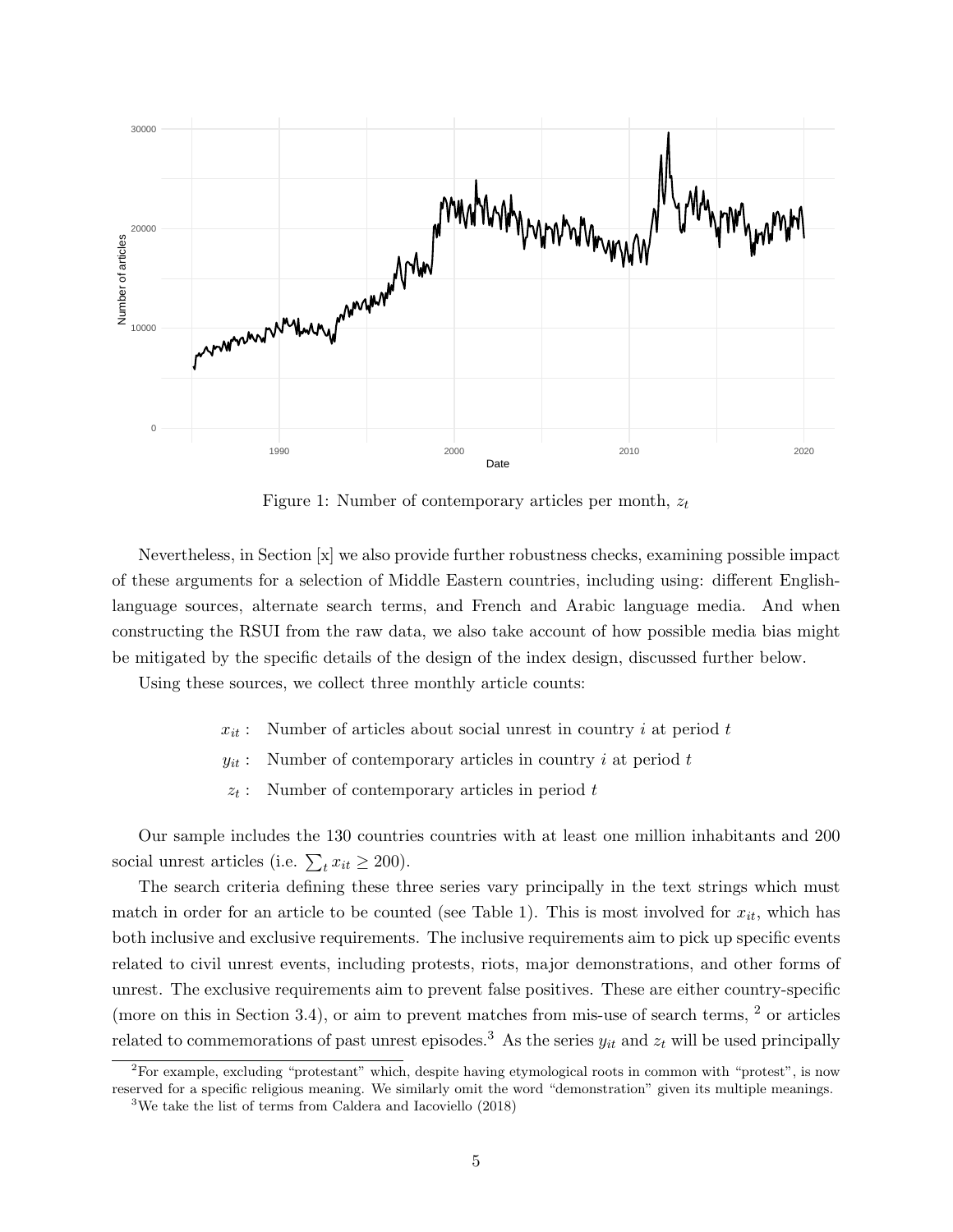|              | $x_{it}$                                                                                                                                            | $y_{it}$                       | $z_t$   |
|--------------|-----------------------------------------------------------------------------------------------------------------------------------------------------|--------------------------------|---------|
| Must include | Country name AND ("protest" $OR$ "riot"" $OR$<br>"revolution" OR $(("civil" or "domestic")$ within 10<br>words of "unrest")                         | Country<br>Name AND<br>"today" | "today" |
| Must exclude | Country-specific terms OR "vote of protest" OR<br>"protest vote" OR "protestant <sup>*"</sup> OR "anniversary"<br>OR "war" OR "memorial" OR "movie" |                                |         |
| Location tag | Country $i$                                                                                                                                         | Country $i$                    |         |
| Subject tag  | Domestic Politics Or Civil Unrest                                                                                                                   |                                |         |
| Word count   | $100+$                                                                                                                                              | $100+$                         | $100+$  |

to normalize the article count, we follow Jirasavetakul and Spilimbergo (2018) and add a further filter: that articles include the common and neutral term "today".<sup>4</sup>

Table 1: Article search Criteria

We also add restrictions on location, subject, and word count on the articles. The first two of these are implemented via category tags provided by Factiva. The location tag helps to screen some articles about civil unrest directed at a given country rather than in a given country, such as foreign-policy protests. However, this is not always successful (see section 3.4 below).

Table 2 presents key summary statistics of the data and Figure 2 shows the cross-country distributions of articles. The corss-country distribution is highly skewed. For example, although the median country is featured in an average of 116 articles per month, the average across countries is 350. The within-country skew is also very large, with the median country attaining a peak of almost 900 articles per month. In general, the relative volatility of the social unrest series  $x_{it}$  is much greater than the the country total count  $y_{it}$ . For example, the median country has a average of 3 social unrest articles per month, but a maximum of 75. this suggests that there is considerable scope for large movements in the data which sharply discriminate between different observations.

### 3.2 Constructing the Index

From the raw article counts, we create two indices:

$$
RSUI_{it}^{A} = \frac{x_{it}}{\frac{1}{12} \sum_{j=1}^{12} z_{t-j}} \times \frac{100}{\bar{x}_i/\bar{z}}
$$
\n
$$
RSUI_{it}^{B} = \frac{x_{it}}{\frac{1}{12} \sum_{j=1}^{12} y_{i,t-j}}
$$

Where  $\bar{x}_i$  and  $\bar{z}$  are the time series average averages of  $x_{it}$  and  $z_t$  respectively. We call these, unsurprisingly, the A index and the B index. These two indices have complementary strengths

<sup>&</sup>lt;sup>4</sup>This is very slightly inconsistent: we include the words "today" in the normalizers  $y_{it}$  and  $z_t$  but not in the main article count  $x_{it}$ . Yet both the obvious alternatives are worse. As blank search strings are not valid Factiva search queries, we cannot omit "today" from the normalizers. And social unrest articles are sufficiently few that we cannot omit those which happen report on unrest in the preceding few days. Given a menu of flawed choices, we choose to be approximately right rather than precisely wrong.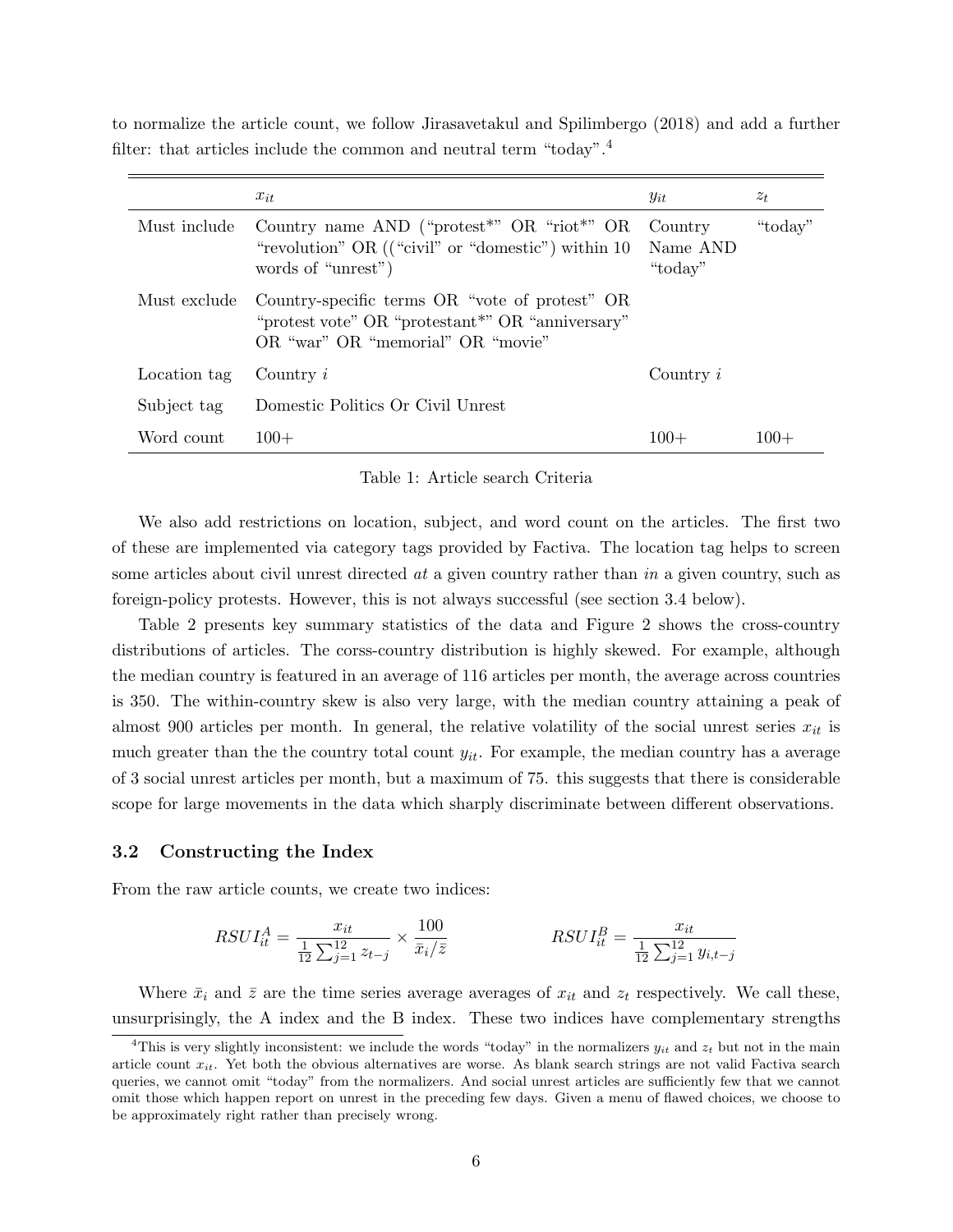|                                            |     |      | Median Mean 10th percentile 90th percentile |      |
|--------------------------------------------|-----|------|---------------------------------------------|------|
| Social unrest articles, $x_{it}$           |     |      |                                             |      |
| Within-country mean                        |     |      |                                             | 21   |
| Within-country max                         | 74  | 181  | 18                                          | 434  |
| Contemporaneous country articles, $y_{it}$ |     |      |                                             |      |
| Within-country mean                        | 117 | 355  | 23                                          | 797  |
| Within-country max                         | 918 | 2045 | 257                                         | 4745 |

Table 2: Monthly article counts, summary statistics



Figure 2: Cross-country average monthly article counts

and weaknesses. The advantage of the B index over the A index is that is that it has naturally interpretable units – it is the share of contemporary articles in a given country about social unrest. In contrast, the A index uses the fraction of all articles which are about unrest in country i. This makes cross-country comparisons difficult using the A index, as a given country may receive more coverage from our sources on average for reasons unrelated to social unrest. For example, because it is larger, nearer, or have common historical or cultural ties. To emphasize this point, we define the A index as being rebased to have mean 100. Of course, scaling by average total country coverage should correct for this, as average interest in country  $i$  affects both numerator and denominator. Indeed, this is exactly what we do when constructing the B index. Yet this fail, as we discuss next.

The B index suffers from two flaws which mean that we chose the A index as our primary measure. First, many countries have very little coverage outside of social unrest events. And so the denominator  $\frac{1}{12} \sum_{j=1}^{12} z_{i,t-j}$  is often very close to zero, vastly amplifying any noise in the numerator,  $x_{it}$ . Second, coverage of a given country is often endogenous to social unrest or recent social unrest.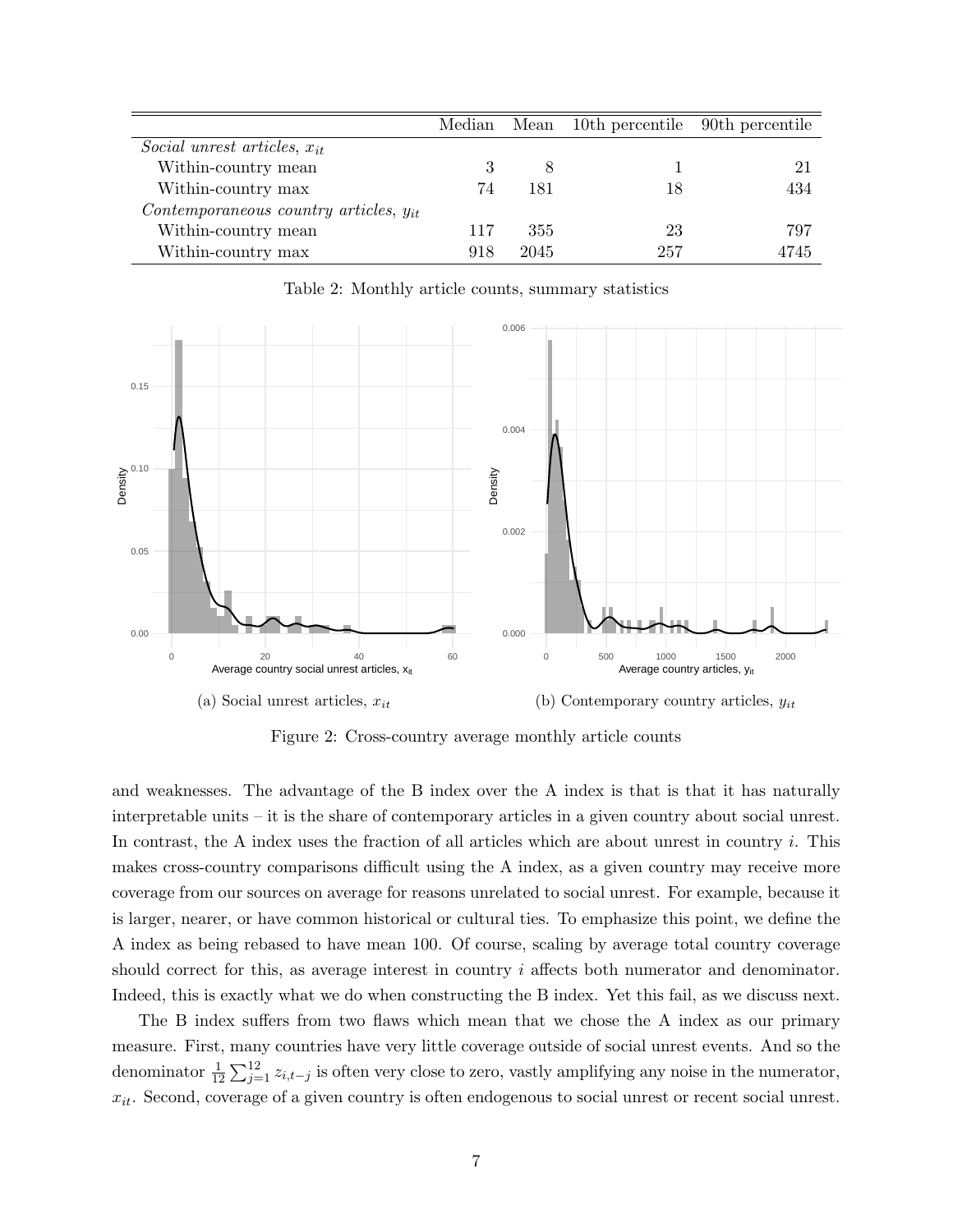Coverage of a given country in general will likely respond to social unrest, as journalists follow up on the consequences of major unrest. While the one-period lag in the denominator (as  $j$  runs from 1 to 12 not 0 to 11) can help address contemporaneous endogeneity, this is insufficient for major events where interest may run high for several months.

In contrast, the A index suffers from neither of these drawbacks, and so we use it as our headline measure, presented as an index scaled to a mean of 100 within each country. However, because this measures contains no useful cross-country information, we will will also use the B index as a filter for false positives when coding event in Section 3.3.

Figure 3 shows the A and B measures for a sample of six Middle Eastern countries during and after the Arab Uprisings of 2011, scaled to average to 100 over the whole sample. This illustrates two important points. First, that the behavior of the index appears to be characterized by large intermittent spikes. This motivates our secondary characterization of the series in terms of major unrest events in the next section. Looking forward slightly, this Figure includes the events and labels that we derive using the methodology in Section 3.3. The purpose at this point is not yet to explain the event coding in detail but instead simply to use a well-known episode of unrest to introduce the series and discuss the relative merits of the A and B indices.<sup>5</sup>

Second, that this Figure highlights the endogeneity problem for the B index, that it appears to understate the persistence of social unrest. Major spikes in the A index during 2011 and early 2012, such as the Tahrir Square protests in Egypt and the Tunisian Parliamentary elections of 2011 of are almost invisible when using the B index. This difference is entirely due to short-term changes in the divisor of the B index. Because coverage of the country as a whole also rises following social unrest events, the denominator series  $y_{it}$  increases, pulling down the B index and resulting in its failure to capture secondary unrest events. This means that the B index will badly mis-state the persistence and predictability of social unrest events, meaning that that it is not suitable as a primary measure of social unrest. Accordingly, all subsequent charts and references to the RSUI indicate the A index only.

### 3.3 Events

We define a social unrest event as a period  $i$  in a country  $t$  matching three criteria:

- 1. The A index is a local peak:  $RSUI_{it}^A > \max\left(RSUI_{i,t-1}^A, RSUI_{i,t+1}^A\right)$ .
- 2. The A index satisfies at least one of the following extremum criteria:
	- (a)  $RSUI_{it}^{A}$  is in the top 2% of observations for country *i*;
	- (b)  $RSUI_{it}^{A}$  exceeds the mean for country i by at least four times the standard deviation for country i;

<sup>&</sup>lt;sup>5</sup>Readers wanting to see further examples may be interested in the compendium of other interesting cases in Appendix [Z].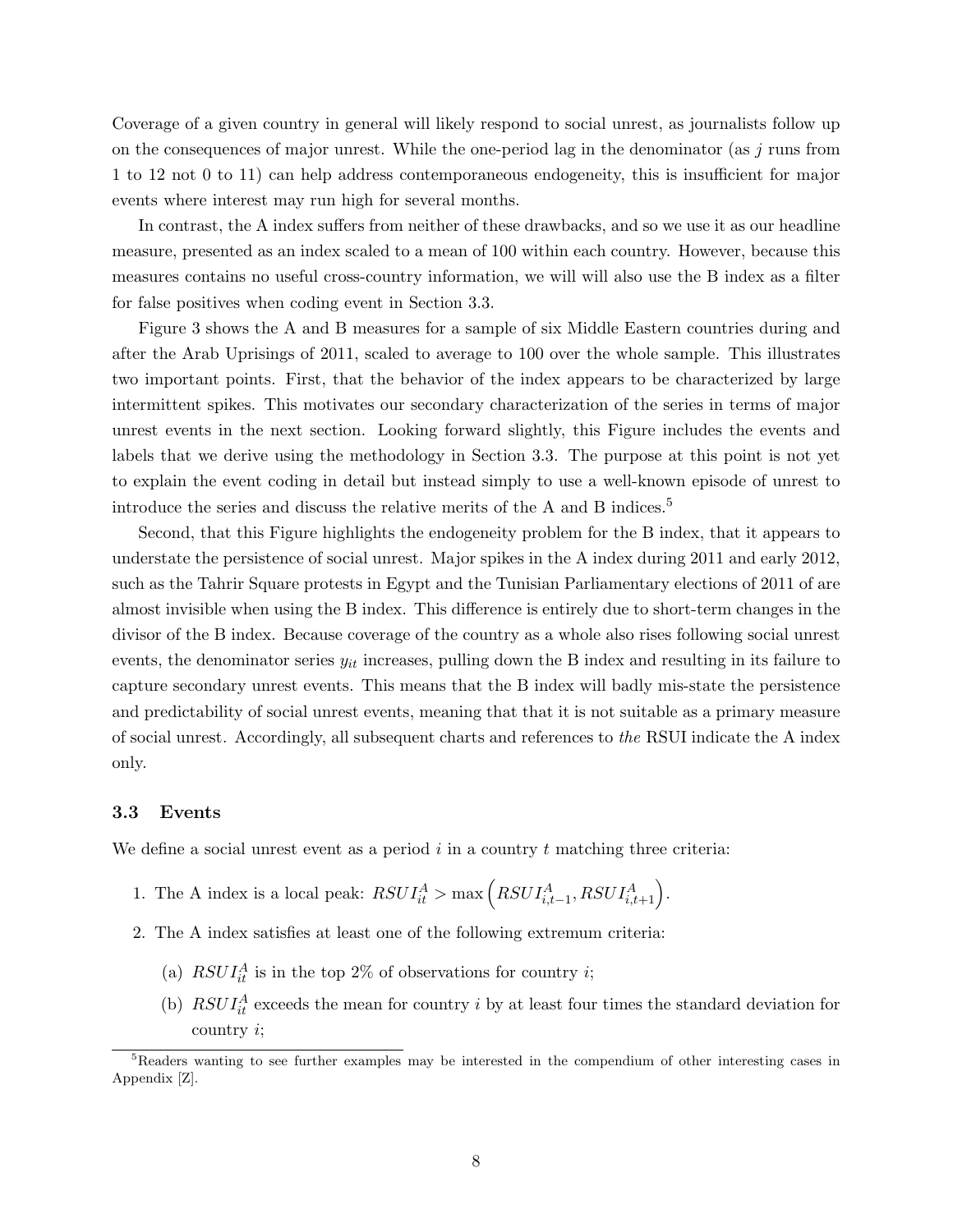

Figure 3: Arab uprisings, June 2010 - December 2014: Major events identified from RSUI event coding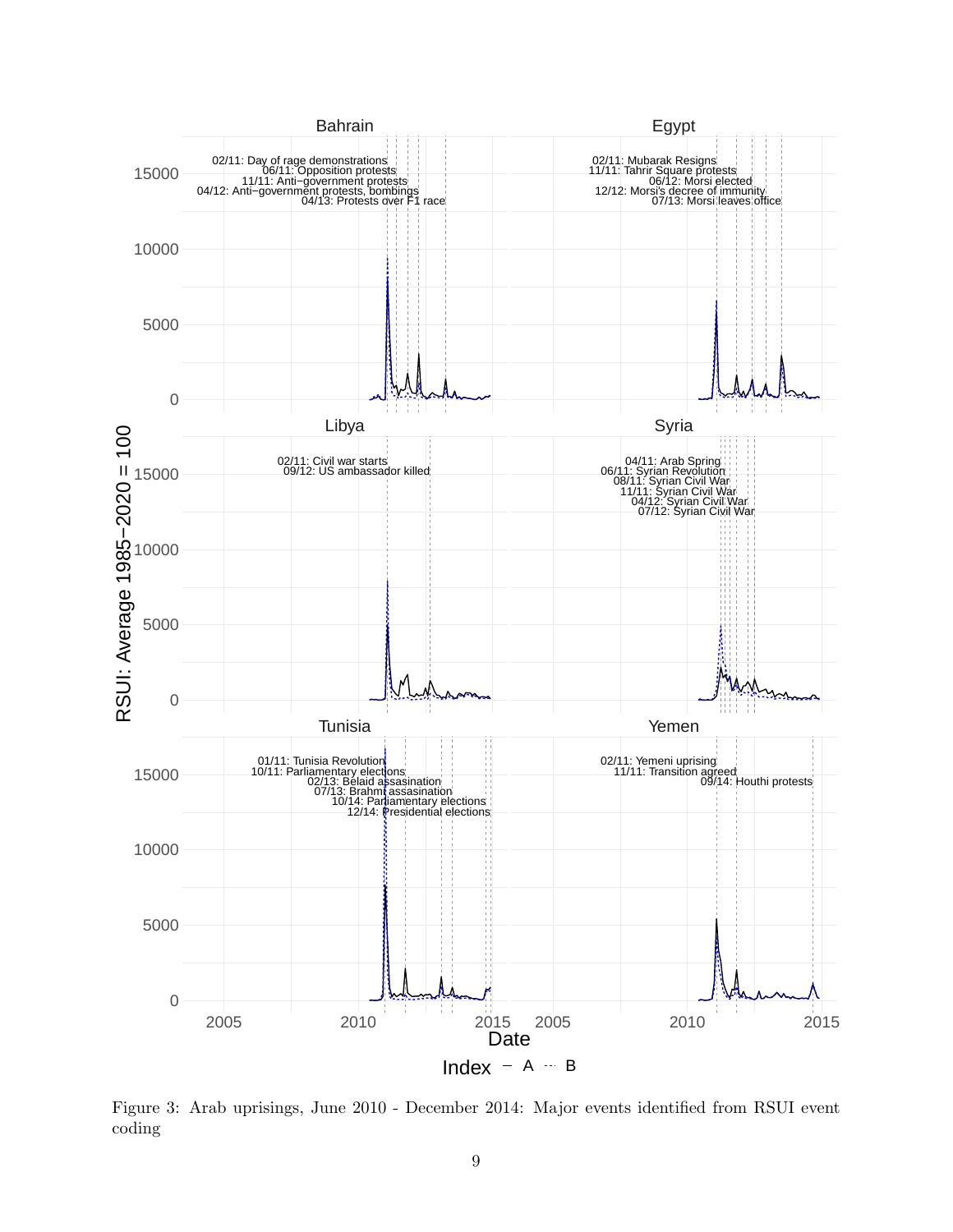- (c)  $RSUI_{it}^{A}$  exceeds the rolling twenty-year mean for country i by at least four times the rolling twenty-year standard deviation for country i.
- 3. The B index exceeds 0.1,  $RSUI_{it}^{B} > 0.1$

Each of these criteria aims to select or exclude particular types of events. The first two conditions aim to select unusually high values of the RSUI relative to the distribution of within-country outcomes. By including both percentile and an standard deviation threshold we aim to ensure that the event coding is robust to cross-country variation in distribution of the A index. The inclusion of part c) addresses the possibility of changing media focus over time and means that we still identify events consistently even if a given level of unrest in a given country becomes more or less interesting to our sources over time.<sup>6</sup> The design of conditions 1 and 2 also strips out much crosscountry variation in media bias when coding events. Because they are entirely relative measures, they will identify exactly the same set of events whether the outlets we use are highly focused on a given country or pay it little attention.

Because they depend on the full distribution of within-country outcomes, conditions 1 and 2 work well when there are at least a few major social unrest events within a country. However, in come countries, social unrest is very rare. Yet in these cases condition 2 will still select at least 2 percent of observations as candidate events. Thus we add condition 3, which leverages the natural units of the B index to impose a very small amount of cross-country information.This is a sufficiently weak restriction that major events are still identified despite the flaws in the B index, yet still still acts to filter out false positives which would otherwise be produced in countries with very little social unrest.

Of course, the specifics of how series and events are computed are somewhat arbitrary. To a large extent this is inevitable; there is no way to pick thresholds and measures for extreme points which is not arbitrary. So rather than seeking to defend these choices a priori, we instead justify them by their results. We turn to this in section 4, where we carefully asses the index and events against authoritative external sources for three major episodes of protest.

This methodology identifies some 622 monthly events, summarized in Figure 4, which shows the fraction of countries with social unrest events by region. One can clearly see several regional waves of protest. In the late 1980s, a number of events in South and Central America and the Caribbean drive the spike in events in the Western Hemisphere, including: the democratic transition in 1986 in Guatemala, attacks on voters in the Haitian elections of 1987, the Chilean Plebiscite of 1988, the 1989 Paraguayan Coup d'état, and the 1990 Nicaraguan elections which ended the Sadanista regime. The fall of communism is reflected in an increase in the European series in the early 1990s due to events in Bulgaria, Czechoslovakia, Germany, Poland, Romania, and the Baltic countries.<sup>7</sup>

 $6$ This has an important impact early in the sample where major world events (e.g. end of Apartheid, fall of the Iron Curtain) show as smaller peaks in the A index than much less dramatic later events. This is consistent with globalization increasing demand for foreign news as consumers become more aware of and more connected to overseas events.

 $7$ That such a momentous event triggers such a small increase relative to the Western Hemisphere is simply because there are many more countries in Europe that meet the population and search requirements than in the Western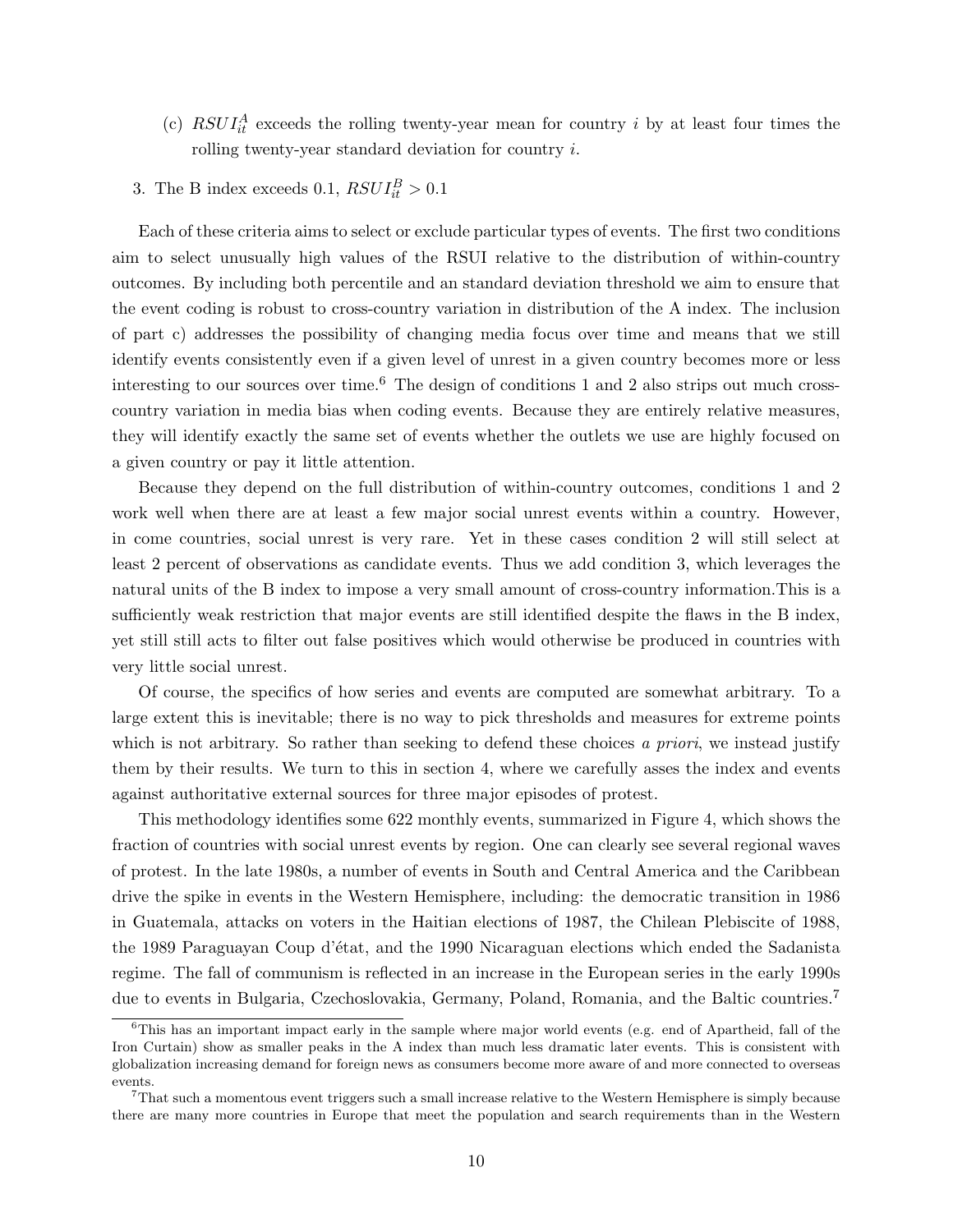

Figure 4: Fraction of countries with social unrest events, 12 month moving average

The largest recent wave of events is in the Arab Uprisings of 2011, which are clearly seen, driven by events across almost the whole Middle East (shown for six countries with event labels in Figure 3), as well as a simultaneous wave of anti-austerity protests in Europe. More recent protests in Bolivia, Chile, Colombia, Ecuador, and Peru contribute to a spike in unrest events in late 2019 and early 2020.

### 3.4 Event Screening

Other studies using measures of media attention often run extensive checks on the matching articles that they generate (see, for example [Bloom et al. 2016]). This provides a valuable screen to assess the validity of the results. Instead of checking every month for every country by hand, we check only the events identified using the methodology of the preceding section. For each event, we check the matching articles in Factiva to 1) to verify that events are not egregiously mis-identified, and 2) generate a label for each event. While the event dates are coded systematically, the labels are purely descriptive, aiming to a little narrative color to large movements in the RSUI. Note in particular that the label descriptions do not endorse a particular interpretation of historical events.

Mis-identified events do occur, for five main reasons. First, because events relating to a given country occur elsewhere. For instance, January 2019 protests in Greece over the name of North Macedonia are labeled as occurring in the latter. Second, because past social unrest events may be relevant context to a current event and therefore much-mentioned. For example, elections in Armenia in September 2018 followed mass protests in April. Accordingly, articles in September 2018 mention these protests even though they are not contemporaneous. Third, because the gen-

Hemisphere (39 vs. 19).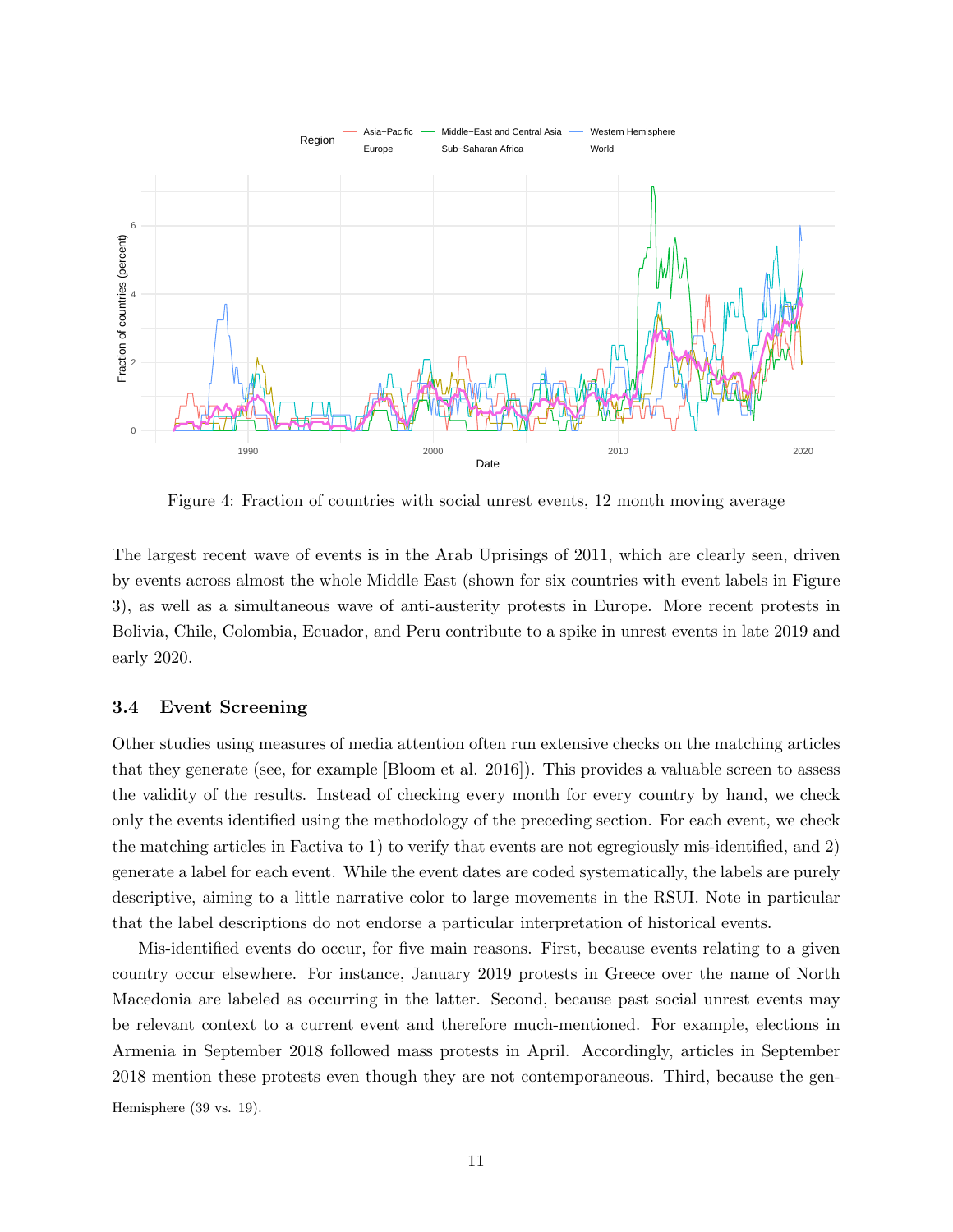eral search terms match certain country-specific features. For example, many Iranian institutions include the phrase "Islamic Revolution", and so match the civil unrest search term "revolution". Fourth, sometimes alternate usages of the search terms pollute the results. For example, elections in Denmark in 1987 for "Tax protest" parties. And fifth, due to occasional diplomatic events or disputes. One such example was a diplomatic dispute in June 2014 between the Slovenian and Croatian governments over the possible entry of a Croatian patrol boat into Slovenian waters, where diplomatic interactions are described as "protest".

We identify some [98] events where factors other than civil unrest account for all or almost all the social unrest articles counted (see Table 3) and follow a two-step strategy to address misidentified events. We start by making the smallest country-specific changes we can to the search criteria to exclude articles related to reduce mis-identification. However, this is not always possible. For example, removing references to specific past unrest events will suppress the earlier event. So in some cases, we flag mis-labeled events by hand less than one-third of the mis-identified events) and exclude them from the set of event individually (see Table 3).

|                        | Total | Removed by search adjustment | Removed by hand |
|------------------------|-------|------------------------------|-----------------|
| Passed human screening | 569   |                              |                 |
| Failed human screening | 98    | 69                           | 29              |
| Of which:              |       |                              |                 |
| Wrong country          | 33    | 26                           |                 |
| Past events            | 22    | 11                           |                 |
| Country-Specific       | 18    | 16                           | ച               |
| Incorrect usage        | 13    |                              |                 |
| Diplomatic             | 11    | 9                            | ച               |
| Possible future event  |       |                              |                 |

Table 3: Results of event scereening

## 4 Assessing the Index

Many of the choices we make in defining the index and events in the preceding section are to a greater or lesser extent arbitrary. Justifying these choices is a key objective of this paper. This justification rest on relies on two exercises.

First, we show that the resultant index and event listing that agrees almost exactly with authoritative narrative sources for four episodes of major unrest in diverse locations and times: the Arab Uprisings of 2011, protests against President Maduro in Venezuela in 2015-2019, the protests against and eventual impeachment of President Park of Korea during 2016-2017, and the color revolutions of the 2000s. This exercise is the acid test for our work and is something of an end-run around questions of bias or coverage or language or other details. It shows that despite the many critiques one might make of it, our approach seems to work; it provides timely and accurate identification of major events in diverse countries and times. In case this evidence is insufficient, we also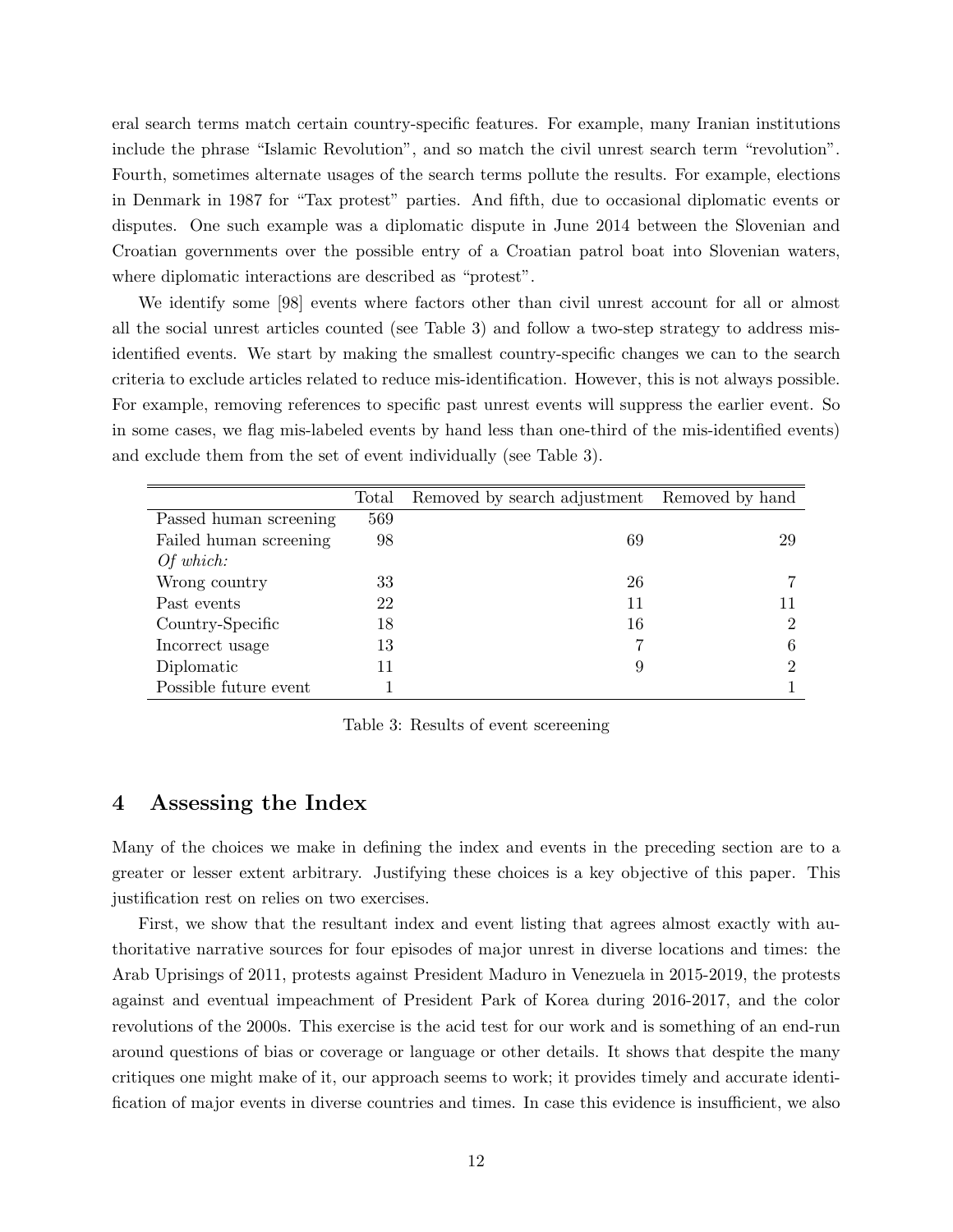provide several further narrative sources and tests in appendix [V].

Second, we show that the results are not sensitive to the particular choices we make. We vary language, sources, and search terms and –where applicable – get very similar results for a subset of Middle Eastern Countries since 2011. We interpret this as evidence that using media reports to identify social unrest is relatively forgiving; major events are sufficiently stark and obvious that they are revealed no matter the precise details of the methodology used to identify them.

One exercise that we do not put a lot of weight on is comparing to alternate measures, such as the Cross-National Time-Series Database (CNTSD, Banks [yyyy]) or The Armed Conflict Location & Event Data Project (ACLED, [ref]). This is because comparison to these alternatives is a relative test, and cannot distinguish between shortcomings of our measures and those of the alternatives themselves. For example, do differences with the CNTSD simply reflect the small number of sources used in that measure? And do differences with ACLED reflect simply reflect an emphasis on conflict? In contrast, the tests we value are absolute ones. Our measure matches authoritative, external reports of social unrest and it is not unduly sensitive to small changes.<sup>8</sup>

### 4.1 External Validity

We compare the index and our event coding to four major waves of protest about which we have alternative authoritative sources. In the main text we necessarily have to summarize these sources' descriptions. To permit the skeptical reader to check our interpretation, Appendix E.1 provides full verbatim descriptions of these events form the primary sources.

The four episodes discussed below represent a wide diversity of circumstance. They vary widely by location and time period; some are country-specific and others are region-wide; the types of government vary widely from vibrant democracies to more repressive regimes; and some result in major political changes and others do not. Yet across all of them, the index and the implied events match up very closely with alternate narrative sources.

### 4.1.1 The Arab Uprisings of 2011

For the Arab Uprisings of 2011, we take as our primary external source [Worth (2016)]. This book is a comprehensive summary of the events and causes of the Arab Uprisings between June 2010 and December 2014, and is used as an overview reference on several college syllabuses.<sup>9</sup> Most relevant for our purposes, this source includes an extended timeline with daily events in six countries: Bahrain, Egypt, Libya, Syria, Tunisia, and Yemen.

The downside of using [Worth (2016)] as our point of external comparison is that it is not peerreviewed. This is not by design. Despite a wide political science literature on the Arab Spring, finding a single authoritative peer-reviewed summary timeline or event listing is very hard. We could not find one. The reasons for this are beyond the scope of the current paper, but might be that academic study of the Arab Uprisings by political scientists focuses on individual episodes

<sup>8</sup>That said, we still report comparisons to the relevant CNTS and ACLED series in Appendix [Q].

<sup>9</sup> [References]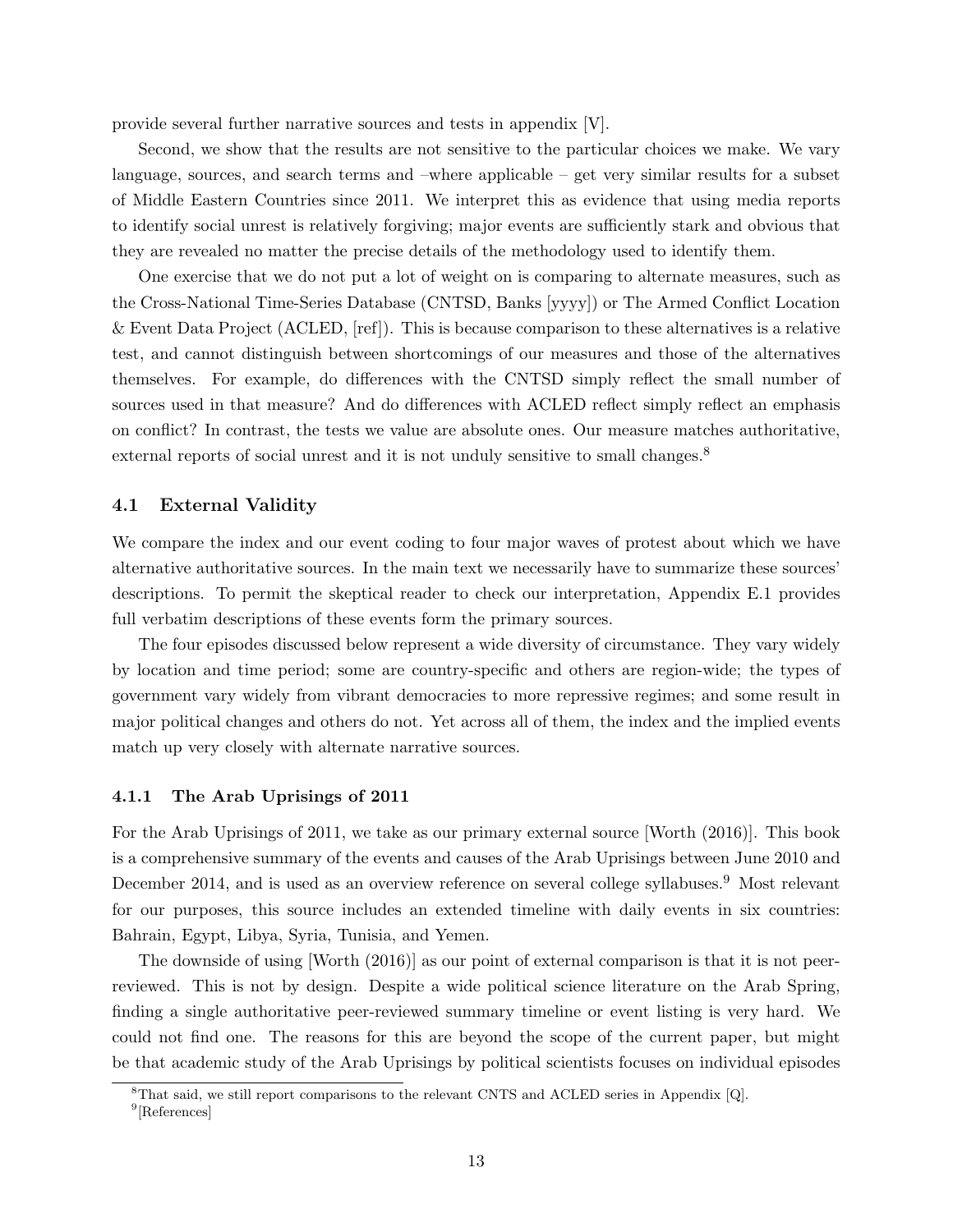rather than a comprehensive history. In Appendix D.1, we also present the details of country timelines for a slightly different set of Middle Eastern countries during January 1999 to June 2019 assembled by the United States Institute of Peace and find broad agreement between their list of events and ours.

The events identified in Worth (2016) are shown as the vertical lines in Figure 5, along with summary descriptions.<sup>10</sup> The period and countries is identical to those in Figure 3, which includes the RSUI event codings; the two can thus be directly compared.

The most striking aspect of Figure 5, that the cross-country timing of the initial round of protest almost exactly coincides with the initial spikes in the RSUI early 2011. The first outbreak of unrest during the Arab Uprisings were protests in Tunisia following the self-immolation on 17 December 2010 and subsequent death on 4 January 2011 of Mohamed Bouazizi. This is reflected in the large spike in the RSUI and corresponding RSUI-implied event in January  $2011$ .<sup>11</sup> Prior to this there are no RSUI-implied events in any of these six countries.

The first RSUI-implied event of the Arab Uprisings in Egypt is dated to February 2011. This again agrees almost identically with the external timeline, which dates the start of protests to the last week of January and extending through February 2011. Similarly, the RSUI dates the start of the Arab uprisings for Bahrain, Libya, and Yemen to February, consistent with Worth's timing of February or very late January. And in Syria, the RSUI first picks up sharply in March, also consistent with the Worth timing. Overall, the index and event coding match the cross-country order of the start of the Arab Uprisings exactly, and the timing very closely.

Worth's timeline following the initial outbreak of unrest also lines up very closely with the index and implied events. For instance, the major turning points of the Egyptian revolution all show as index spikes and satisfy event definitions, albeit sometimes with a one-month lag when event occur in the second half of a month. This includes running battles for control of Tahrir Square in November 2011, the election of Muhammed Morsi and subsequent unrest in June 2012, the collapse in November 2012 of the constituent assembly to draft a new constitution following President Morsi's decree of personal immunity, and Morsi's eventual overthrow in July 2013. In Libya, Tunisia, and Yemen the major post-revolutionary events are similarly identified by the RSUI.

There are only two major difference between the RSUI events and the Worth timeline, both of which are easily explained. The first is that the RSUI distinguishes separately the assassinations of Tunisian politicians Chokri Belaid and Mohamed Brahmi, which Worth mentions together only following the death of the latter. The second major difference is for Bahrain in April 2012 when a bomb blast injured several policemen and the Bahrain Grand Prix was subject to domestic protest. These are arguably both major unrest events and so their inclusion does not seem unreasonable.

 $10A$  full description of the timeline with events recorded at daily frequency is reported in Table 9.

<sup>&</sup>lt;sup>11</sup>Because the RSUI is at a monthly frequency, and because new coverage is inherently at least a little backwardlooking – events happening a few days prior may still be "news" – social unrest which begins in the second half of the month is sometime reflected in a sharp pick-up in news coverage at the start of the next month. In other words, our identification of events cannot be more precise that the frequency of the data.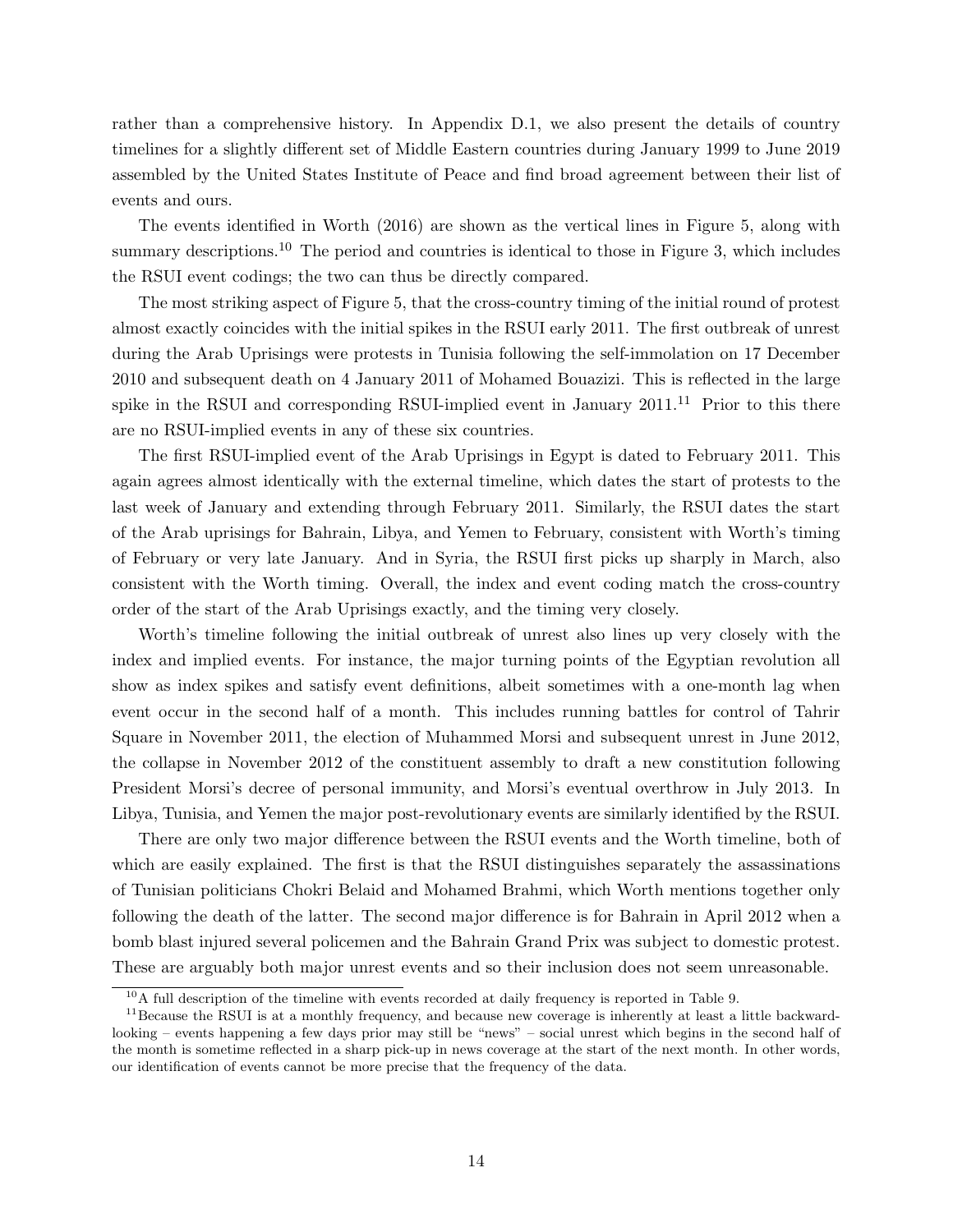

Figure 5: Arab uprisings, June 2010 - December 2014: Countries with major events identified by Worth (2016)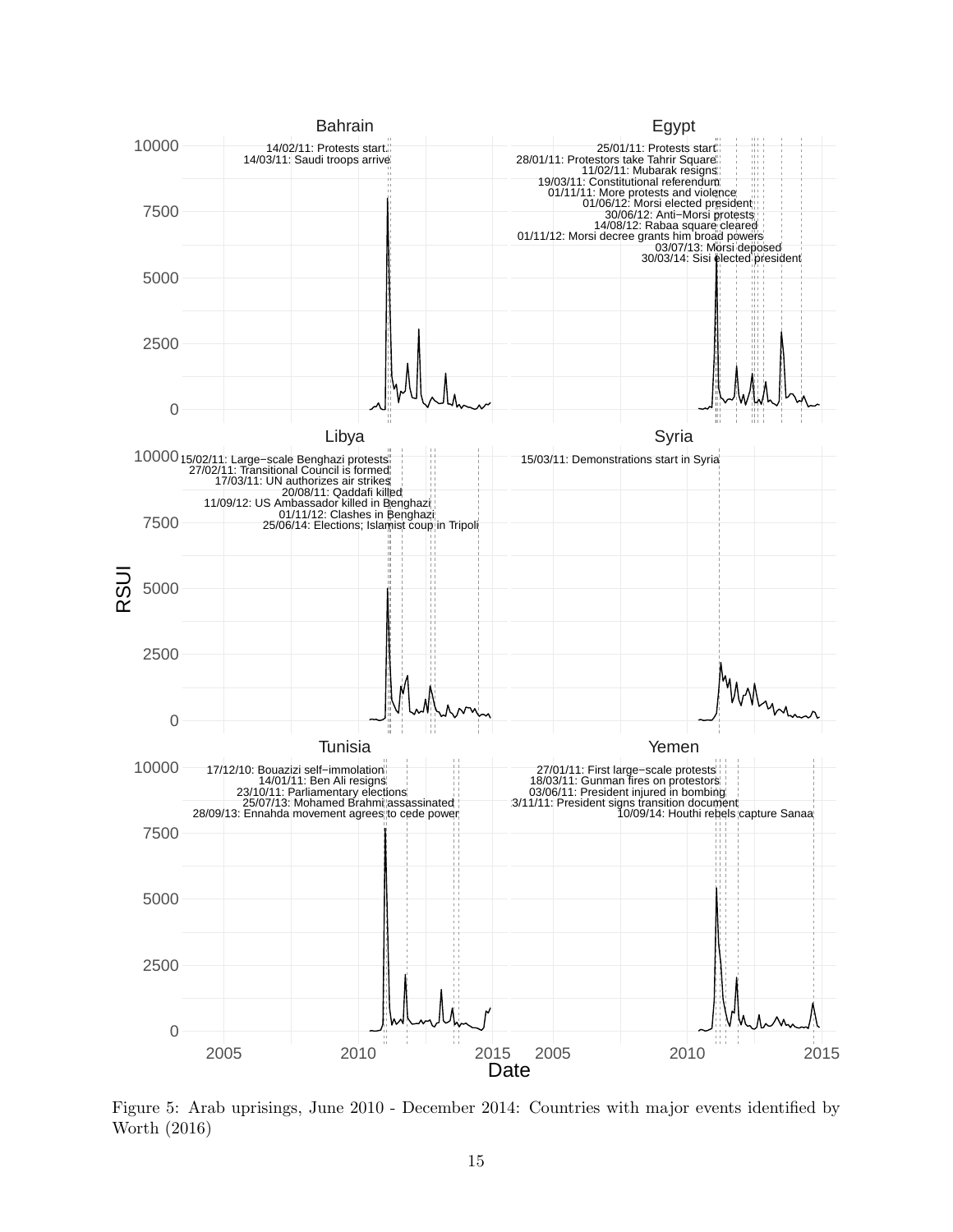#### 4.1.2 Venezuela 2014-2019

Following the election of President Maduro in April 2013, Venezuela experienced several major waves of protests as opposition forces – led by Juan Guaido – attempted to oust him from office. We use  $[\text{Guttierrez} (2017)]$  and  $[\text{Briceno-Ruiz} (2019)]$  as alternate narrative sources for this period. Both sources are published in a peer-reviewed Latin American political science journal. Between them, these papers document the major events events during 2013-2019, several of which include to major social unrest events.

The first peak in the RSUI in this period corresponds to the first major wave of Anti-Maduro protests in February 2014. At the time, it was not obvious that the the new President had the full support of a government dominated by supporters of the previous president, Hugo Chavez, and these protests – coded as an RSUI event – were a serious threat to Maduro's presidency. This is verified by the alternate narrative sources, which date major protests to February 2014 as well.

During 2015 and 2016, the RSUI remains at lower levels, with no implied events, and a small peak around the opposition's parliamentary victories in late 2015. This also agrees with the narrative source. The events they record between mid-2014 and mid-2016 are all important political events, but no major protests or other civil disruptions. This changes in April 2017, when the RSUI picks up sharply and remains elevated until August. This agrees almost exactly with the description in [Briceño-Ruiz (2019)] who reports "a new wave of protests from April to August 2017". That the RSUI can pick up an elevated period of protest such as this suggests that media "protest fatigue" is not a major source of bias in the index.

The final series of spikes for the RSUI in this period is in January 2019, when a constitutional crisis resulted in a power struggle and widespread protests, prompting a humanitarian crisis. These events are reflected both in the narrative descriptions and in RSUI-implied event for January 2019. The narrative source stop at this point. However, it is worth noting a further successful event identification of the RSUI in May of the same year, when a failed military uprising is reflected in another RSUI peak and an associated event.

Overall, the events in Venezuela line up very closely with those described in two peer-reviewed articles which include narrative descriptions of this period.

### 4.1.3 Korea 2016-2017

The third narrative case study we look at are the protests surrounding the impeachment of President Park, often known as the "Candlelight revolution". In late October 2016, reports emerged of abuse of power by one of the President's aides. This, and subsequent revelations, led to mass protests during November 2016. These events are documented in Kim (2017), a peer-reviewed article in a political science journal. This is reflects in the RSUI, which picks up sharply in November, a month coded as an RSUI even (see Figure ??).

Protests continued through late 2016 (identified by Kim (2017) as reaching their "heights" in December") before easing when the President was suspended by Parliament for 180 days. This suspension corresponded with an easing in tensions while the Korean Constitutional Court heard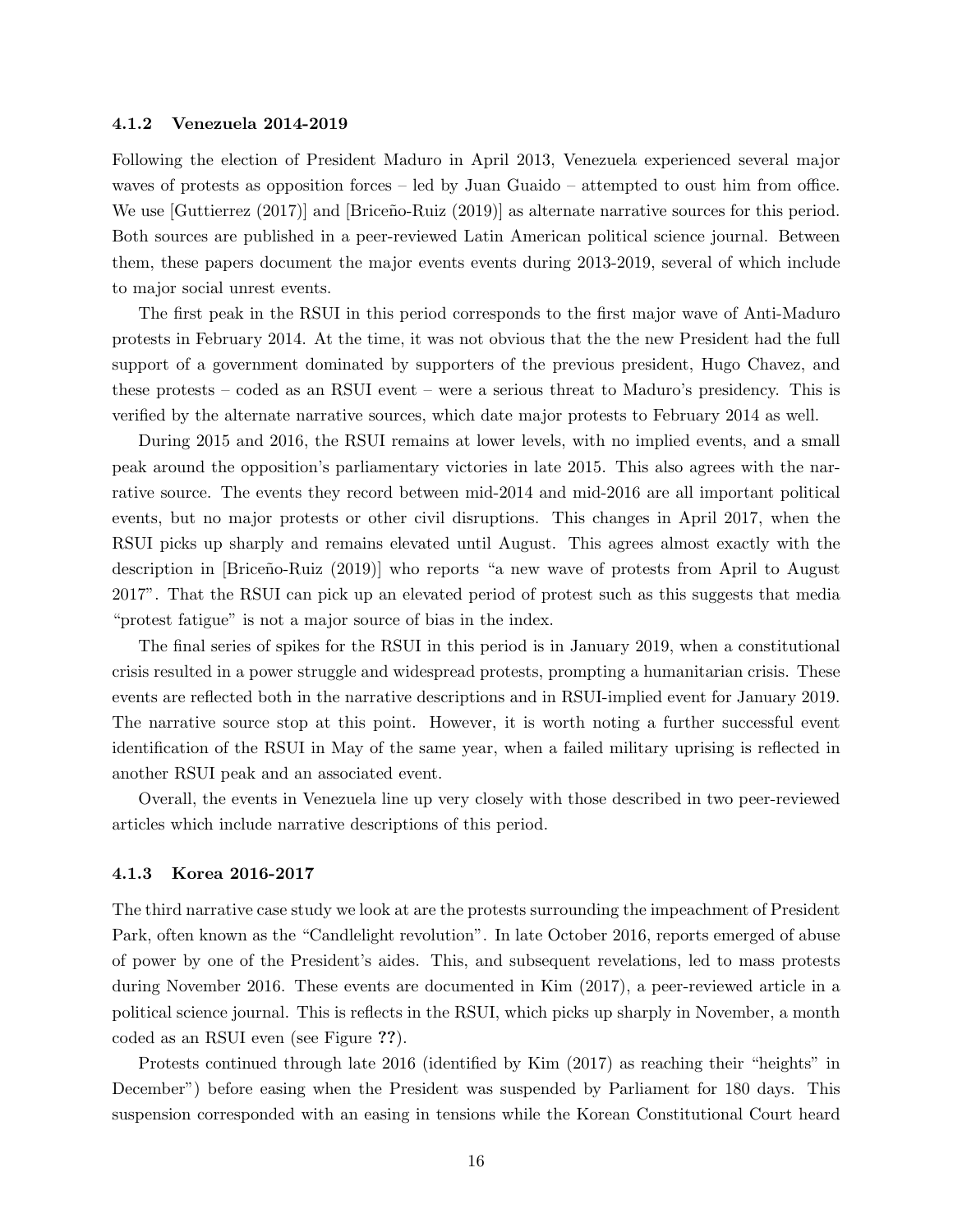

Figure 6: Venezuela: Major events identified by Gutierrez (2017) and Briceño-Ruiz (2019), January 2013-June 2019



Figure 7: Venezuela: Major events identified from RSUI event coding, January 2013-June 2019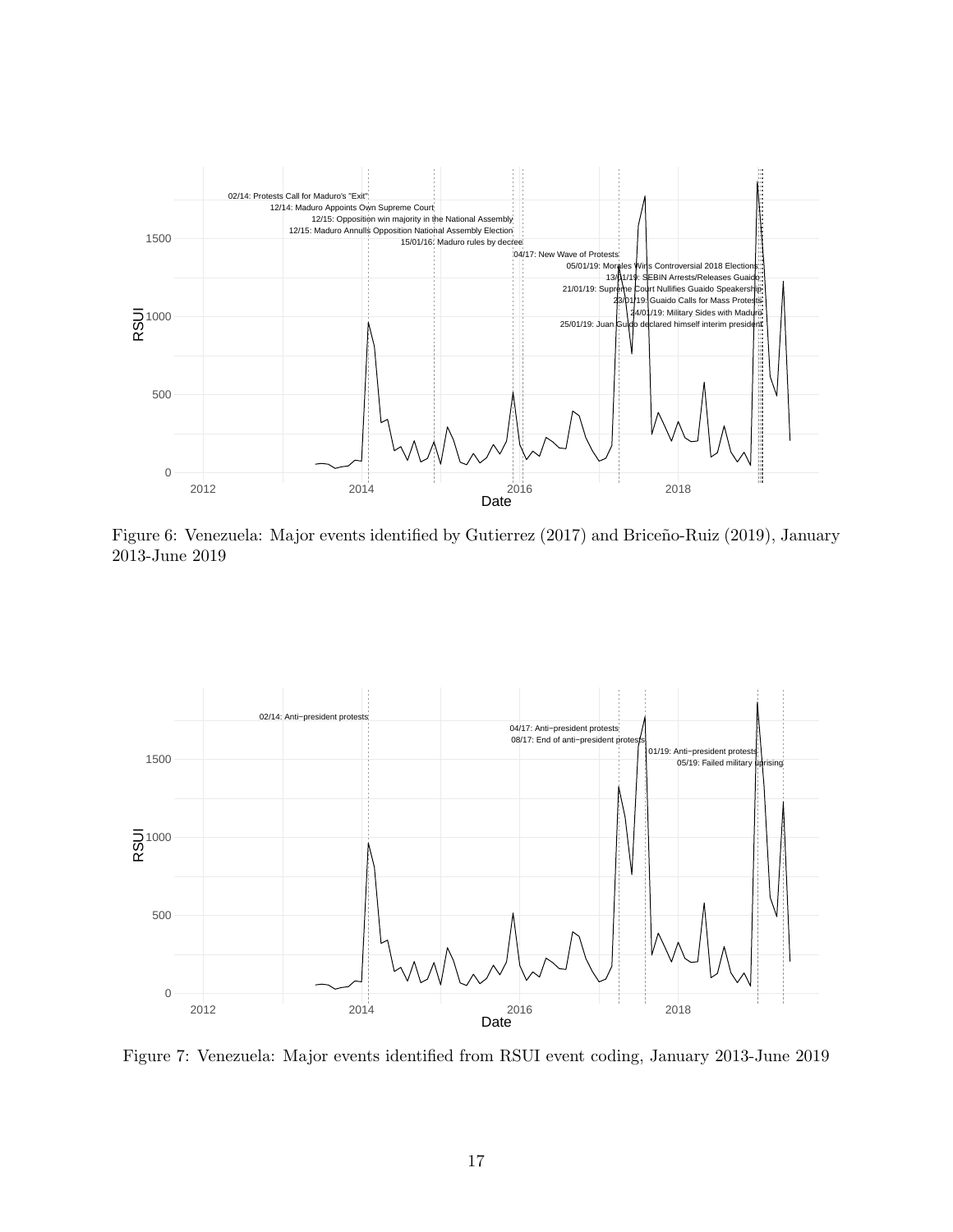argument and evidence. However, the verdict in March 2017 corresponded with further large protests, resulting in three deaths. This event is also coded as an RUI event.

The subsequent elections in May 2017 are also reflected in an increase in the RSUI. However, this is not coded as an RSUI event, as it fails our event screening criteria. There are no contemporaneous reports of protest or other forms of social unrest in this month. Instead, matching articles include mention of prior protests as context for the current elections. Thus, there is no RUSI event recorded despite the local spike.

### 4.1.4 Color Revolutions

The color revolutions were a series of non-violent mass participation pro-democracy movements in former communist countries during the early 2000s resulting in the displacement of previous, often long-standing rulers. The term "color revolutions" refers to the fact that many protests were associated with particular colors, such as orange in Ukraine.<sup>12</sup>

Our external source for comparison is [Tucker (2007)], a peer-reviewed publication of the American Political Science Association, which focuses on the four most prominent color revolutions: Serbia's "Bulldozer revolution" in early 2000; Georgia's 2003 "Rose revolution"; the 2004 "Orange revolution" in Ukraine; and the 2005 "Tulip revolution" in Kyrgyz Republic. In comparing these four episodes, Tucker provides a narrative description of each with key events listed by day.

Figures 10 and 11 present the RSUI and event coding for these countries during 2000-2005. In all four cases, the event coding identifies exactly the month of each of the four color revolutions. Secondary events following the main revolutionary episodes are also associated with spikes in the RSUI in Georgia and Kyrgyz Republic, in both cases delayed elections. That the event coding is somewhat conservative here is a manifestation of the trade-off between false positives and false negatives. Identifying more minor follow-up events would come at the cost of introducing erroneous events at other times in the sample.

### 4.2 Internal Validity

In this section we report several results from several alternative measures of the RSUI, where we vary a number of parameters which define the RSUI, including language, sources, and search terms.

### 4.2.1 Sensitivity to language

To examine the hypothesis that regional and country-specific media might have different biases or could identify major social unrest events faster than western leading English-language media outlets, we recalculate the RSUI for a subset of Middle Eastern and North African countries using searches in French and Arabic. Arabic is, of course, the predominant language in the region and French – due to lengthy historical and cultural connections – is widely spoken in several countries.

 $12$ There is no official definition of this term and it is also sometimes applied to a much wider set of events, includes the Lebanese "Cedar" revolution of 2005 and Armenia's "Velvet" revolution of 2018 (not to be confused with the 1989 Velvet revolution which marked the end of Communist rule in Czechoslovakia).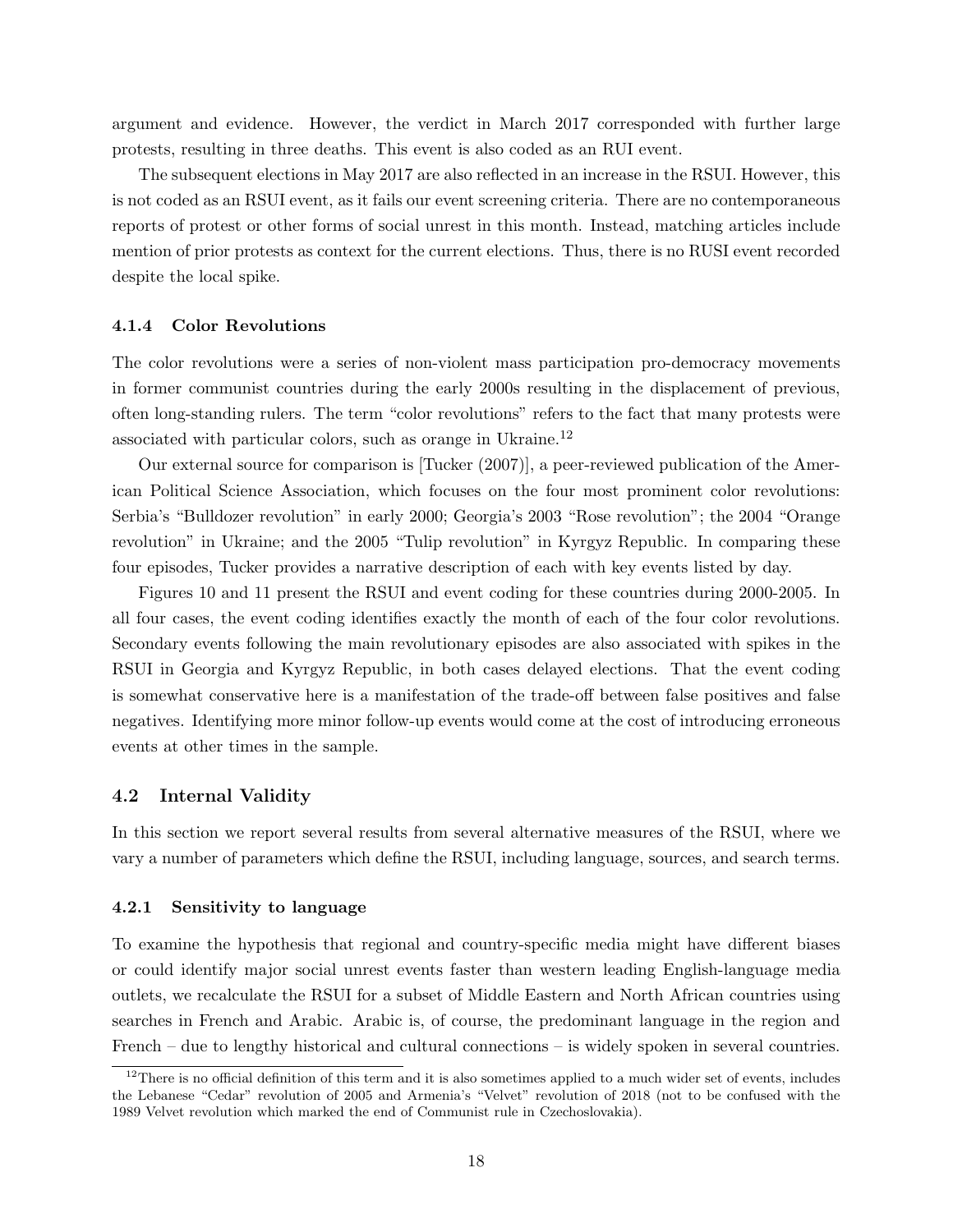

Figure 8: Korea: Major events identified by Kim (2017), June 2016-December 2017



Figure 9: Korea: Major events identified from RSUI event coding, June 2016-December 2017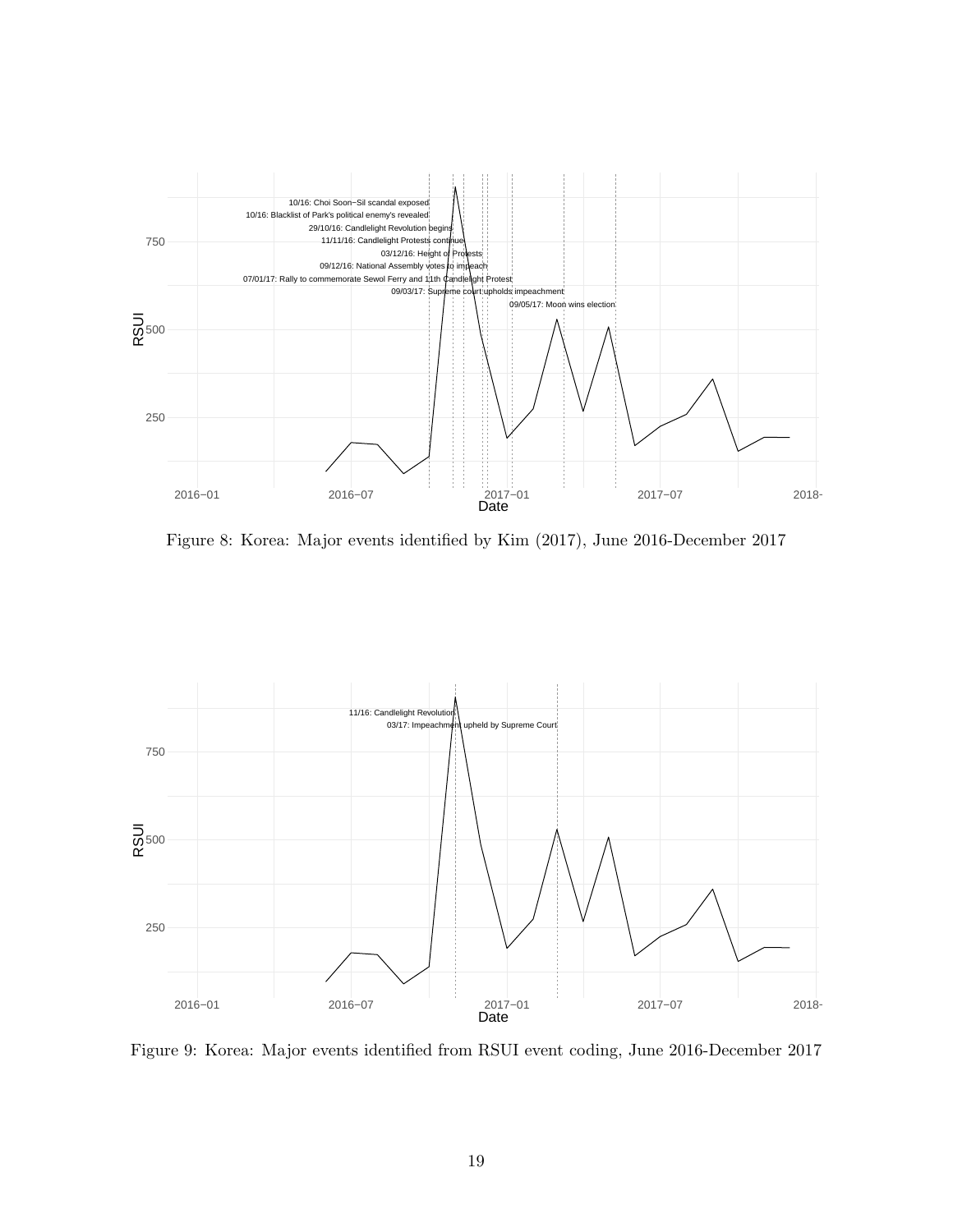

Figure 10: Color Revolutions: Major events identified by Tucker (2007), August 2000-December 2005



Figure 11: Color Revolutions: Major events identified from RSUI event coding, August 2000- December 2005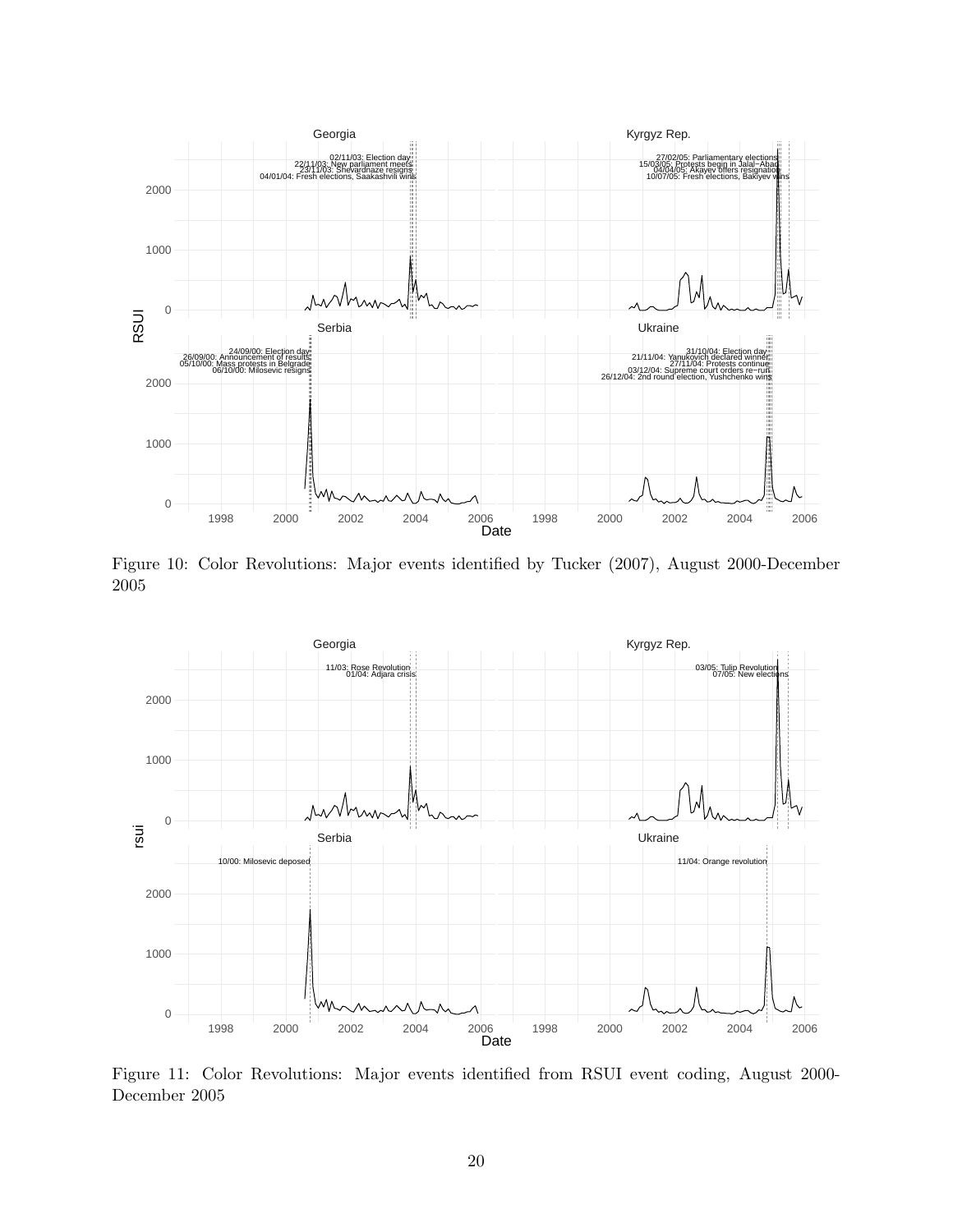Naturally, this requires a different set of sources. For French, we used leading newspaper as well as newswire agencies in French: Le Figaro, Le Monde, Libération, Agence France Presse, Reuters, The Associated Press and The Canadian Press.

In Arabic, restricting our sample to only well-known international news sources did not provide enough wide enough coverage to through Factiva to generate useful indices, with only a handful of articles available from major Arabic-language publications and a very low match rate to social unrest terms.<sup>13</sup> We therefore cast a much wider net when defining our Arabic sources, allowing all search hits from all sources. This increases the number of articles available but the cost of a more varied set of sources, including news websites, blogs and less well-regarded outlets.

The French and Arabic search terms are reported in Table [X] in Appendix [Y].



Figure 12: Number of contemporary articles per month,  $z_t$ , by language

Figure 12 reports the coverage of three datasets by language as measured by the number of contemporary articles,  $z_t$ , from which a key difficulty is immediately apparent: French language coverage is limited throughout and Arabic language content grows rapidly following 2011.

Figure 13 presents the A index for six Middle Eastern and North African countries where French is either widely spoken or with close historical or cultural ties to France. The major spikes are in exactly the same months for Algeria, Lebanon, Syria and Tunisia. For Morocco there is some disagreement, but this is mostly during relatively quiet periods; major events such as the Arab Spring and the Hirak Rif protests of late 2016 and early 2017 show up clearly in both languages. Mauritania shows some differences but this is likely a function of the very small number of articles in French, with on average less than one article per month.

<sup>&</sup>lt;sup>13</sup>This could be a property of the sources – that reporting on unrest is either uninteresting or dangerous for publishers. Or it could be that text-matching methods which work well in English simply do not translate well to Arabic.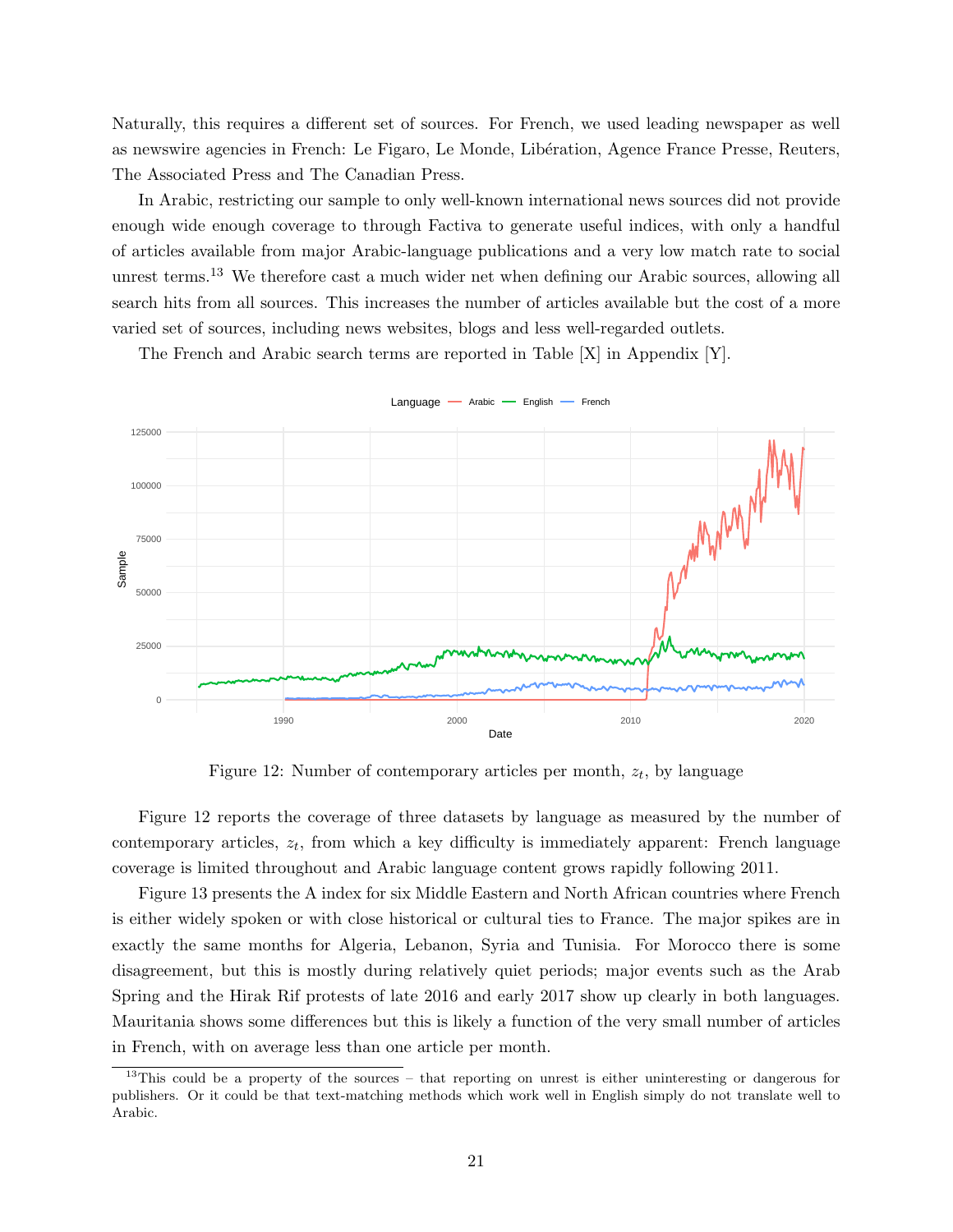Figure 15 presents the A index for the six largest Arabic-speaking countries for both Englishand Arabic-language sources. The Arabic-language sources do a poor job of distinguishing between countries. For example, Sudan and Saudi Arabia show large spikes in early 2011 despite very limited unrest at those times (and, in the case of Sudan, a much smaller response during the overthrow of the government in April 2019). Even within countries, the timing is inconsistent with the narrative evidence presented in the preceding section, dating the start of the uprising in Egypt to November 2010 – clearly too early to be plausible.

There may be several reasons why the Arabic-language index struggles to distinguish countryspecific unrest events. One factor could be the common language itself, with the result close cultural connections meaning that Arabic-language sources have an inherently more pan-Arabic outlook, reporting the Uprisings as a single common occurrence rather than as a series of country-specific events. The difficulty in matching social unrest articles also undoubtedly plays a role, with the peak in November 2010 a result of just 18 matching social unrest articles (versus a February 2011 English-language peak of some 1600 articles). This means that a few incorrect matches can have an outsize impact on the index.

Overall, the comparison across languages suggests either that our headline series agrees well (with French) or that there are more fundamental limits imposed by availability of sources (in Arabic).

#### 4.2.2 Sensitivity to search terms

We also explore how our results vary with the choice of search term, for two reasons. First, we want to check that our headline search is not sensitive to small changes to the search terms. Second, as a means of understanding what other issues might be associated with social unrest events.

To this end, we conduct four extra searches, all derivatives of the headline search for  $x_{it}$  (see Table 4). The first two are extensions of the headline search, adding extra matches on related terms: one using a broader set of descriptions, including those related to potentially more violent outcomes (the "Expanded" search); and one which also admits a wider description of social tension rate than just unrest (the "Tension" search). The second set of extra searches are restrictions of the headline search, highlighting two of the key factors often cited as a driver of protest during the Arab Uprisings of 2011: economic underperformance, and alienation of youth.<sup>14</sup>

We conduct these searches for a sub-sample of 19 Middle East and North African countries during the sample period. The results are presented in table 5, which shows the distribution of important correlation statistics of the different measures (and Figure ?? presents the alternate indices for the same countries as in Figure 15). Given our focus on major unrest events, our preferred measure is the overlap of the largest observations, which we limit to 2%, but we also present standard correlation coefficients. The overlap for the extension searches is very high, with three quarters of countries having at least 85% of observations in common in the top 2%.

 $14$ Other episodes of unrest may have other putative drivers. We focus on this episode simply because it is a widespread regional episode with potentially common drivers.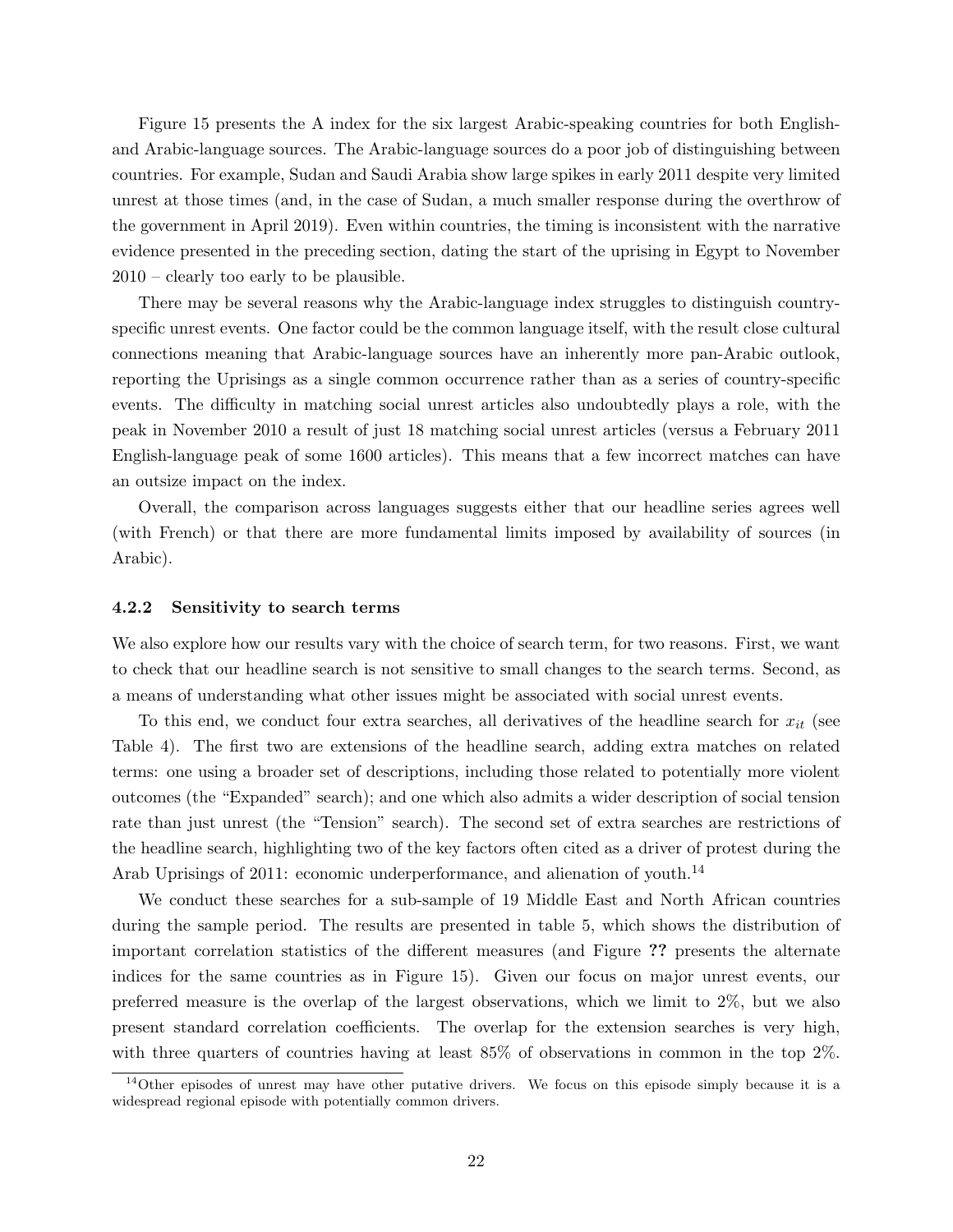

Figure 13: RSUI, June 2010 - present: Select Middle Eastern Countries with French widely spoken, by language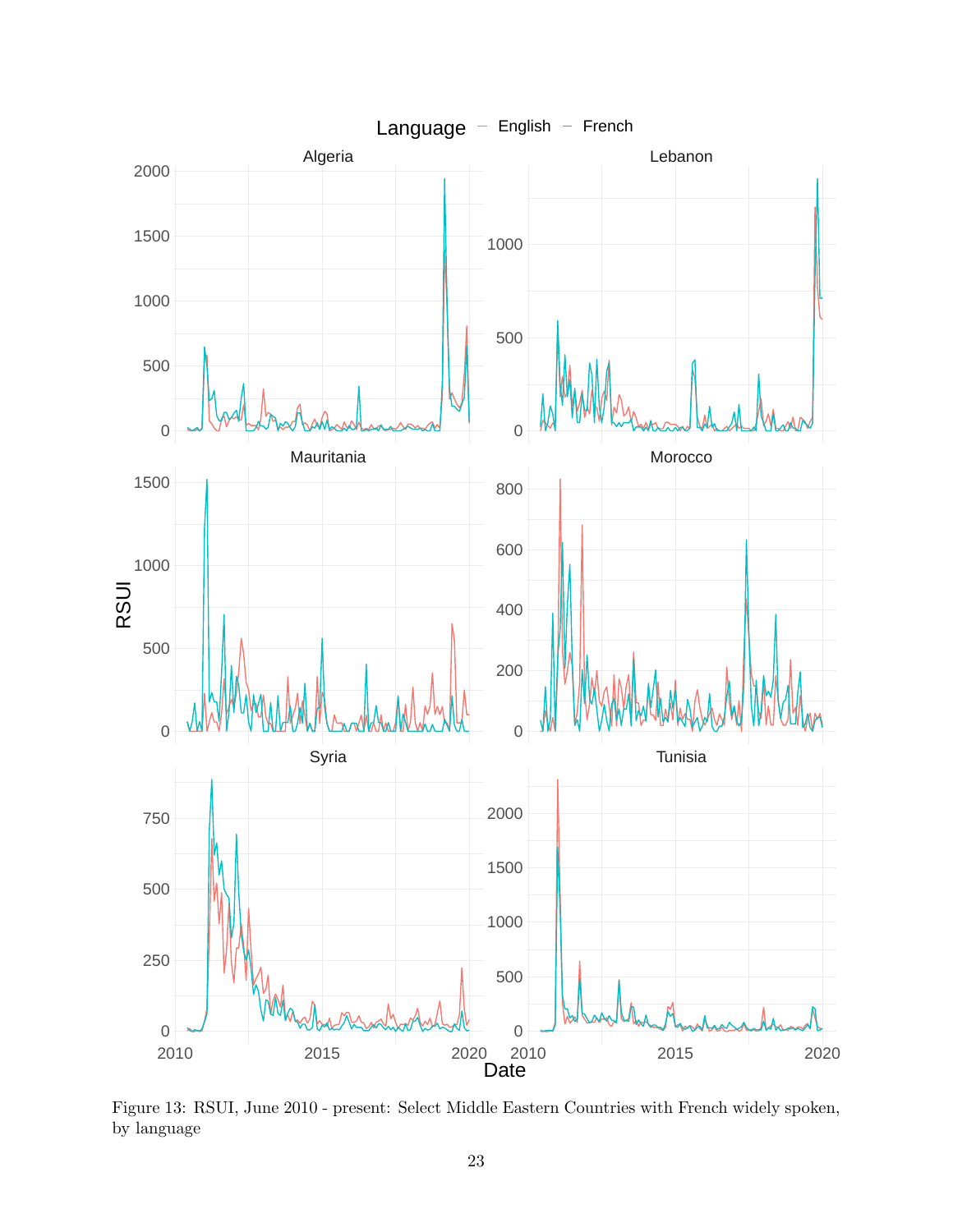

Figure 14: RSUI, June 2010 - present: Largest six Arabic-speaking countries, by language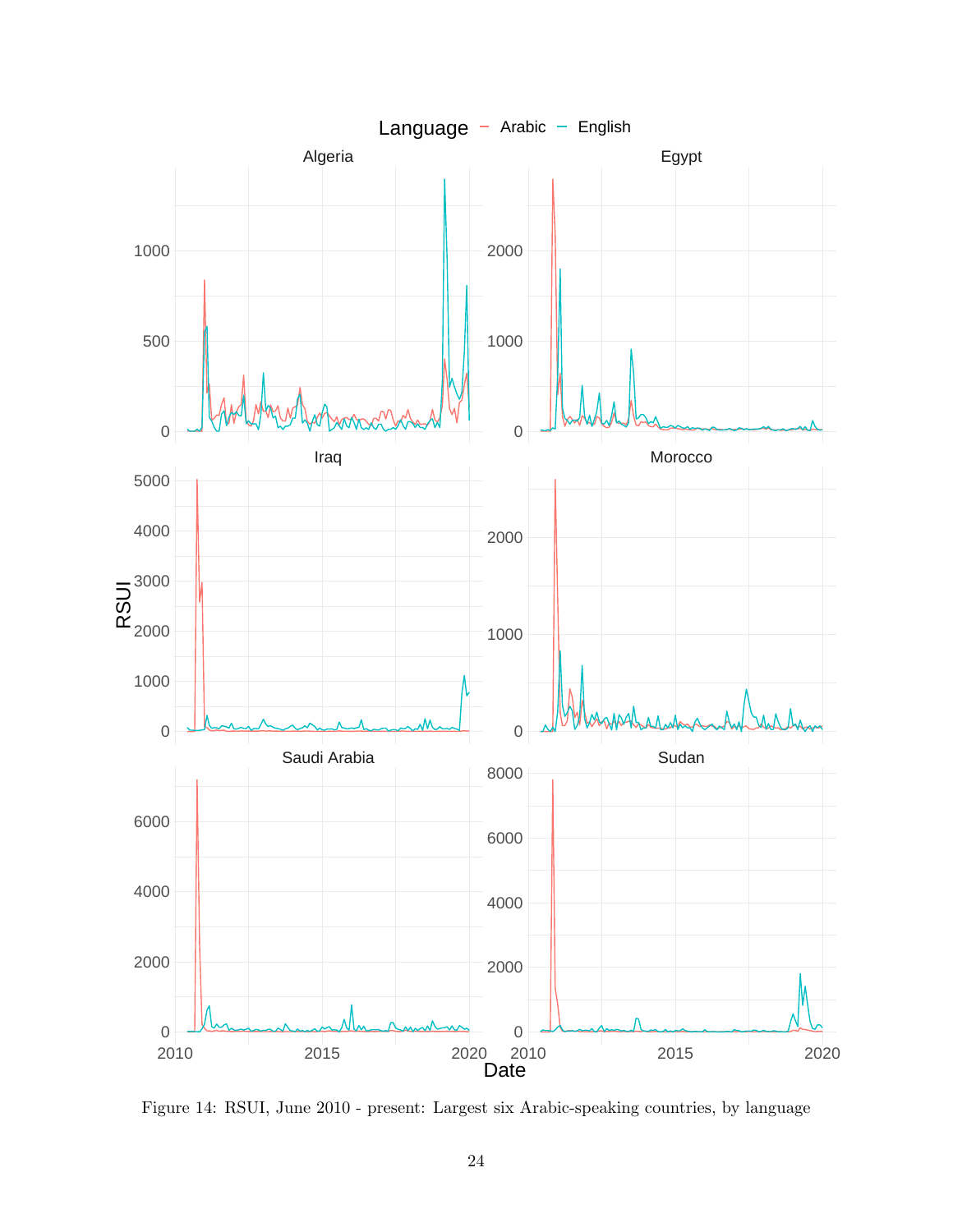This suggests that the headline index is not driven by specific or spurious matches related to the particular search terms we include but is instead broad-based indicator of the underlying discussion.

The searches restricted to include results driven by economic outcomes or youth activities also shine some light on the potential drivers of protest. In general, the largest observations of the RSUI tend to include just two key economic terms with notable frequency; in the median country, nearly four-fifths (79%) of the largest headline matches also included a economic term, and the agreement is over half (55%) in fully ninety percent of countries. While we cannot conclude that economic factors necessarily drove protest, this does mean that they were at least a common simultaneous topic of discussion. In contrast, terms related to young people come up much less frequently, with a common fraction of top matches in median country of only 45%.

| Name     | 'Type               | Terms                                                                                                                |
|----------|---------------------|----------------------------------------------------------------------------------------------------------------------|
| Expanded | Extension           | "attack" OR "conflict <sup>*</sup> " OR "strike" OR "police <sup>*"</sup>                                            |
| Tension  | Extension           | "attack" OR "conflict <sup>*"</sup> OR "strike" OR "police <sup>*"</sup> OR "social" within<br>10 words of "tension" |
| Economic |                     | Restriction "econom <sup>*"</sup> OR "unemployment"                                                                  |
| Youth    | Restriction "youth" |                                                                                                                      |

*Note:* Alternate searches for  $x_{it}$ . All searches are derivatives of the headline search. Those labeled "Extension" include OR operators for the extra search terms, so return extra matches which may include terms listed. Those labeled "Restriction" append the listed terms using an AND operator, so return only those headline matches which also include the terms listed.

| Table 4: Alternate search terms |  |
|---------------------------------|--|
|---------------------------------|--|

| Statistic            | Search modification | N  | Median | 10%  | $25\%$ |
|----------------------|---------------------|----|--------|------|--------|
| Overlap of top $2\%$ | Expanded            | 19 | 0.92   | 0.69 | 0.87   |
| Overlap of top $2\%$ | <b>Tension</b>      | 19 | 0.92   | 0.69 | 0.87   |
| Overlap of top $2\%$ | Economic            | 19 | 0.79   | 0.55 | 0.66   |
| Overlap of top $2\%$ | Youth               | 19 | 0.45   | 0.23 | 0.33   |
| Pearson correl       | Expanded            | 19 | 0.91   | 0.73 | 0.76   |
| Pearson correl       | Tension             | 19 | 0.91   | 0.73 | 0.76   |
| Pearson correl       | Economic            | 19 | 0.84   | 0.57 | 0.71   |
| Pearson correl       | Youth               | 19 | 0.69   | 0.45 | 0.60   |
| Spearman correl      | Expanded            | 19 | 0.83   | 0.64 | 0.79   |
| Spearman correl      | Tension             | 19 | 0.83   | 0.64 | 0.79   |
| Spearman correl      | Economic            | 19 | 0.70   | 0.52 | 0.59   |
| Spearman correl      | Youth               | 19 | 0.54   | 0.35 | 0.42   |

Table 5: Within-country correlations with baseline, varying search terms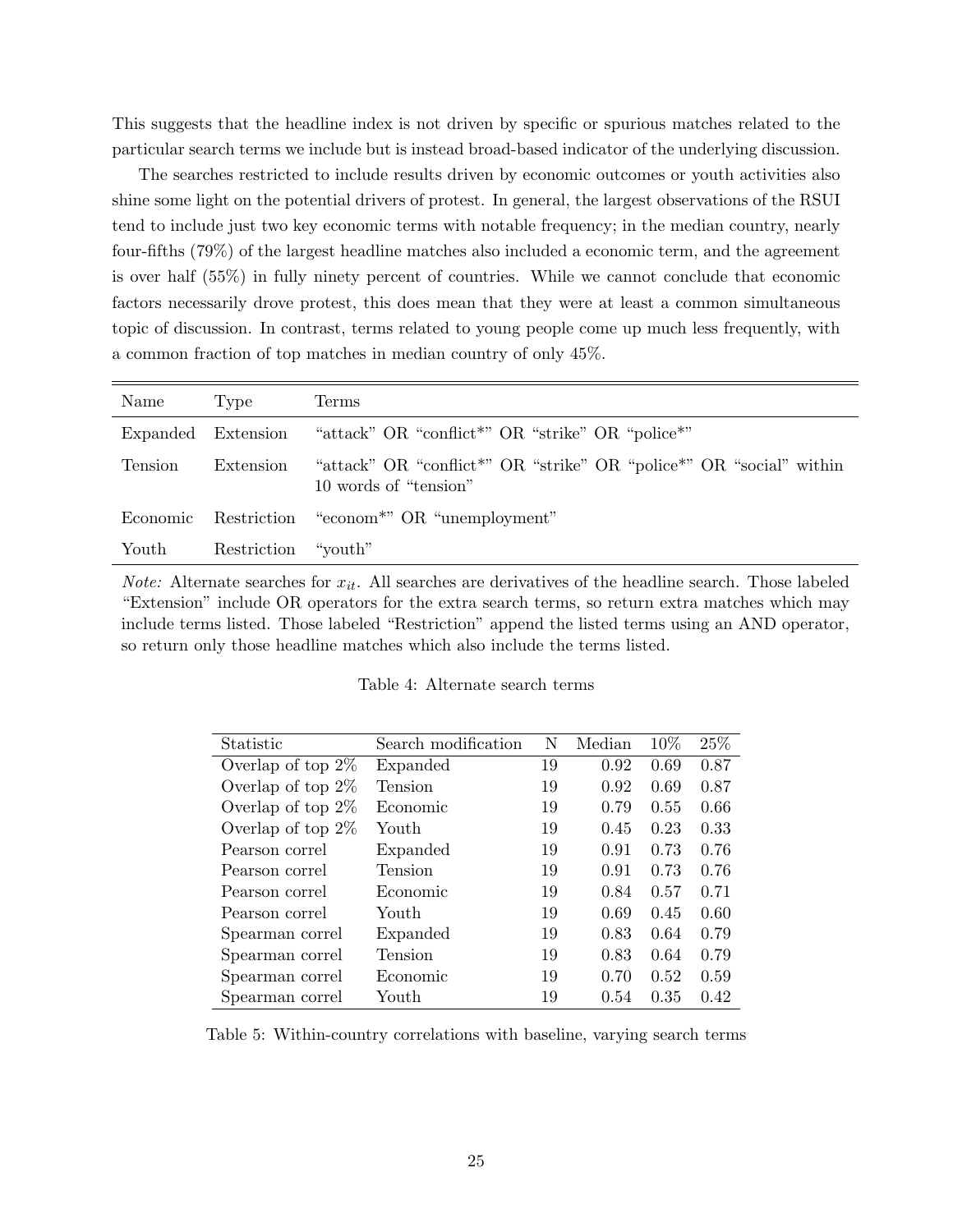

Figure 15: RSUI, June 2010 - present: Largest six Arabic-speaking countries, by search term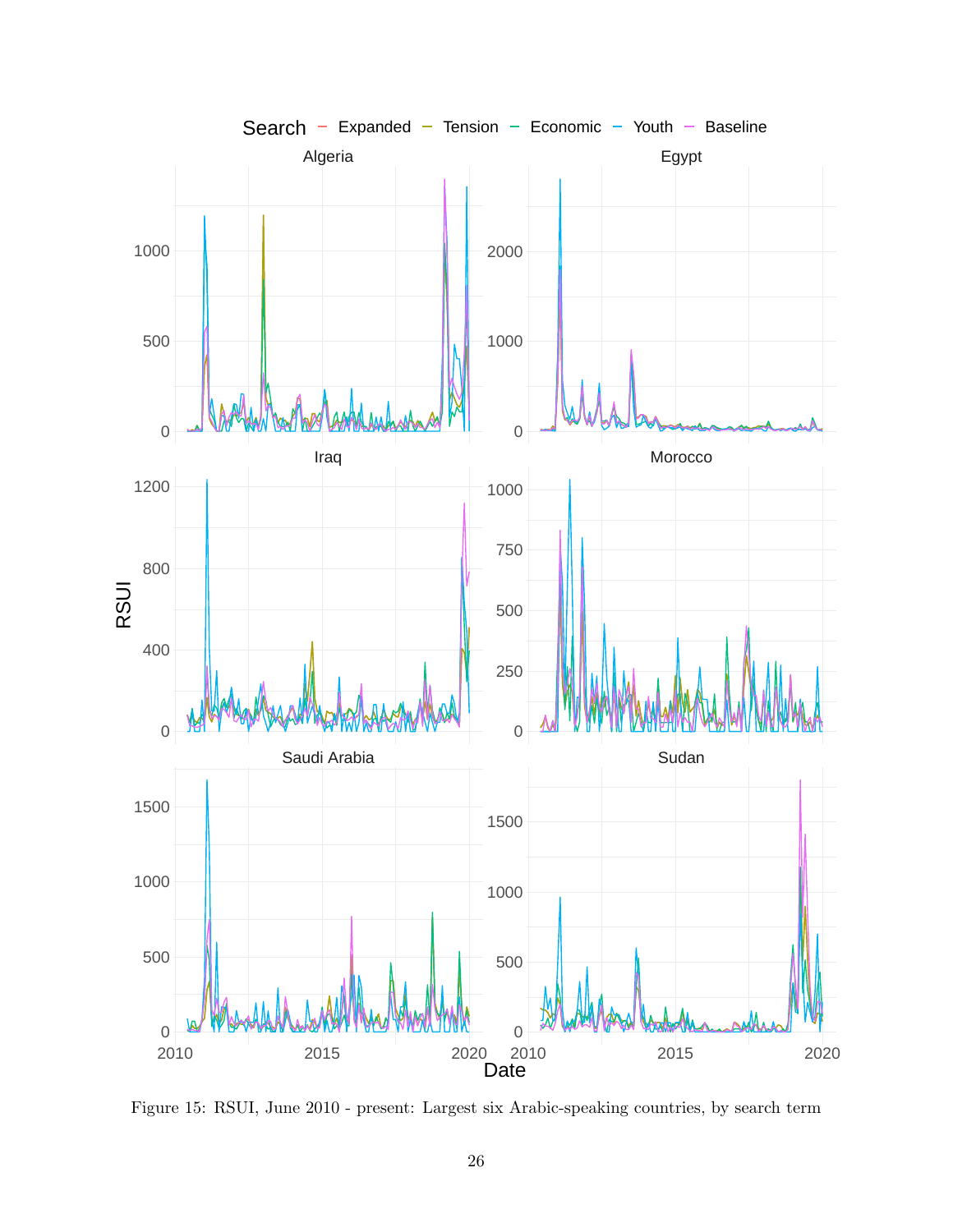### 5 Statistical Properties of the Index

In this section we discuss the statistical properties of the index. These are useful both for understanding how to interpret the index, as well as for understanding the temporal and spatial correlation of major unrest events and their predictability.

### 5.1 Cross-sectional distribution

We start by proposing a functional form for the cross-sectional distribution of the RSUI index. We assume that for values in excess of some cutoff  $\bar{m}$ , the full sample  $RSUI_{it}^{A}$  can be described by:

$$
\mathbb{P}(RSUI_{it}^A < M) = F(M) \quad \text{for } M \ge \bar{m}
$$

Where:

$$
F(M) = 1 - (a(M - \bar{m}) + 1)^{-b}
$$

We think of  $\bar{m}$  as a filter for noise; below this threshold there is no meaningful information in the index. An appealing property of this distribution is that the fraction of observations above  $M$  is proportionate to  $M - \bar{m} + 1/a$ . That is:

$$
\log(1 - F(M)) = -b \log a - b \log(M - \bar{m} + 1/a)
$$

In other words, if  $\bar{m}-1/a$  is small, then a one percent increase in M above the threshold  $\bar{m}$  implies a b percent decrease in the number of observations at least this large. If this describes the data well then this provides a meaningful interpretation of changes in the A index.

We estimate this density by maximum likelihood, and report the point estimates and standard errors in Table 6 with  $\bar{m} = 200$ . Both parameters are sharply identified by the data, with small standard errors. And, as shown in Figure 16, the fitted and empirical distributions match very closely.

| Я.         | h        |
|------------|----------|
| 0.003      | 2.071    |
| (0.000155) | (0.0763) |

Table 6: Full-sample maximum-likelihood estimation of cross sectional density, N=6945,  $\bar{m} = 200$ . Standard errors in parentheses.

Appendix G provides further robustness checks, showing that 1) estimates for the parameters of the cross-sectional distribution are unaffected by the choice of the cutoff  $\bar{m}$  and that 2) withincountry estimates of the parameters are not significantly different from the aggregate estimates.

These results give a useful interpretation of large observations of the headline index. Imagine one wishes to compare two observations in the upper tail of the distribution, say  $M_1$  and  $M_2$  with  $M_1 < M_2$  and that both are large relative to  $\bar{m} - 1/a \simeq 130$ . Then we can compare them using a simple rule of thumb: that if  $M_2$  is  $x\%$  larger than  $M_1$  then there usually will be approximately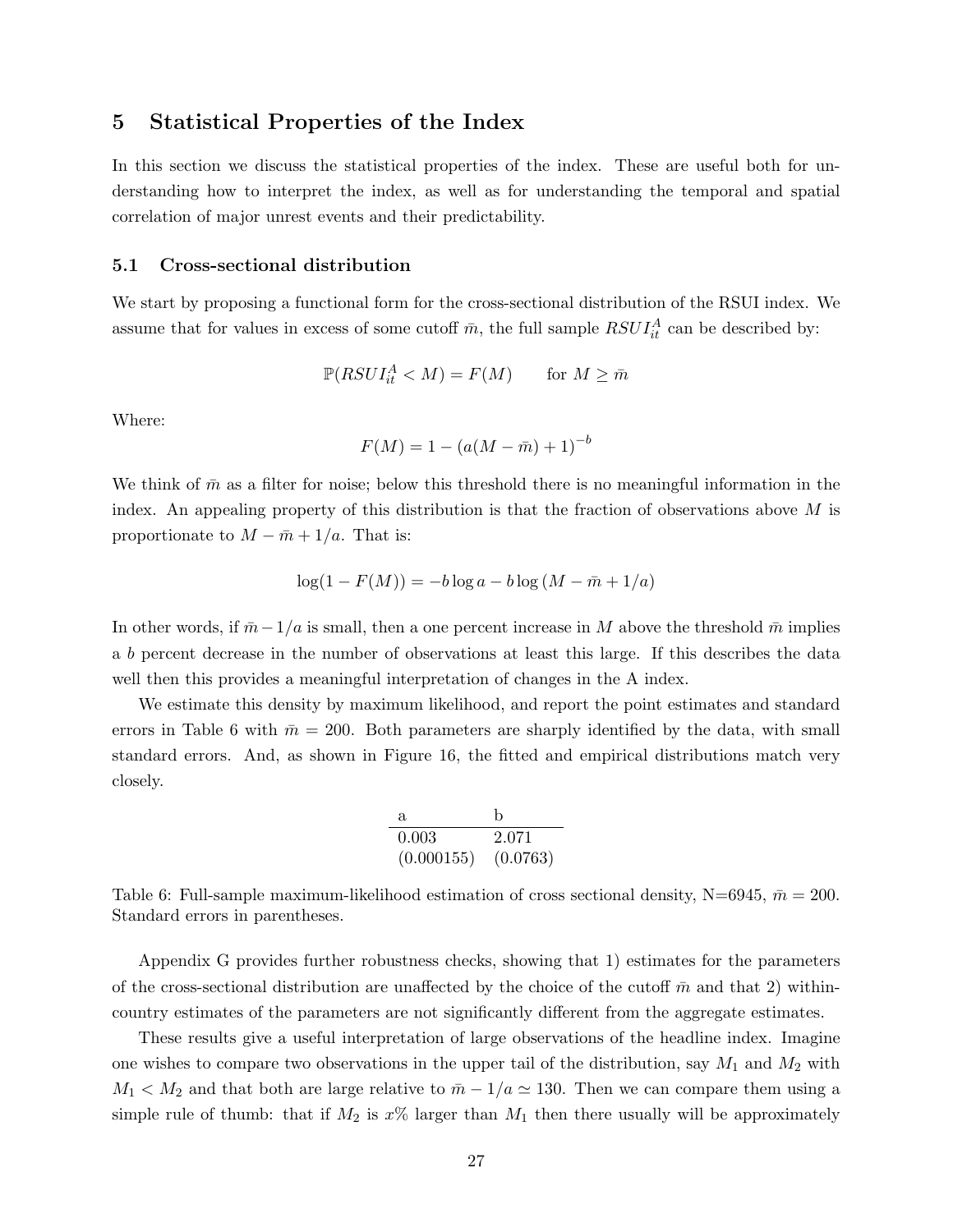

Figure 16: Cross-sectional RSUI density, empirical and estimated,  $\bar{m} = 200$ 

 $2x\%$  fewer observations larger than  $M_2$  than  $M_1$  (using here that  $b \simeq 2$ ). This rule of thumb holds both within individual countries, and across the sample as a whole.

### 5.2 Correlation of unrest events in time and space

At first glance, social unrest appears to be correlated across both space and time, with regional waves of unrest – such as the Arab Uprisings, or recent protests in Latin America – appearing to be a relatively common phenomenon. Yet isolated unrest can and does occur. For instance, mass protests in Korea during 2016 leading to the impeachment of President Park Guen-hye, and recent protests in France over public spending and pensions are not part of regional waves of unrest. So, to what extent is social unrest a correlated phenomenon? Our aim in this section is examine this question, and document the conditional correlations of social unrest both in time in space. Note that our aim here is purely descriptive. Notions of causality – such as whether protests beget more protest or simply reflect persistent underlying drivers – are beyond the scope of this paper.

To analyze the dynamic and spatial correlations in social unrest we define:

 $s_{i,t}$  = Months since last unrest event in country i  $u_{i,t}$  = Months since last unrest event in neighbors of country i

Neighboring countries are defined as those which share borders. Figure 17 shows the distribution of the times since social unrest events. As individual countries often have several neighbors, the time since neighboring country events is typically smaller, averaging 32 months versus 60 months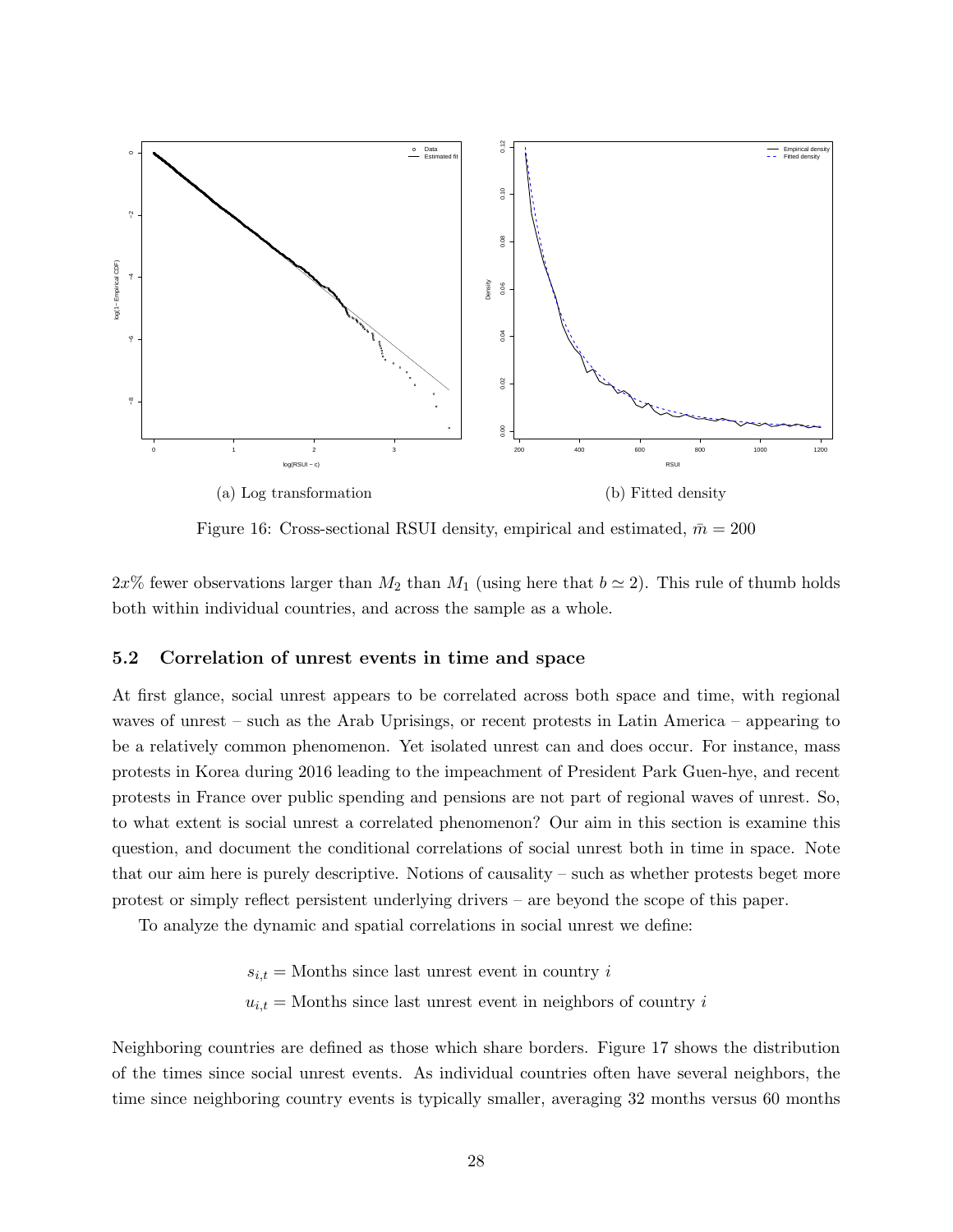for own-country events.

We can then create indicators for these times, dividing them into K distinct intervals  $(t_0, t_1]$ ,  $(t_1, t_2], \ldots, (t_{K-1}, t_K]$ :

$$
S_{i,t}^k = s_{i,t} \in (t_{k-1}, t_1]
$$
\n
$$
U_{i,t}^k = u_{i,t} \in (t_{k-1}, t_1]
$$

Then we estimate the following panel regression:

$$
event_{i,t} = \alpha_i + \eta_t + \sum_{k \in \mathcal{K}} \beta_k^d S_{i,t}^k + \sum_{k \in \mathcal{K}} \beta_k^n U_{i,t}^k + e_{it}
$$
\n
$$
\tag{1}
$$

where  $event_{i,t}$  is an indicator for an unrest event and  $\alpha_i$  and  $\eta_t$  are country and time fixed effects. Using this framework, we can interpret  $\beta^d$  and  $\beta^n$  as the incremental probability of an unrest event conditional on there being either a *domestic* or *neighboring* event during the last  $(t_{k-1}, t_1]$  months.

Table 7 presents the results of this exercise. The first column simply estimates the conditional average the unrest event indicator over the full sample, a little over one percent of months feature an unrest event. In column (2) we restrict estimation to the sub-sample where there has been at least one prior unrest event, resulting in an increase in the unconditional average event probability to nearly two percent. This specification is relevant null model for specifications  $(3)$  through  $(5)$  – note the same sample size as in  $(2)$  – as this specification can only be estimated on observations with at least one prior event.

Specifications (3) through (5) estimate the probability of a social unrest event within a country conditional on one occurring previously. As shown in specification (3), this probability rises sharply but briefly during the months following a social unrest event, rising by nearly four percent immediately following an unrest event.<sup>15</sup> This both statistically significant and quantitatively large, representing a quadrupling of the rate over that in times far from past unrest events.<sup>16</sup> This impact decays slowly over the next nearly two years.

Of course, these effects may simply reflect selection, as countries with higher rates of average unrest will constitute a larger fraction of observations, particularly in the periods immediately after an event. We therefore correct for this in specification (4), which includes country fixed effects and, along with specification (8) represents the headline results in this section. These figures thus represent the marginal increase in the conditional probability of unrest over a county's own average rate. Although the immediate increase falls to around 3.5 percent, this still represents a meaningful increase, with an approximate tripling over the sample average. However, accounting for average effects results in a much less persistent response, with no statistically discernible impact at horizons longer than six months. Specification (5) includes time fixed effects, which account for correlated average global variation in event probabilities, and which looks little different from specification

<sup>&</sup>lt;sup>15</sup>Part 1 of the definition of an event requires that the RSUI attain a local peak, and thus there are no consecutive unrest events. As a result, months immediately following an unrest event are dropped from the sample.

<sup>&</sup>lt;sup>16</sup>The constant term 0.013 is less than one quarter of  $0.014 + 0.043 \simeq 0.057$ , the recurrence rate of 2-3 months after an unrest event.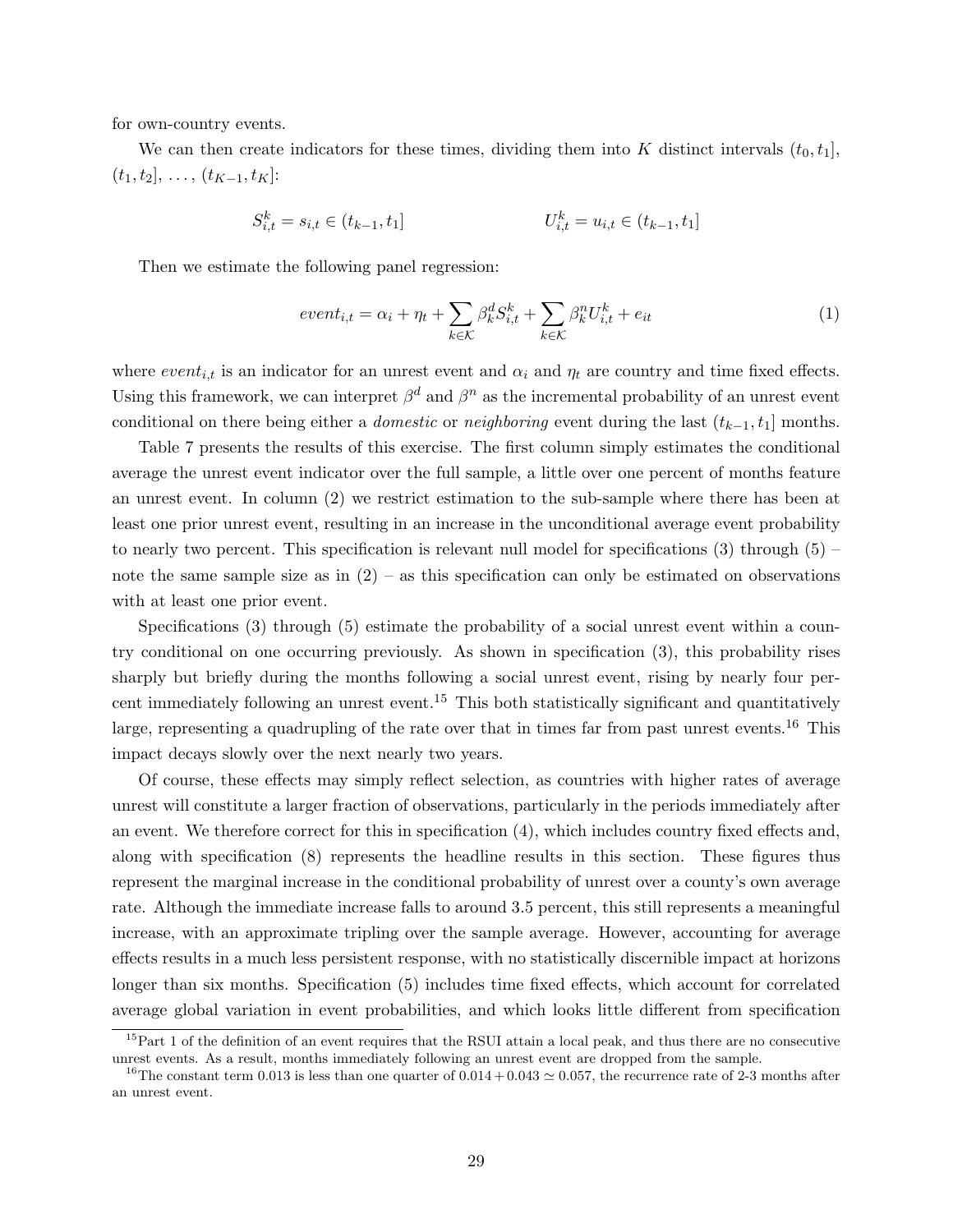

Figure 17: Distribution of time since last event

 $(4).$ 

Specification (6) performs a similar exercise but using time after neighboring-country events only. In this case, time fixed effects make little sense, as they will absorb any variation in neighboring countries which is correlated with global trends. The effect of neighboring-country events on the probability of of social unrest is smaller, at around half the own-country effect, but still statistically significant. However, this effect seems to be slightly longer-lasting than the effect of purely domestic events. Specification (7) is identical to (6) except restricted to the sub-sample used for specification (8).

Along with specification (4), specification (8) is the other headline estimate. It reports estimates for the full specification in equation (1). This broadly confirms the findings of the separate regressions: within-country unrest is associated with an approximate tripling of the rate of social unrest in the short term, but the effect is insignificant after 6 months; unrest events in neighboring countries are associated with roughly a doubling of the rate of unrest and there is some evidence that this might be more persistent.

The fit of the regressions is in general fairly poor, with a naive  $\mathbb{R}^2$  is no better than five percent.<sup>17</sup> In causal settings this might be a sign of mis-specification and thus a concern. But in a purely descriptive context this is not relevant. Instead, it simply means that there is considerable variation in the realized outcomes beyond the averages conditional on time since last event.<sup>18</sup> Moreover, the Akaike information criterion also suggests that the richer models are valid. For

<sup>&</sup>lt;sup>17</sup>As is customary in panel regressions, the  $R^2$  and adjusted  $R^2$  are computed using data after fixed effects are taken out. The naive  $R^2$  does not account for this.

<sup>&</sup>lt;sup>18</sup>We return to this theme when discussing predictability in the next section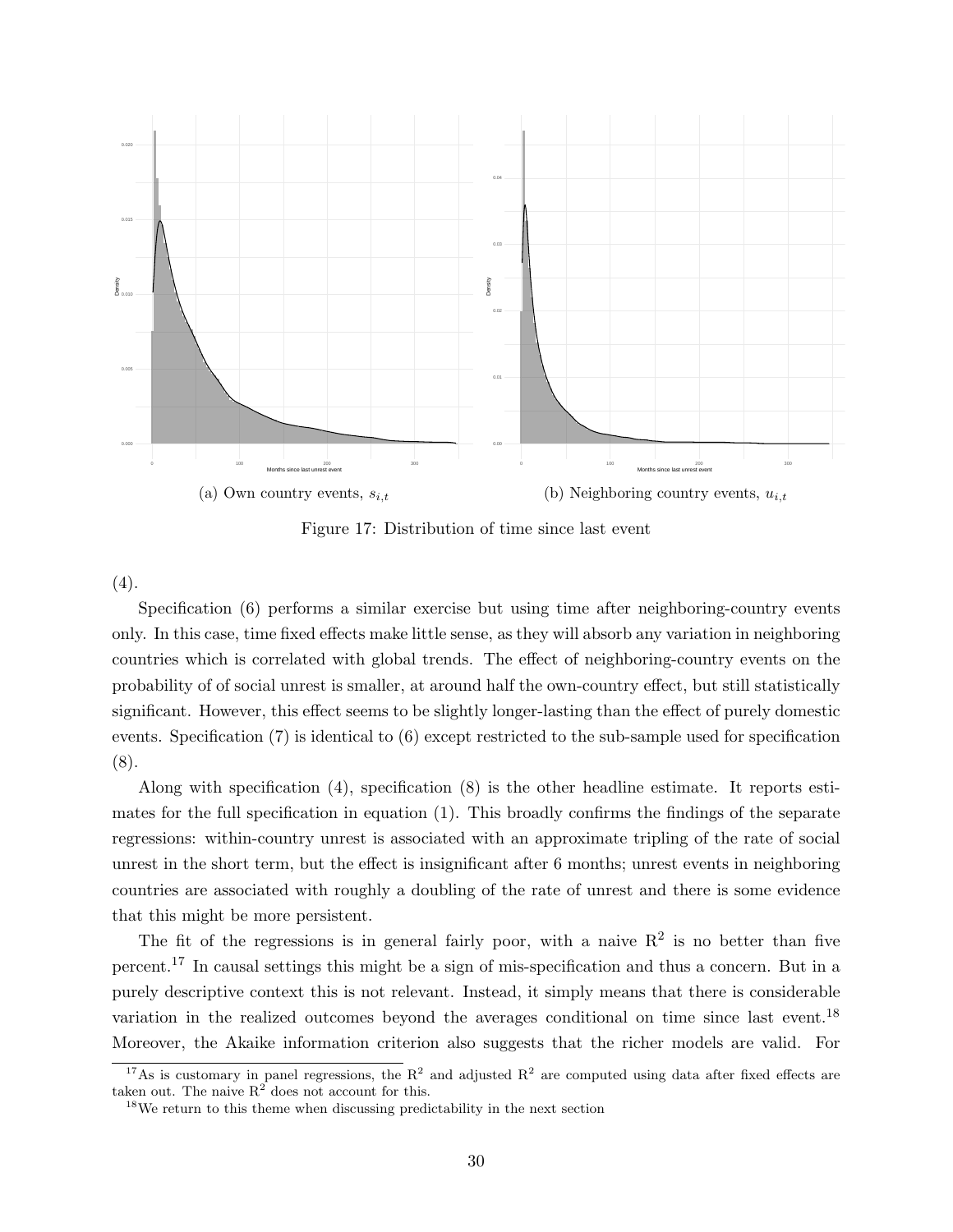|                                                                                                          |                                           |                                           |                                                             |                                                                   | Dependent variable: Social unrest event                     |                                                                   |                                                             |                                                                   |
|----------------------------------------------------------------------------------------------------------|-------------------------------------------|-------------------------------------------|-------------------------------------------------------------|-------------------------------------------------------------------|-------------------------------------------------------------|-------------------------------------------------------------------|-------------------------------------------------------------|-------------------------------------------------------------------|
|                                                                                                          | (1)                                       | (2)                                       | (3)                                                         | (4)                                                               | (5)                                                         | (6)                                                               | (7)                                                         | (8)                                                               |
| Event, last 2-3 months                                                                                   |                                           |                                           | $0.043***$<br>(0.007)                                       | $0.035***$<br>(0.007)                                             | $0.032***$<br>(0.007)                                       |                                                                   |                                                             | $0.035***$<br>(0.009)                                             |
| Event, last 4-6 months                                                                                   |                                           |                                           | $0.029***$<br>(0.005)                                       | $0.021***$<br>(0.006)                                             | $0.019***$<br>(0.006)                                       |                                                                   |                                                             | $0.020***$<br>(0.006)                                             |
| Event, last 7-9 months                                                                                   |                                           |                                           | $0.014**$<br>(0.005)                                        | 0.006<br>(0.006)                                                  | 0.004<br>(0.006)                                            |                                                                   |                                                             | 0.005<br>(0.006)                                                  |
| Event, last 10-12 months                                                                                 |                                           |                                           | $0.009*$<br>(0.005)                                         | 0.002<br>(0.005)                                                  | $-0.0001$<br>(0.005)                                        |                                                                   |                                                             | 0.001<br>(0.005)                                                  |
| Event, last 13-24 months                                                                                 |                                           |                                           | $0.005***$<br>(0.002)                                       | $-0.002$<br>(0.002)                                               | $-0.002$<br>(0.003)                                         |                                                                   |                                                             | $-0.003$<br>(0.003)                                               |
| Event, last 25-48 months                                                                                 |                                           |                                           | 0.002<br>(0.002)                                            | $-0.003$<br>(0.002)                                               | $-0.002$<br>(0.002)                                         |                                                                   |                                                             | $-0.003$<br>(0.003)                                               |
| Event, last 49-60 months                                                                                 |                                           |                                           | $0.006**$<br>(0.003)                                        | 0.002<br>(0.003)                                                  | 0.003<br>(0.003)                                            |                                                                   |                                                             | 0.005<br>(0.004)                                                  |
| Neighbor event, last 2-3 months                                                                          |                                           |                                           |                                                             |                                                                   |                                                             | $0.017***$<br>(0.003)                                             | $0.015***$<br>(0.004)                                       | $0.014***$<br>(0.004)                                             |
| Neighbor event, last 4-6 months                                                                          |                                           |                                           |                                                             |                                                                   |                                                             | $0.008***$<br>(0.003)                                             | 0.006<br>(0.004)                                            | 0.005<br>(0.004)                                                  |
| Neighbor event, last 7-9 months                                                                          |                                           |                                           |                                                             |                                                                   |                                                             | $0.009***$<br>(0.003)                                             | 0.007<br>(0.004)                                            | 0.006<br>(0.004)                                                  |
| Neighbor event, last 10-12 months                                                                        |                                           |                                           |                                                             |                                                                   |                                                             | $0.007**$<br>(0.003)                                              | 0.006<br>(0.005)                                            | 0.006<br>(0.005)                                                  |
| Neighbor event, last 13-24 months                                                                        |                                           |                                           |                                                             |                                                                   |                                                             | $0.008***$<br>(0.002)                                             | $0.009**$<br>(0.004)                                        | $0.008***$<br>(0.003)                                             |
| Neighbor event, last 25-48 months                                                                        |                                           |                                           |                                                             |                                                                   |                                                             | 0.001<br>(0.002)                                                  | $-0.001$<br>(0.003)                                         | $-0.0005$<br>(0.003)                                              |
| Neighbor event, last 49-60 months                                                                        |                                           |                                           |                                                             |                                                                   |                                                             | 0.003<br>(0.003)                                                  | 0.006<br>(0.006)                                            | 0.006<br>(0.005)                                                  |
| Constant                                                                                                 | $0.012***$<br>(0.001)                     | $0.019***$<br>(0.001)                     | $0.013***$<br>(0.001)                                       |                                                                   |                                                             |                                                                   |                                                             |                                                                   |
| Fixed effects<br>Normalized AIC<br>Naive R2<br>Observations<br>$\mathbb{R}^2$<br>Adjusted $\mathbb{R}^2$ | None<br>$-1.605$<br>$\rm 0.012$<br>53,170 | None<br>$-1.146$<br>$\,0.019\,$<br>26,944 | None<br>$-1.152$<br>$\,0.025\,$<br>26,944<br>0.006<br>0.006 | Country<br>$-1.157$<br>$\,0.029\,$<br>26,944<br>0.004<br>$-0.001$ | Twoways<br>$-1.175$<br>0.047<br>26,944<br>0.003<br>$-0.017$ | Country<br>$-1.401$<br>$\,0.021\,$<br>31,316<br>0.002<br>$-0.002$ | Country<br>$-1.116$<br>0.029<br>19,712<br>0.001<br>$-0.005$ | Country<br>$-1.119$<br>$\,0.032\,$<br>19,712<br>0.005<br>$-0.001$ |

| Table 7: Conditional probabilities of social unrest. |  |  |  |
|------------------------------------------------------|--|--|--|
|------------------------------------------------------|--|--|--|

Note: \* p<0.1; \*\* p<0.05; \*\*\* p<0.05}

Double-clustered standard errors shown in parenthesis.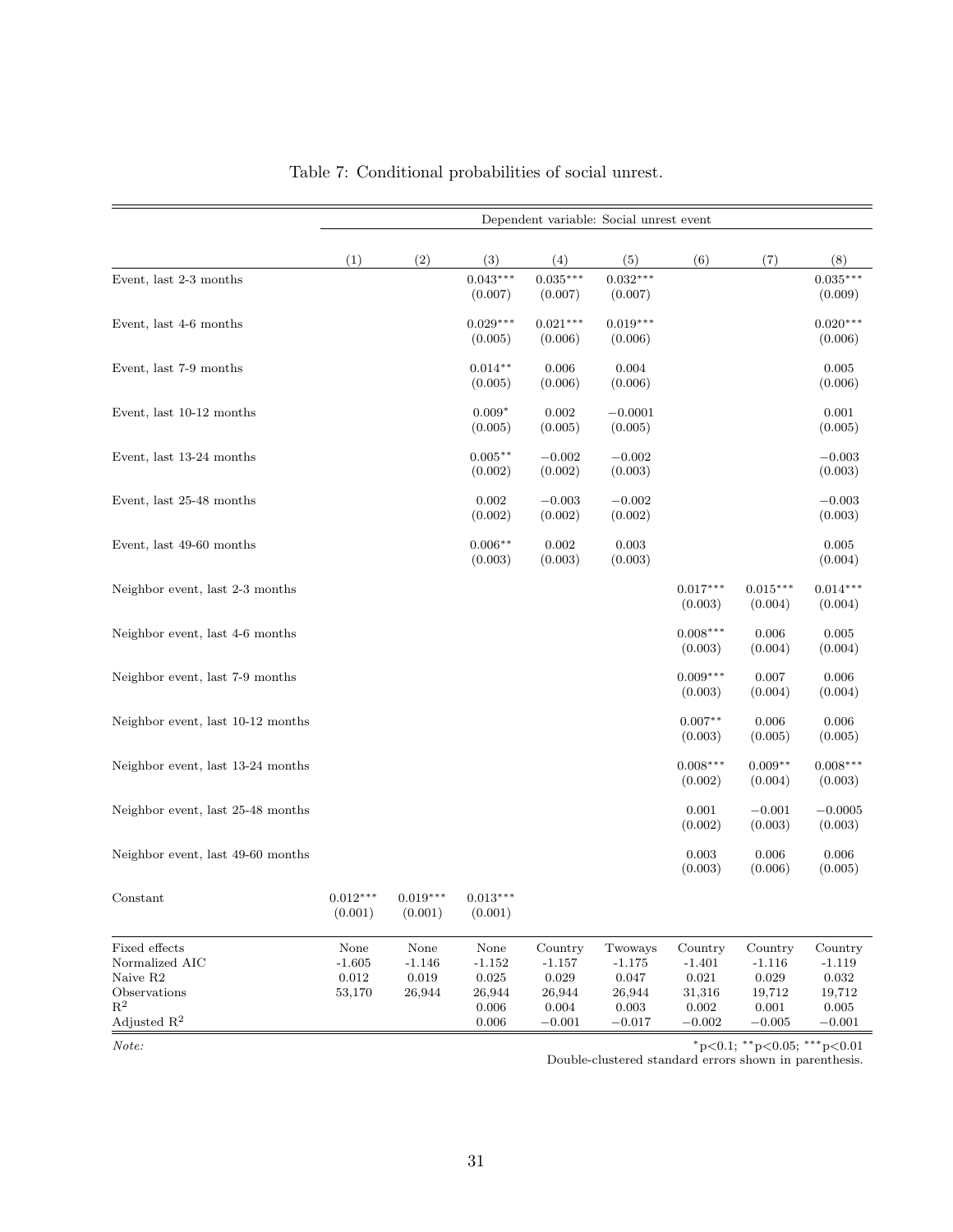example, specifications (2) through (5) show a decline in the AIC and hence an imporvement in the fit beyond that expected purely through the inclusion of extra parameters.<sup>19</sup> Likewise, for specification  $(8)$  relative to  $(7)$ .

Overall, the results of the panel regression exercise suggest that there is considerable spatial and temporal correlation of social unrest. Although social unrest is rare, occurring usually in around 1.3 percent of countries per month, this rate typically triples following an event in the same country, and doubles following one in a neighboring country. Nevertheless, these effects are short-lived, decaying to half a percent or less within 9 months.

### 5.3 Predictability

In the previous section we discussed whether social unrest was more likely after a social unrest event in the same or a neighboring country. Here, we turn to a related but complementary question: can we reliably predict outbreaks of social unrest *before* they occur? Of course, many factors may potentially predict social unrest including economic, financial, or other social variables. We leave investigation of these questions for other authors an instead ask a more limited question: can the RSUI itself predict social unrest?

Figure 18 illustrated the main point of this section and highlights its comparison with the previous one. The left-hand panel shows the conditional average of the RSUI index around an event. Unsurprisingly, the average RSUI spikes dramatically in the month of the event and declines slowly thereafter. This is essentially the same phenomenon described in the preceding section, just presented a little differently. Yet the RSUI displays a moderate increase (around 174 index points) in the period prior to the event. This raises a natural question: can such an increase be used to reliably predict social unrest?

The right-hand panel suggests not. It shows the mean RSUI conditioned observing increases of at least this magnitude (i.e. 174 index points). This has essentially no predictive power for social unrest events; the RSUI declines sharply back towards its long-run average in the subsequent months. In other words, while almost all social unrest events are preceded by moderate increases in the RSUI, moderate increases in the RSUI are usually followed by a swift regression to the mean.

We investigate this issue more formally by estimating lasso regressions for the index and events. A lasso (least absolute shrinkage and selection operator) regression is a simple machine learning algorithm which selects a model to minimize the out-of-sample forecast error. In this case, we use cross-validation for the out-of-sample exercise and estimate separately for each country:

$$
v_{i,t+h} = \sum_{j=1}^{M} \beta_i^j v_{i,t-j}
$$

Where  $M = 18$ ,  $h = 1, \ldots, 24$  and  $v_{it}$  is either the RSUI or event indicator for country i in period t. This approach therefore calculates the best country- and horizon-specific predictive model for the

<sup>&</sup>lt;sup>19</sup>The normalized AIC is divided by the sample size. We can only compare model fit when estimated on the same data, i.e. specifications (2) through (5) with each other, and specifications (7) and (8).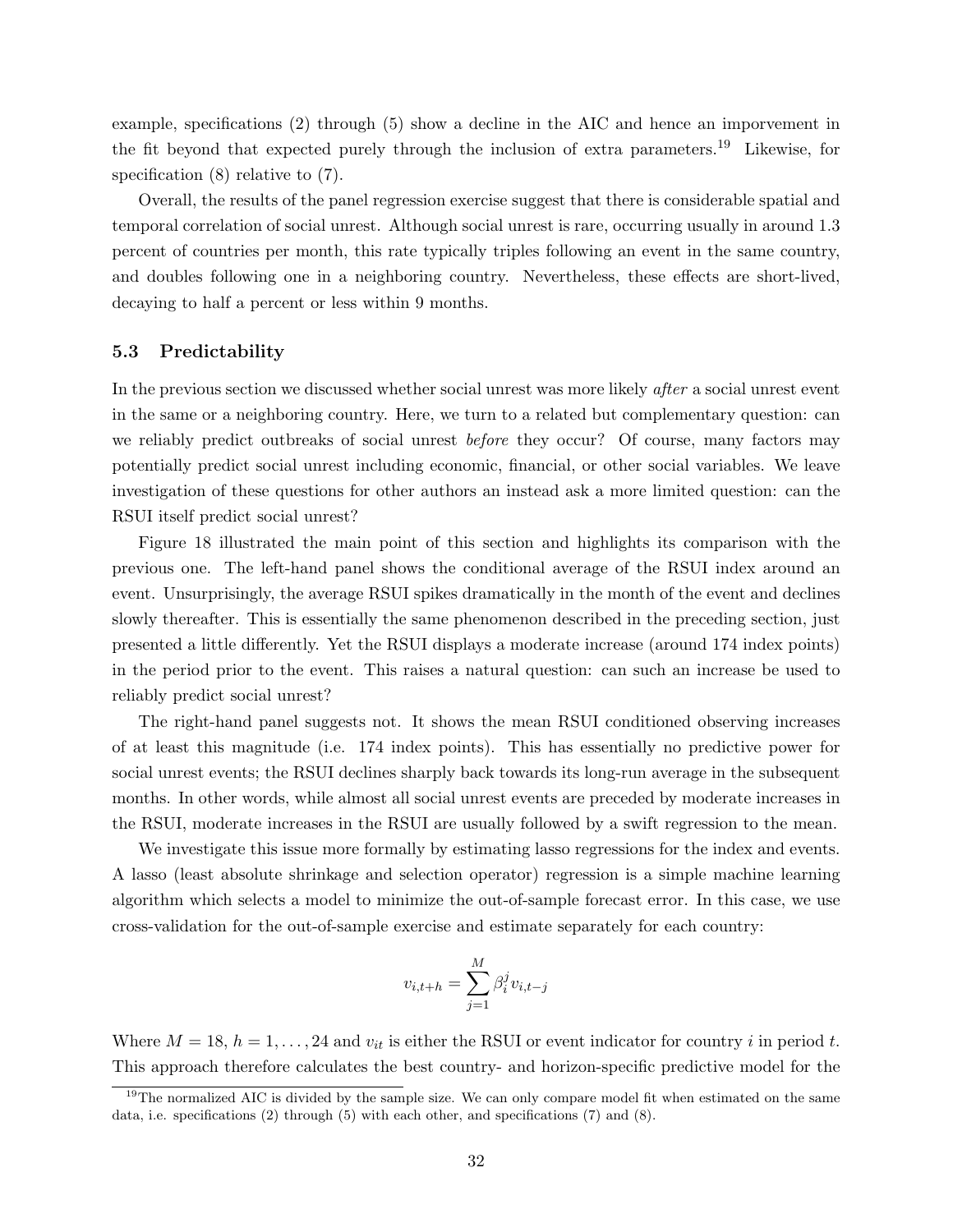

Figure 18: Mean RSUI around events and large increases

RSUI using up to a year-and-a-half of prior outcomes data. The purpose of using a cross-validated lasso is to try to estimate the most reliably informative predictive model.

For each country-horizon predictive model we compute three measures of predictability: the Granger-Newbold measure, which is the fraction of variance of the outcome explained by the forecast, analogous to the  $R^2$ ; the Theil uncertainty statistic, which is less than one when the forecast is better than the long-run average; and the [Diebold & Kilian  $(2001)$ ] statistic which measures predictability relative to the long-run error variance.

Table 8 compiles these measures by selecting the most predictive horizon for each country and then taking the cross-country average. Despite choosing the most successful predictions for each country, the predictability of each series is low. Indeed, the lasso regression typically selects at most only one lag of the RSUI when predicting future values of the index, and typically at very short lags. Likewise, the Granger-Newbold statistic shows that the best forecast explains barely three percent of the variation in outcomes.<sup>20</sup> The Theil measure implies that the best forecast is little better than guessing the long-run average (which would produce a score of 1). Figure 19 presents the average and country-specific results by horizon for two measures. For RSUI events, predictability is even lower, with almost all country-horizon pairs selecting zero lags, i.e. the best predictive model in almost all cases actually is identically the country average.

How should we interpret this lack of predictability, particularly in the light of the regression results of the previous section? To start with, note that these are not inconsistent. Just because two variables are correlated does not mean that either is a good predictor of the other. Social unrest

<sup>&</sup>lt;sup>20</sup>Not coincidentally very close to the  $R^2$  of the regressions in the preceding section.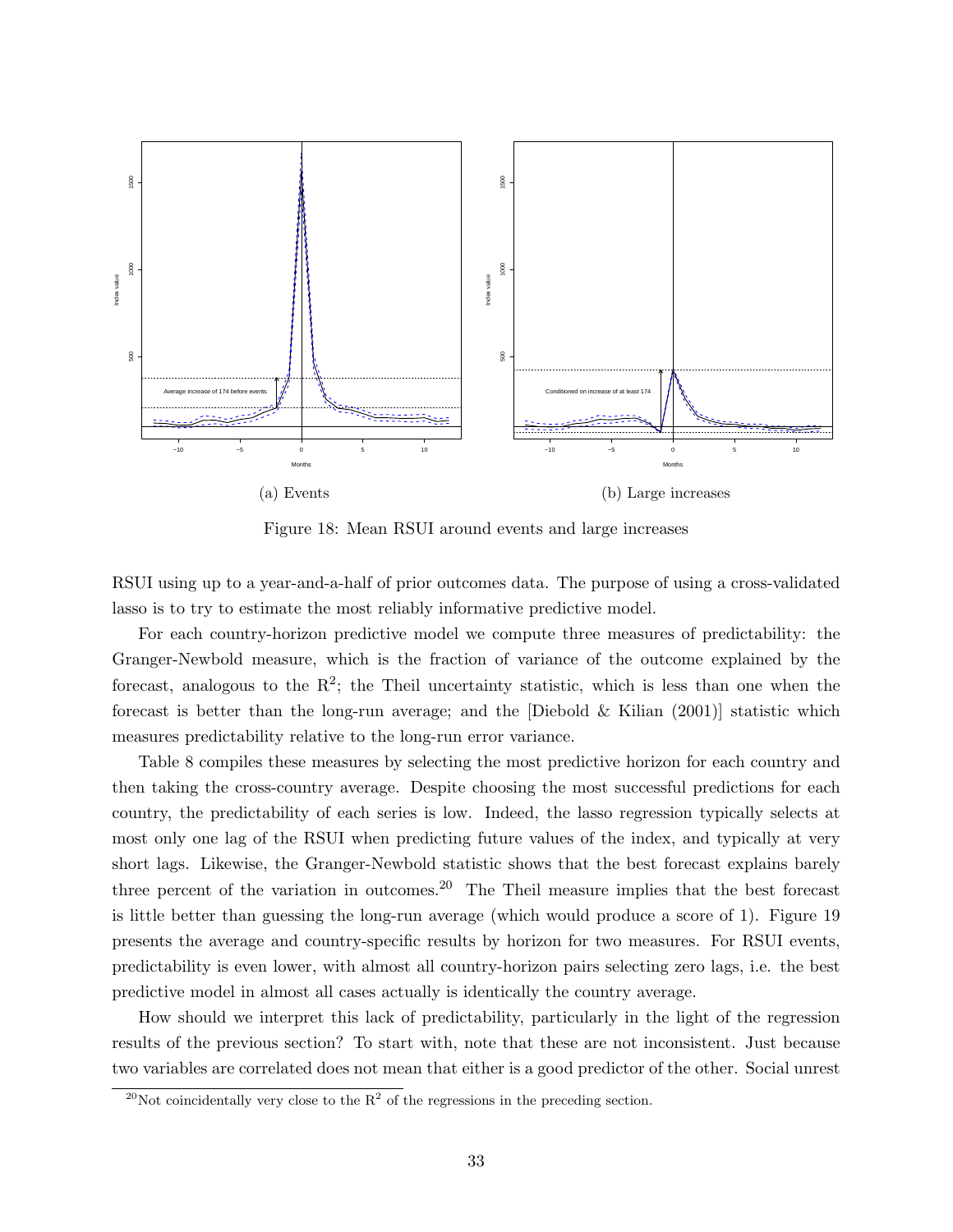|                                       |      | Index Events |
|---------------------------------------|------|--------------|
| Number of non-zero coefficients       | 1.03 | 0.02         |
| Horizon of most non-zero coefficients | 1.50 | 1.03         |
| Granger-Newbold predictability        | 0.03 | 0.00         |
| Theil U-statistic                     | 0.92 | 1.00         |
| Diebold-Kilian predictability         | O 11 | 0.05         |

Table 8: Measures of predictability of index and events. Maximum within countries, then averaged across countries



Figure 19: Measures of predictability of the RSUI series

indicates a higher probability of future unrest, but social unrest is sufficiently rare and driven by so many other factors that using past social unrest to predict future unrest results in such a small improvement in forecasting power as to be statistically useless. To make the point differently, the probability of winning a lottery rises conditional on buying a ticket. But if lottery wins are sufficiently rare, holding a lottery will not be a reliable predictor of winning.

A more constructive interpretation of these results is that social unrest likely happens for incredibly varied reasons, and can be triggered by seemingly minor events (e.g. increased subway fares). The rareness of events, combined with this apparent susceptibility to triggers, make individual social unrest events simply very hard to predict. As a result, average effects (however sharply identified) explain little of the variation in outcomes. Thus we can make statements both about average impacts (as in the preceding section) but still struggle to predict individual events.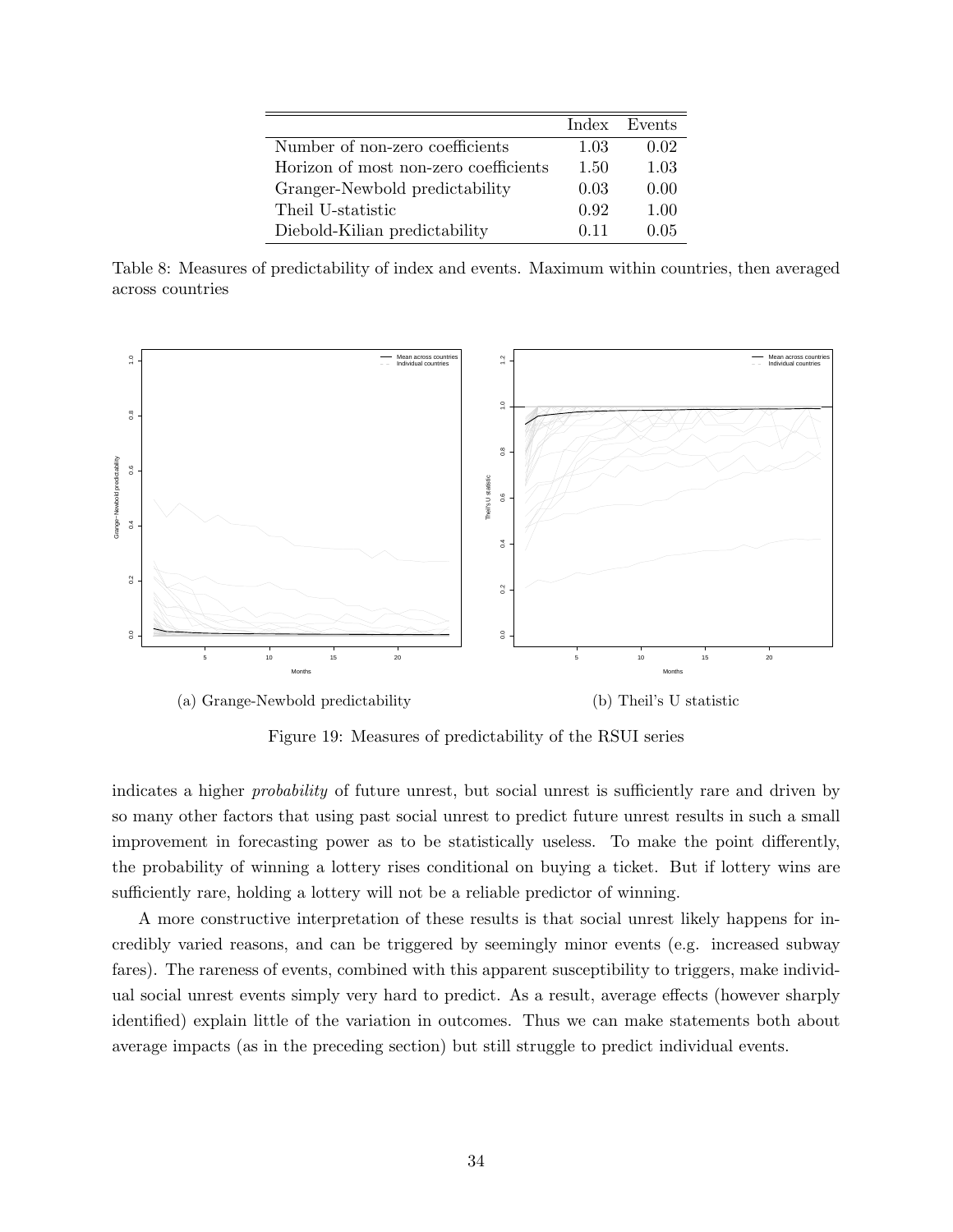## 6 Conclusions and possible applications

This paper does three things. First, it introduces a novel method for measuring and monitoring social unrest using article counts from international press, and presented a way of coding sharp spikes in the index into events. Second, we have shown that the events and the index correlate well with independent narrative courses during three diverse case studies. We also showed that the index is robust to choice of language, sources, and search terms. From this evidence, we conclude that the index and events likely measure realized social unrest rather than simply variation in media interest over time. Third, we provide some basic statistical analysis essential for interpreting the index, concluding that: the log of the index is proportional to its percentile rank in both withinand cross-country distributions; that social unrest is temporally and spatially correlated – social unrest raises the average probability of further unrest over the next six months by about three percentage points in the same country and about one percentage points in neighbors; but that that social unrest is not itself a reliable predictor of future social unrest.



(a) Select Middle Eastern countries (b) Select South American countries

Figure 20: RSUI January 2018 - present

These results have two main applications: providing reliable monitoring of social unrest; and in research on the causes and consequences of social unrest. To illustrate this first point, Figure 20 presents the [latest] RSUI data for select Middle Eastern and South American countries, indexed to 100 within the time periods presented. In both cases, the RSUI provides a timely, high-frequency data source for summarizing the timing and relative importance of episodes of social unrest. In particular, the timing and frequency of unrest across the two regions is very clearly differentiated. The timing of social unrest events is weakly correlated across the Middle Eastern countries, with sporadic outbursts throughout 2019, and some countries showing multiple unrest events (Algeria,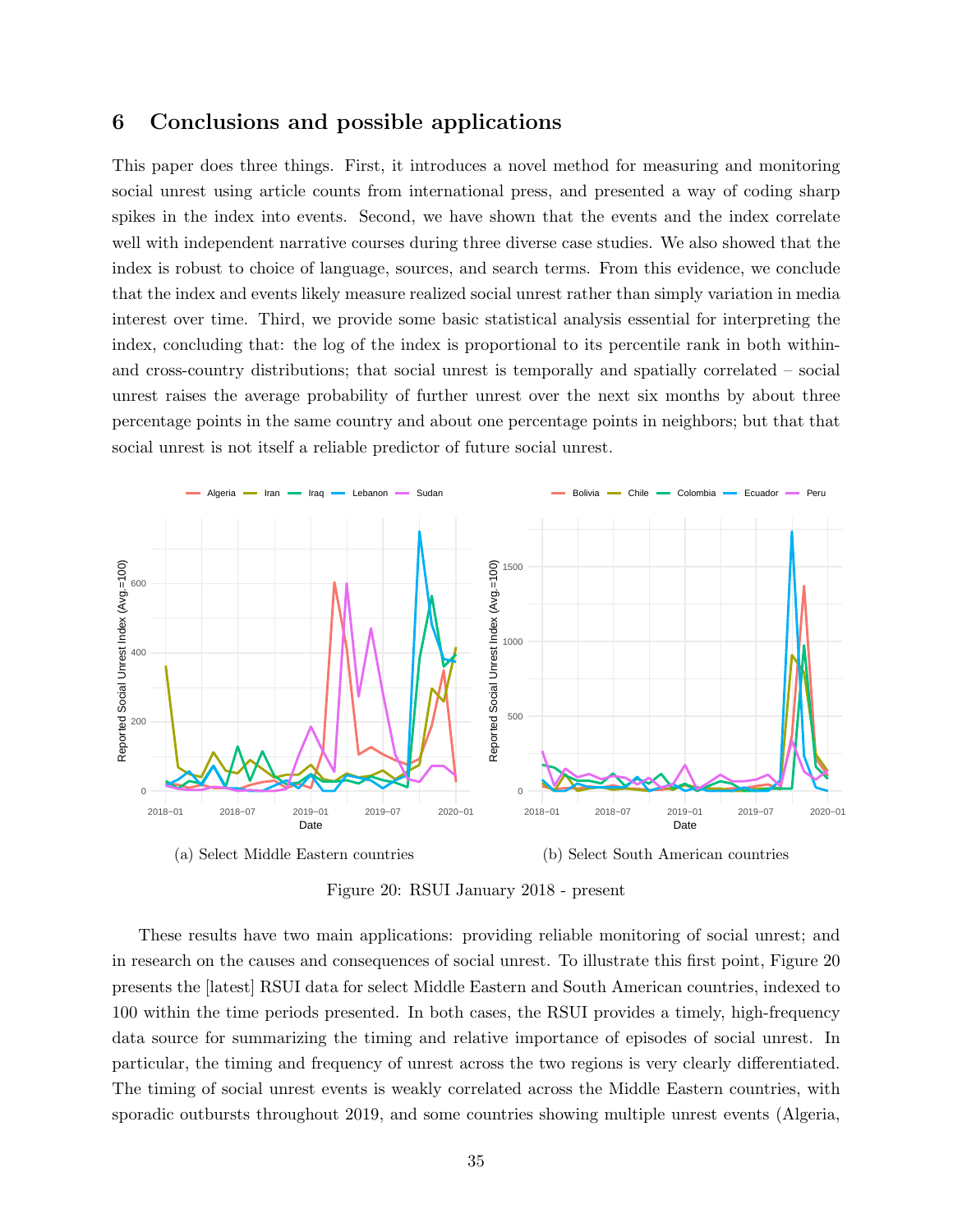Iran). This contrasts with recent protests in South America, which shows up as a single regional outburst from October 2019 onwards.

As for future research, the RSUI and the event listing – which are both freely available online – provide a rich battery of documented examples against which theories about the economic (and non-economic) causes and consequences of social unrest can be tested. The global coverage and monthly frequency of the RSUI data provide the granularity to investigate important issues such as: the impact of unrest on financial markets and investment; the disruption to trade due to unrest; and the effect of corruption, governance, or poverty on unrest. A key challenge in all these areas is the issue of endogeneity: if social unrest and economic performance might each affect the other, or are jointly determined by a third factor. The analysis presented here suggests some ways of solving this problem. In particular, the results presented here on predictability and spillovers suggest that the exact timing of social unrest is a near-random event and that regional waves of unrest might be a useful instrument for domestic unrest.<sup>21</sup> We leave these questions to future work.

<sup>&</sup>lt;sup>21</sup>See Acemoglu (2019) for an example of this strategy when studying democratization, instrumented by regional waves.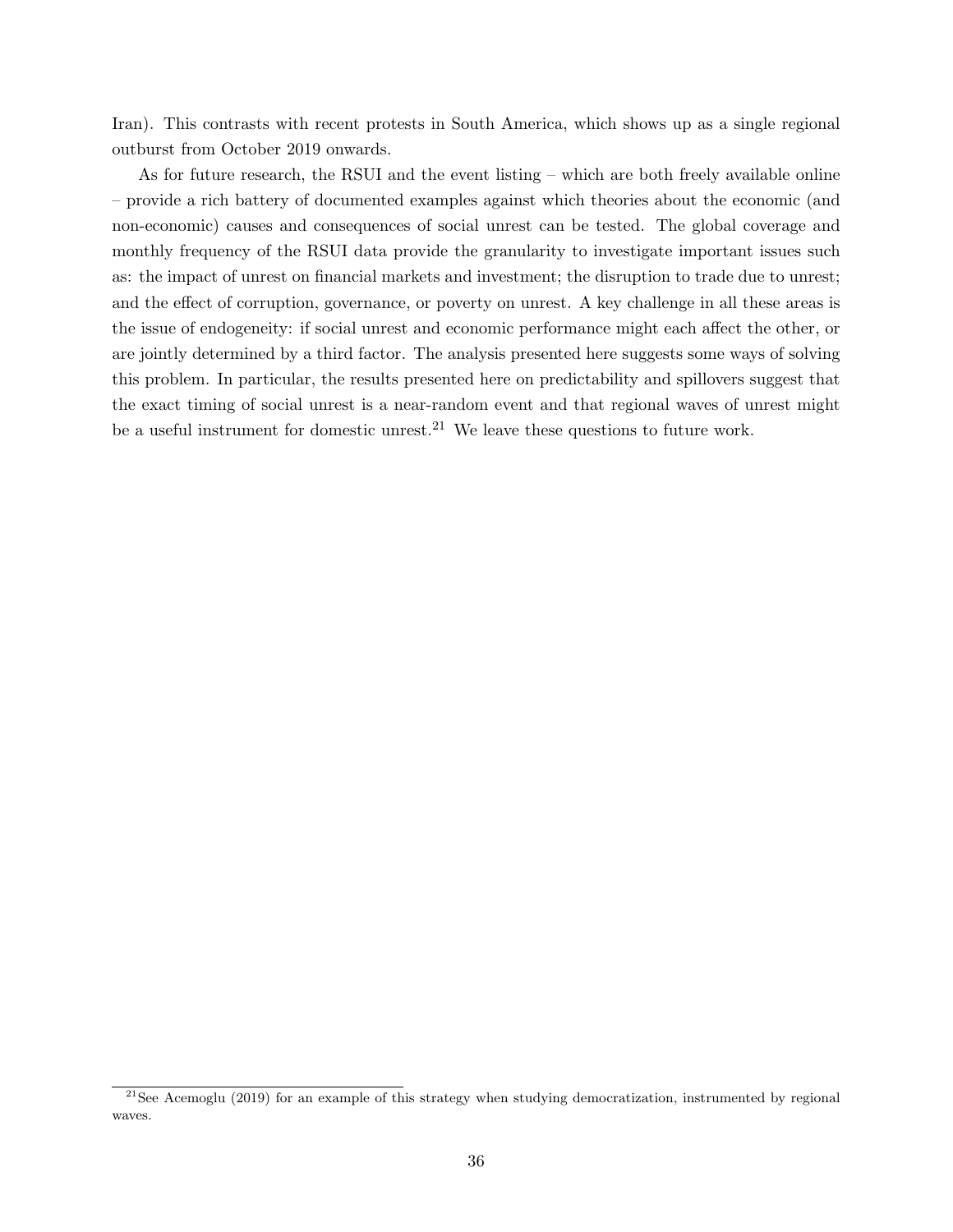# References

[tbc]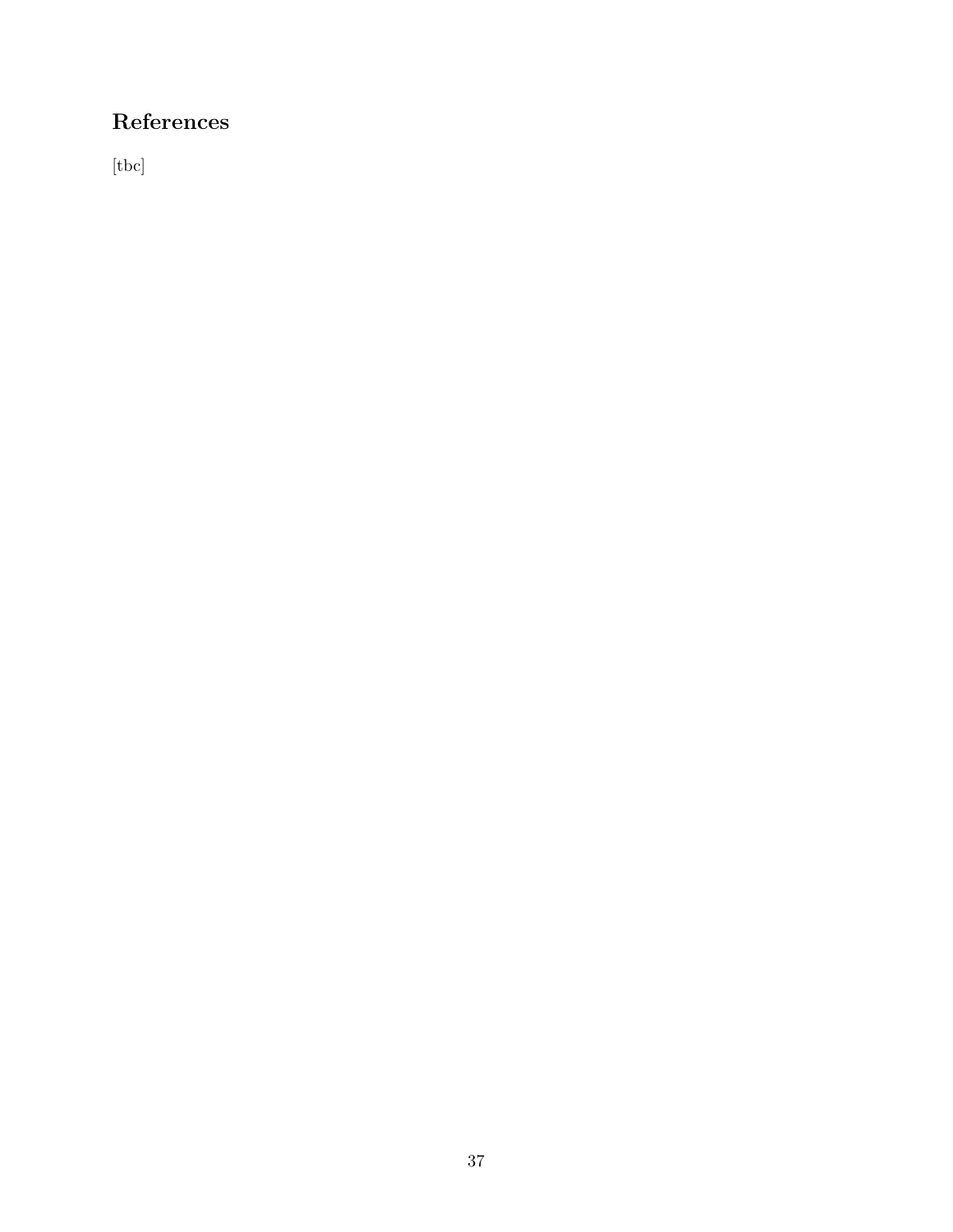## A Further robustness checks

## A.1 Alternate languages

[Here: French & Arabic terms table]

## A.2 Comparison to other measures

[To add: ACLED and CNTS comparison charts]

## B Adjustments to search terms

TBC: Table with listing of which searches are modified

## C Further examples

To add: charts on interesting countries with labeled events. Possibly: Bangladesh, Korea, Philippines, Thailand, Burkina Faso, Burundi, Zimbabwe, Albania, France, Spain, Portugal, Romania, Jorda, Lebanon, Brazil, Ecuador, Haiti, Panama, Peru,

## D Other narrative approaches

## D.1 Middle East, 1999-2019

To add: discussion.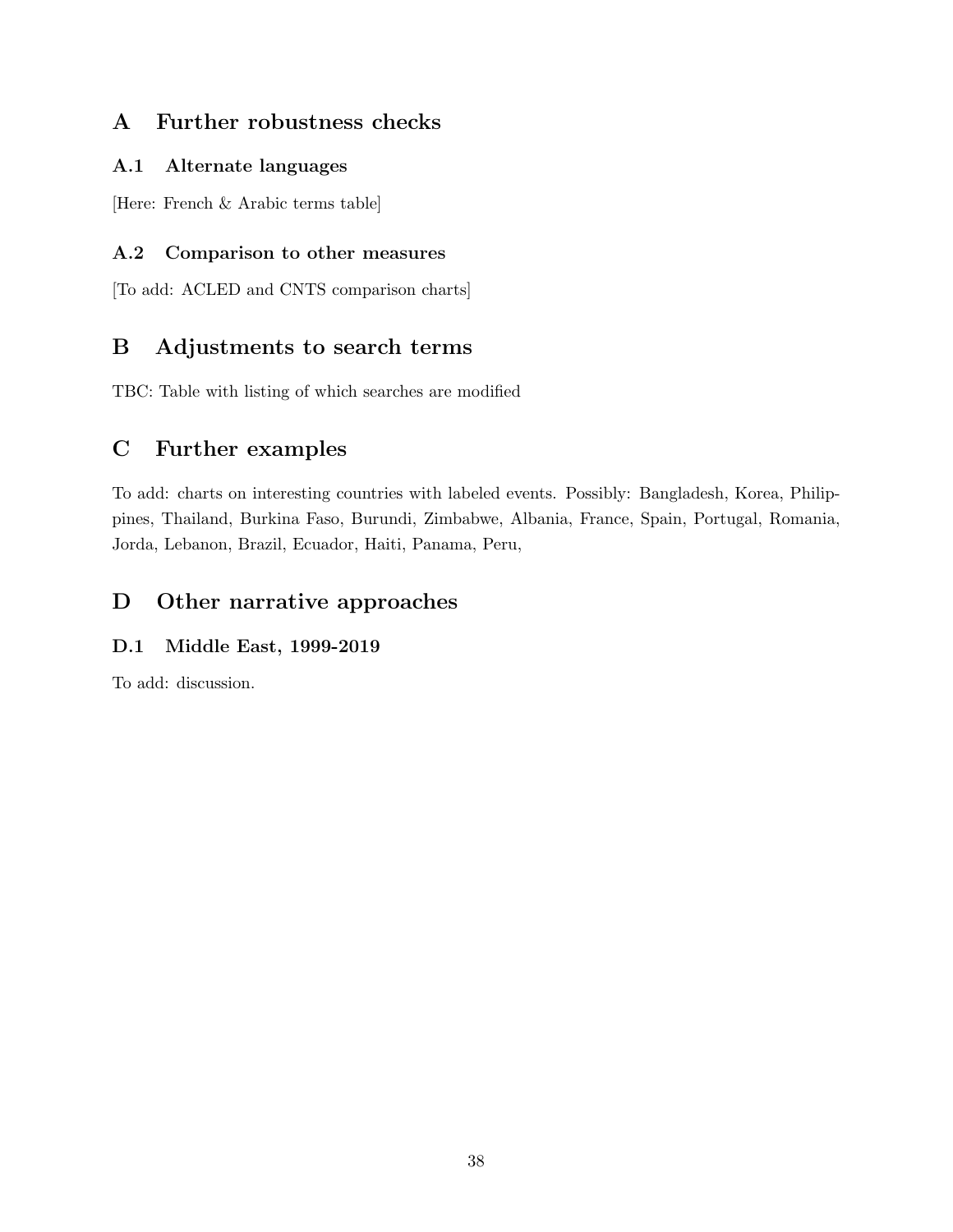

Figure 21: Middle East, January 1999 - June 2019: Major events identified by USIP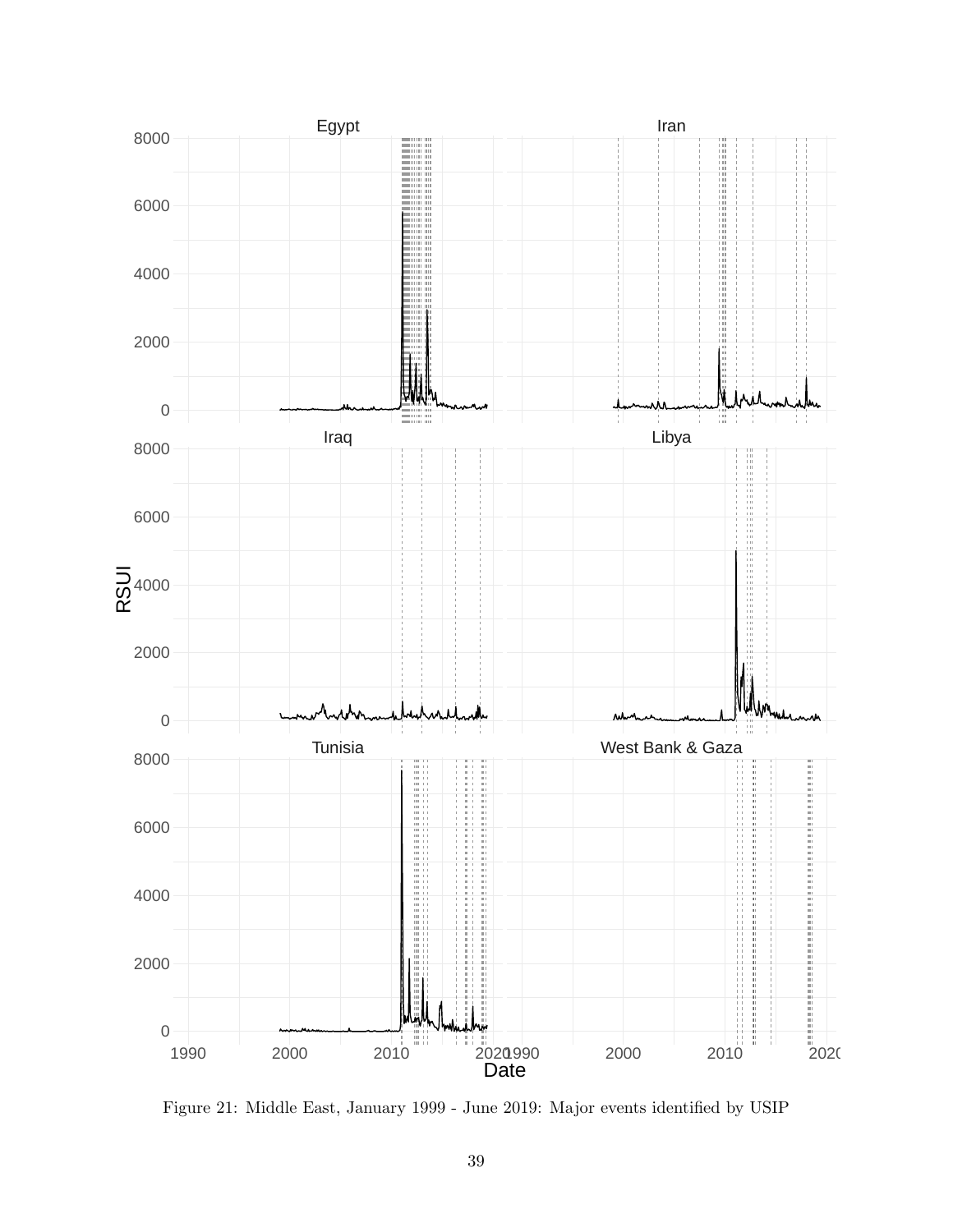

Figure 22: Middle East, January 1999 - June 2019: Major events identified from RSUI event coding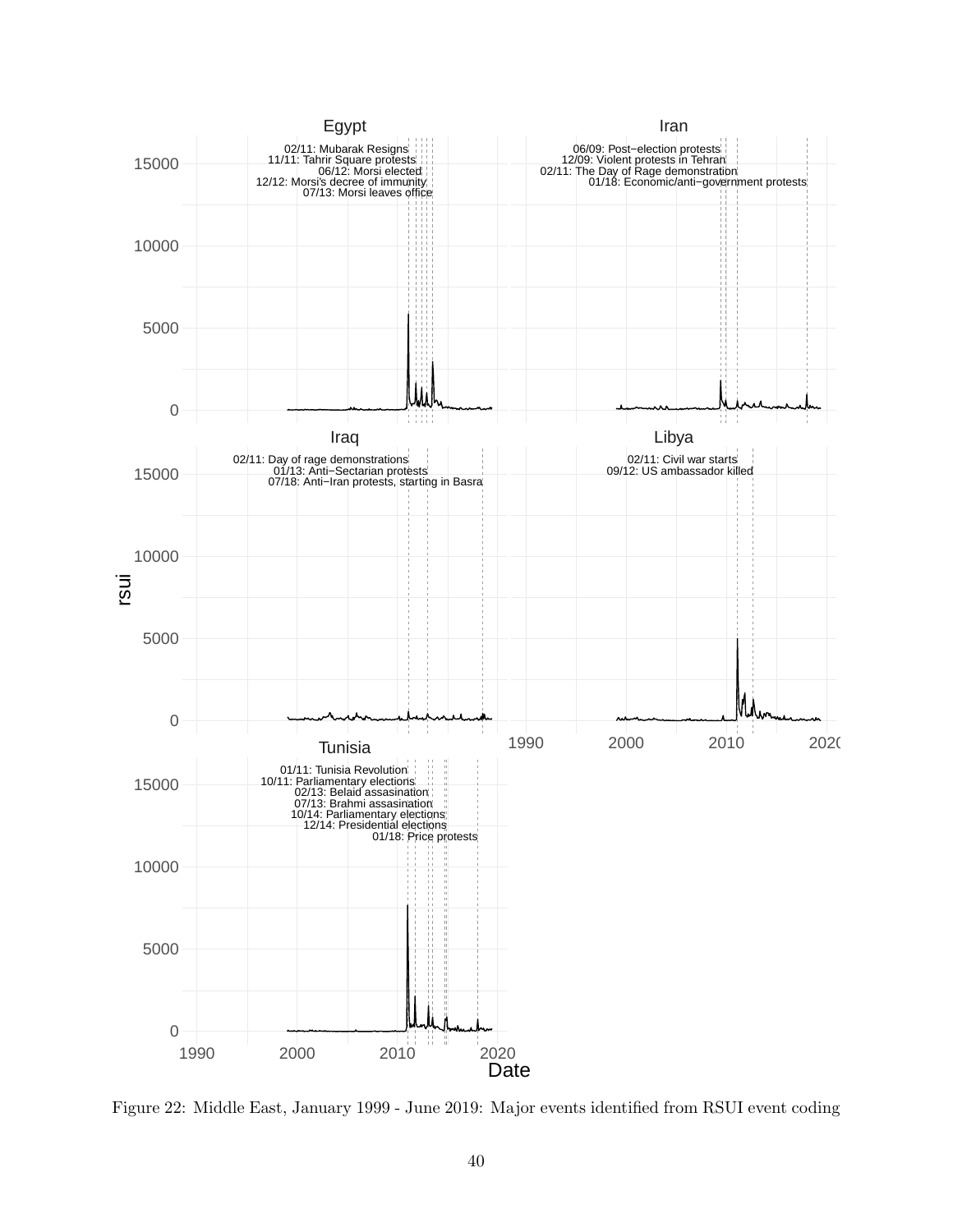

Figure 23: Korea, January 1986 - November 1987: Major events identified by Choe (2012)

### D.2 Korea, 1986-1987

To add: discussion.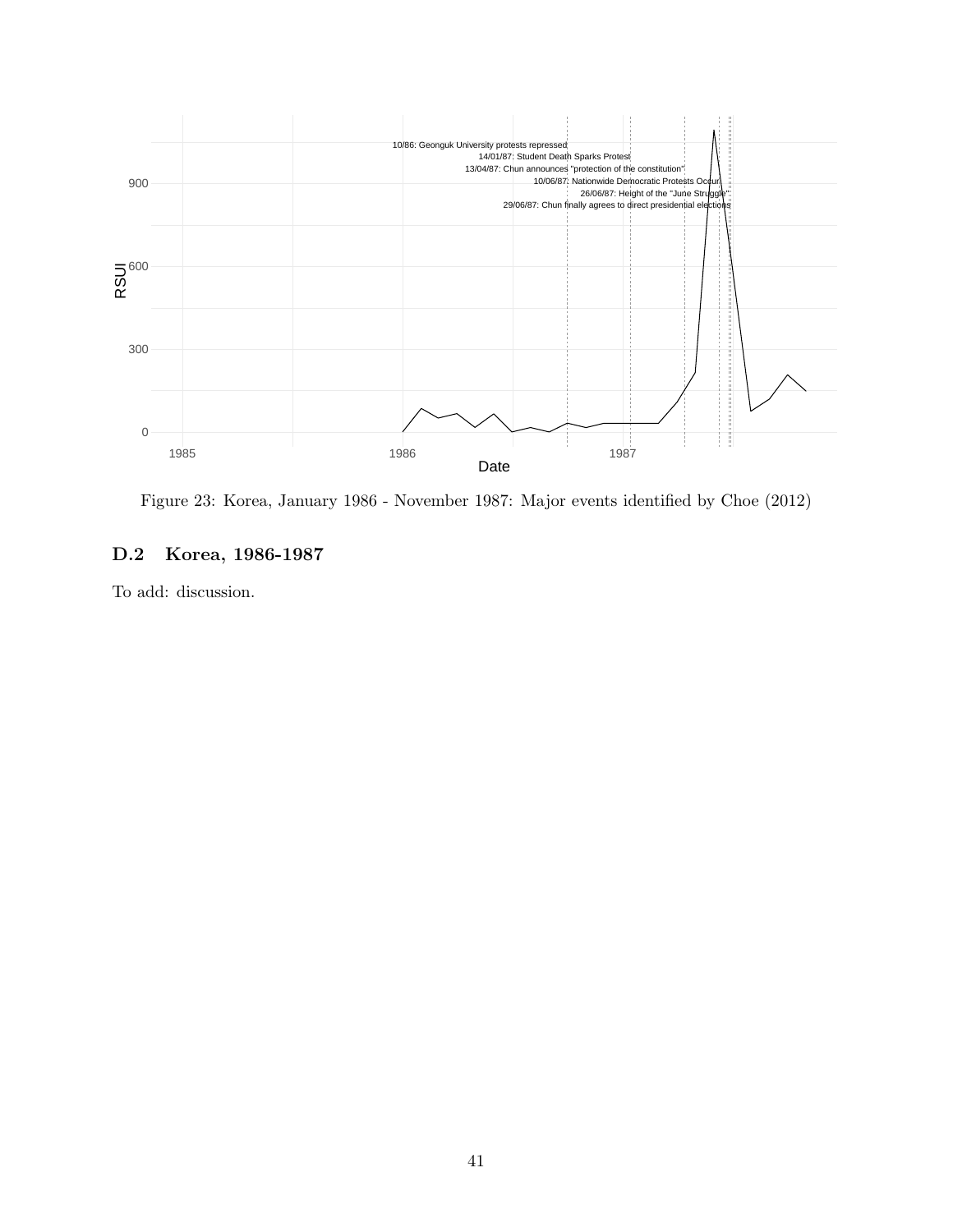

Figure 24: Korea, January 1986 - November 1987: Major events identified from RSUI event coding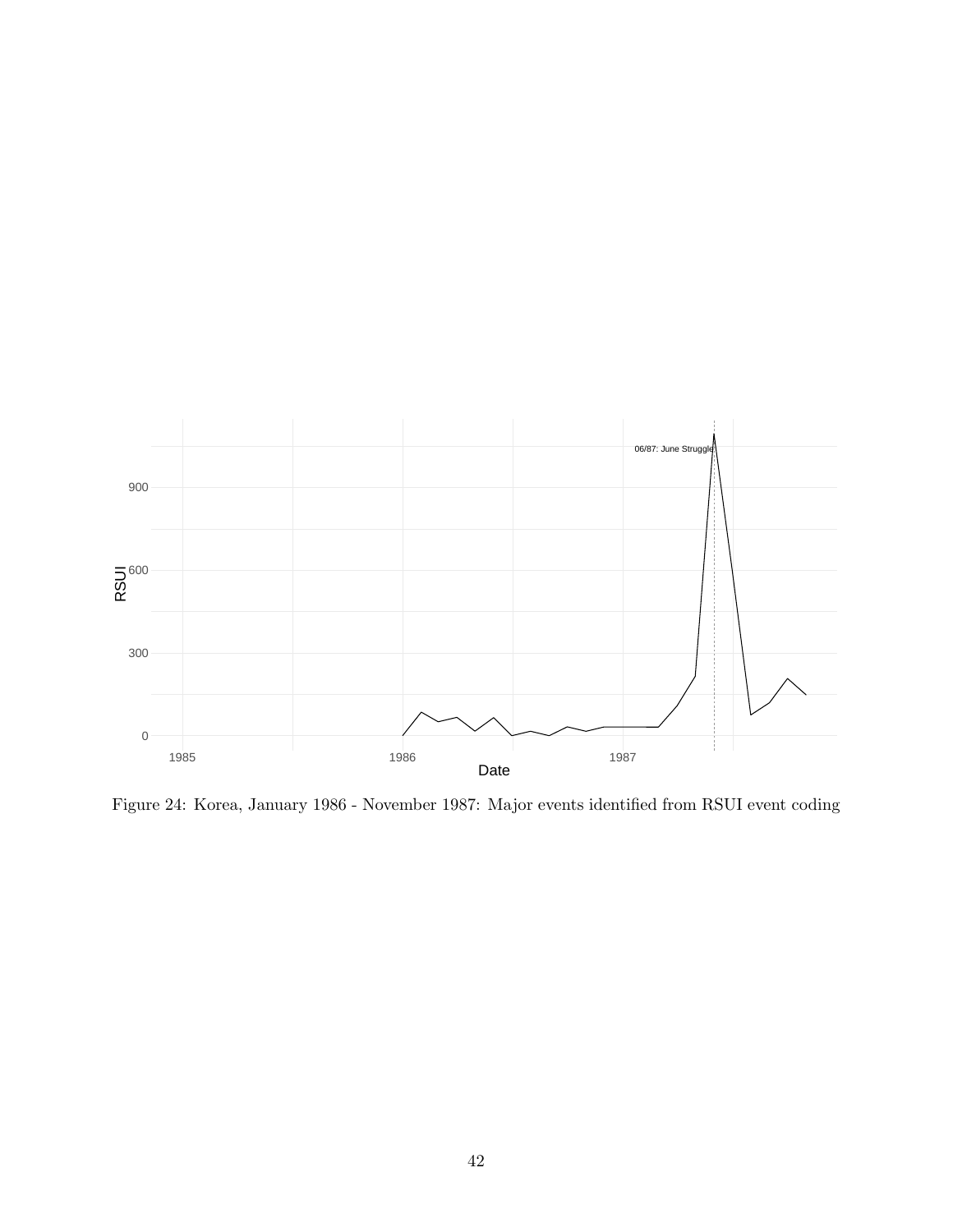

Figure 25: Philippines, January 1986 - January 1987: Major events identified by USIP

## D.3 Philippines, 1999-2019

To add: discussion.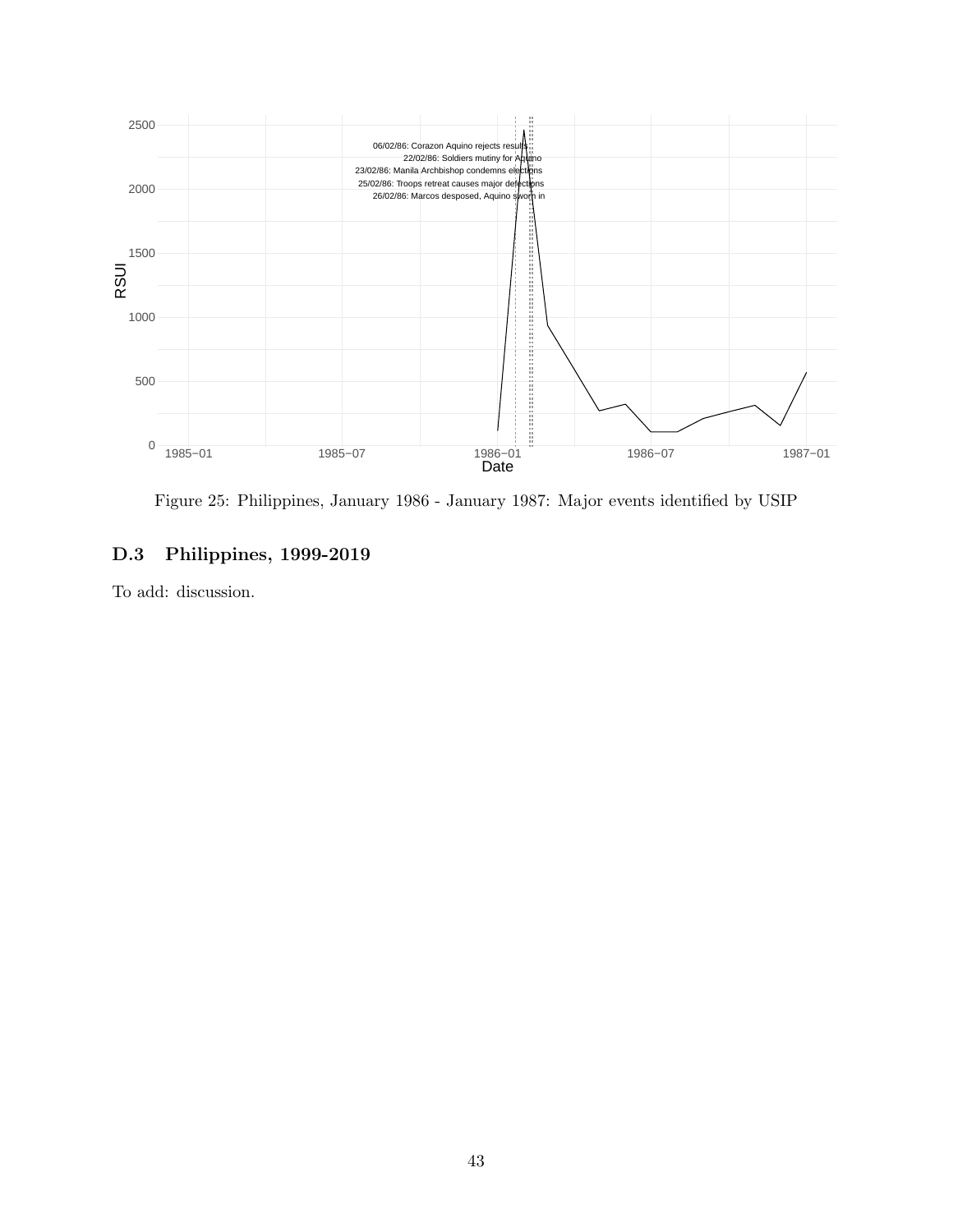

Figure 26: Philippines, January 1986 - January 1987: Major events identified from RSUI event coding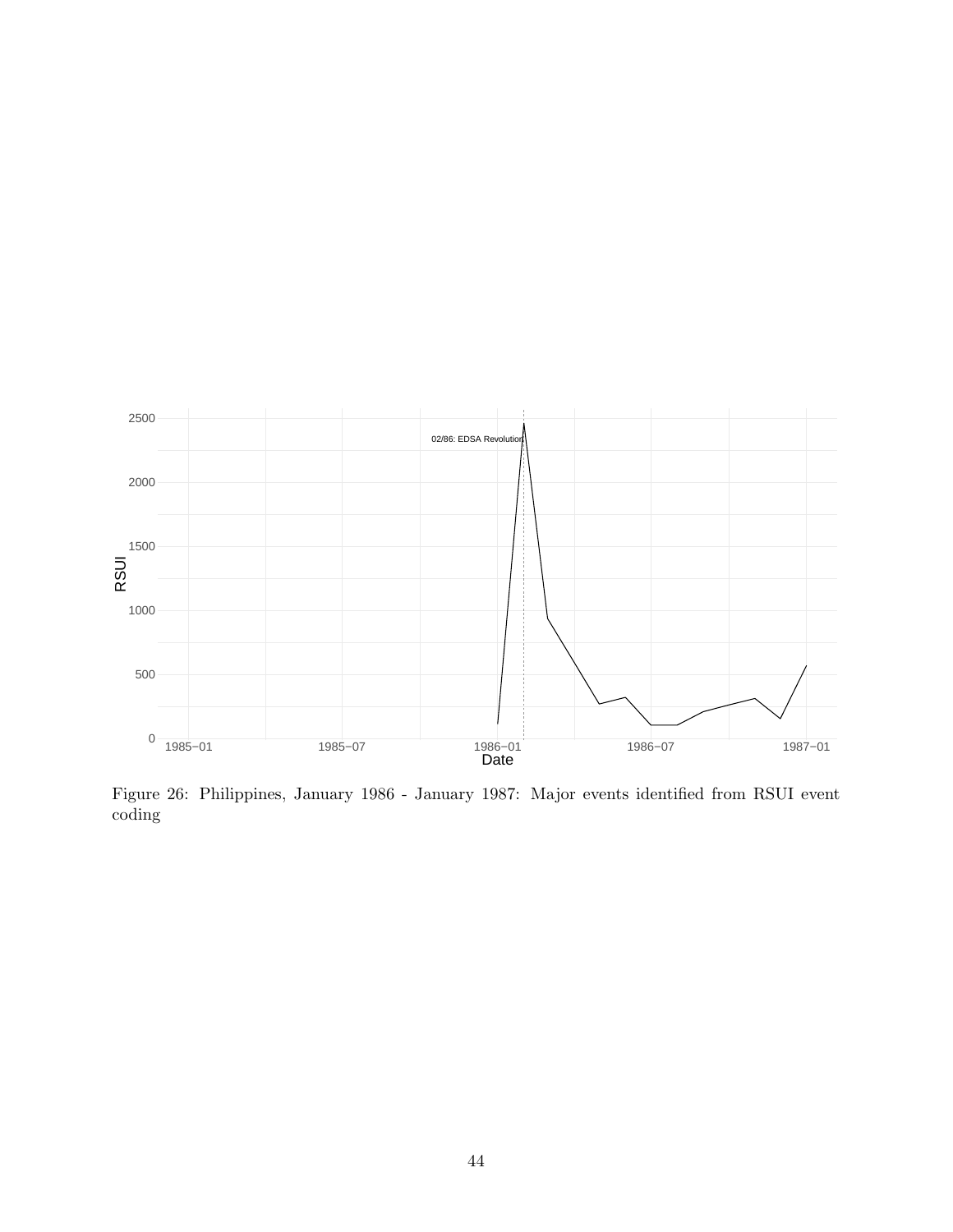### D.3.1 The End of Apartheid

The final test case for the RSUI is the end of the Apartheid regime in South Africa. For this episode we compare our approach to two in-depth analyses. One is a peer-reviewed article from a political science journal, [Klopp & Zuern] (2007), who provide a narrative account of the democratization of South Africa with a daily record of major events. The other, [Waldemeir (1997)], is a book-length journalistic account of the transition away from Apartheid based on interviews with major figures involved and which provides a monthly timeline of major events.

The end of Apartheid was a unpredictable and fast-moving event, and so the two external sources identify a large number of major events in this period. For the sake of transparency Figure 27 includes all those mentioned by the two external sources. Many events are important, but principally political rather than describing actual unrest. We therefore highlight with asterisks descriptions which are more plausibly described as social unrest. Nevertheless, by including all the events in our sources we allow the reader to assess for themselves whether this distinction is reasonable, and to form their own opinion on whether non-unrest events are being (wrongly) reflected in the index.

We interpret Figure 27 as convincing evidence that the RSUI reflects well the narrative histories of [Waldmeir] and [Klopp & Zuern]. The highest two peaks of the index match the two events which bookend the period, both of which were accompanied by massive public demonstrations: the release of Nelson Mandela in February 1990 and the first non-racial elections in late March 1994 (again, triggering a peak in April due to the monthly frequency). Likewise, key intermediate events which prompted or were due to unrest are also reflected by peaks in the RSUI, including: the deaths of 17 protesters at Sebokeng in March 1990; the breakdown of multi-party talks (CODESA) and mass ANC demonstrations starting in June 1992; the Bisho Massacre in September 1992; and the assassination of Chris Hani (the head of the ANC's armed wing) in April 1993.

The large number of events in these sources also provides an opportunity for several falsifications checks. A number of undoubtedly important but entirely political (i.e. not social unrest) events barely register on the RSUI. These include: the start of multi-party talks in December 1990, the Record of Understanding which restarted negotiations following the failure of CODESA; and agreements on the constitution and governance prior to the 1994 election.

Figure 28 presents the same period with RSUI-implied events overlaid. This again highlights that the event coding is accurate but a little conservative – identifying arguably the most important events of the period to the correct month, but only identifying three events.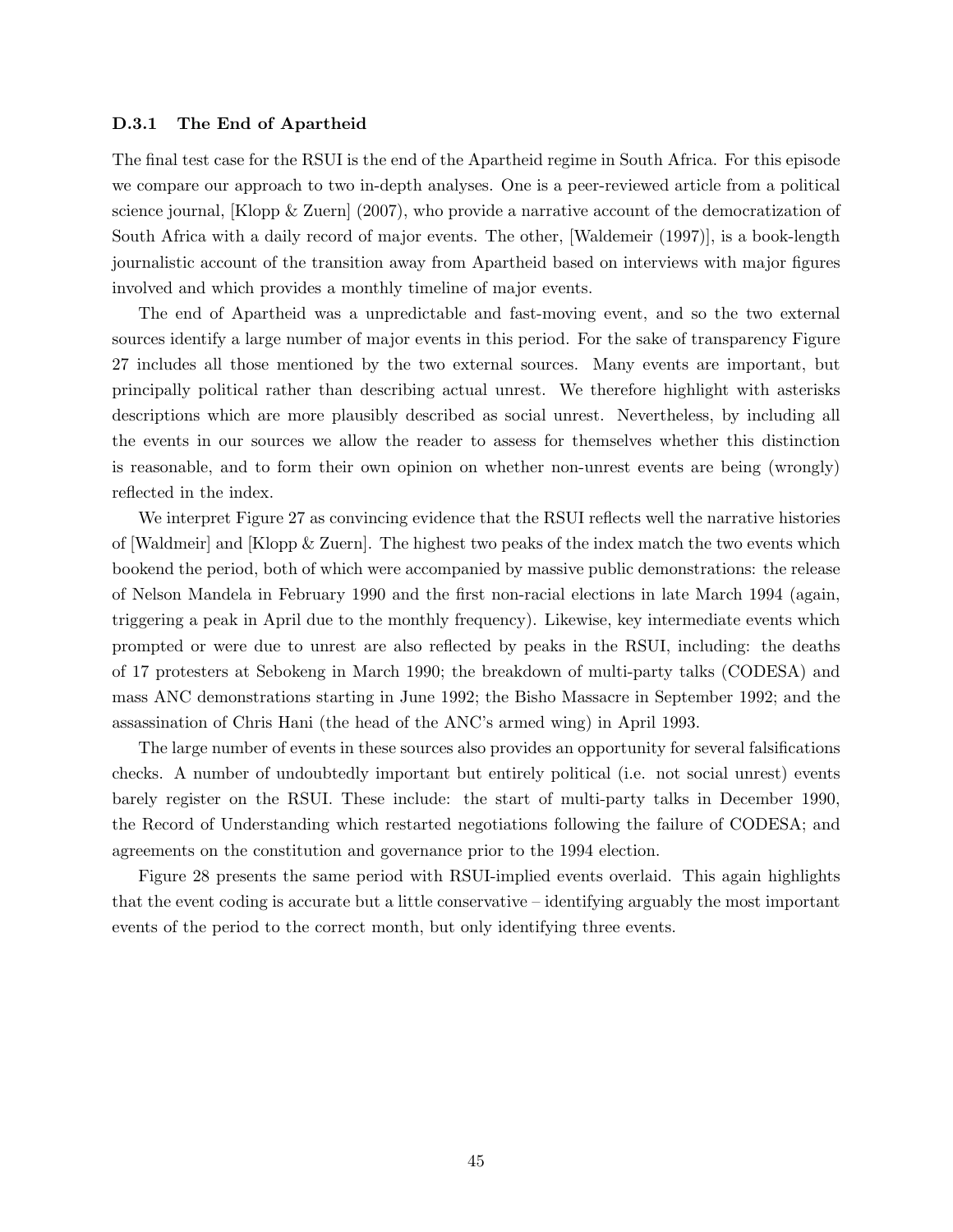

Figure 27: South Africa: Major events identified by Waldmeir (1997) and Klopp & Zuern (2007), October 1989-December 1994. Asterisks denote likely unrest events.



Figure 28: South Africa: Major events identified from RSUI event coding, October 1989-December 1994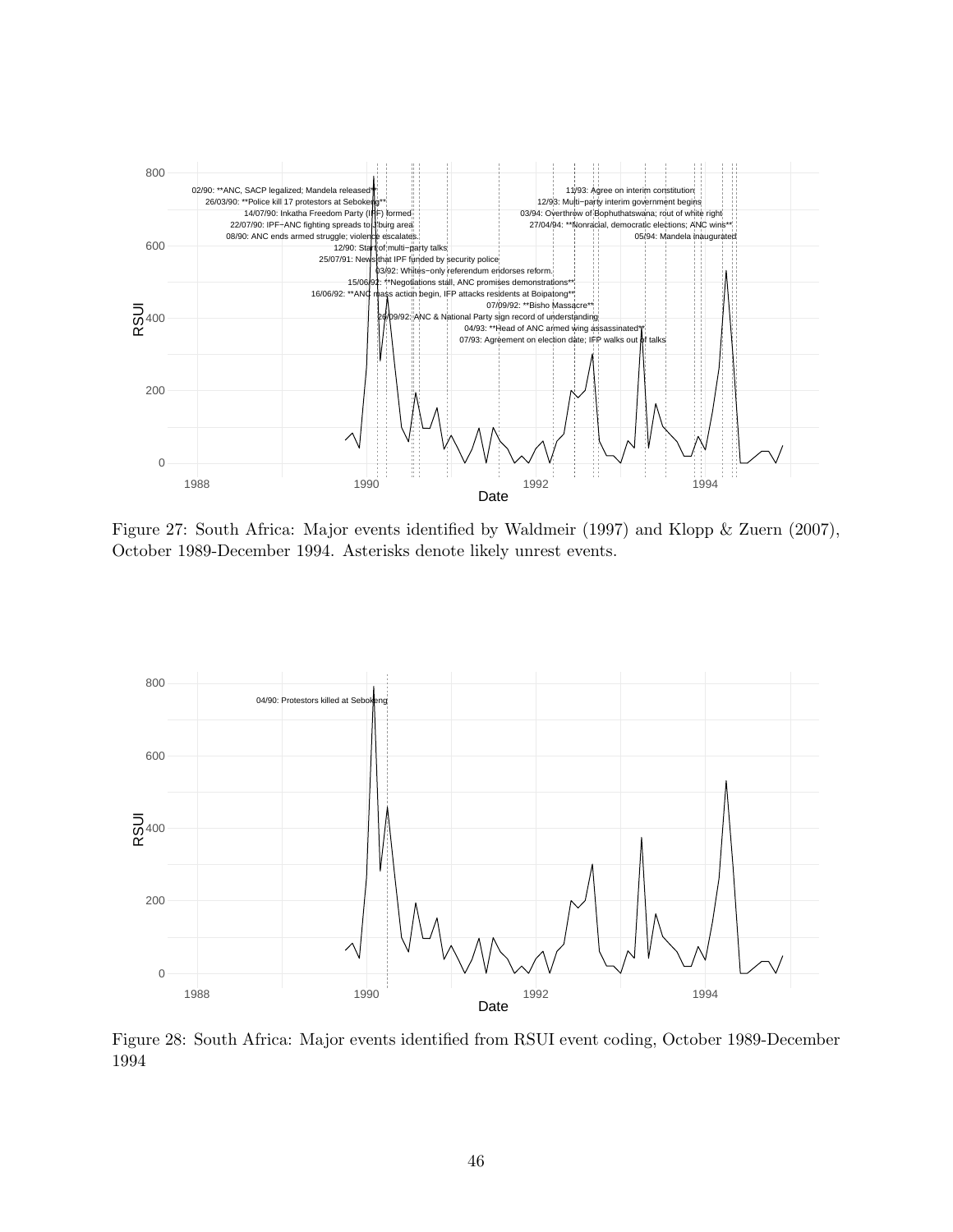# E Full event listings

## E.1 External events

## E.1.1 Arab Uprisings

| Country | Date       | Description                                                                                                                                                                                                                                   |
|---------|------------|-----------------------------------------------------------------------------------------------------------------------------------------------------------------------------------------------------------------------------------------------|
| Bahrain | 2011-02-14 | Protests start in Bahrain.                                                                                                                                                                                                                    |
| Bahrain | 2011-03-14 | Saudi Arabia sends armored columns into Bahrain. Security forces crush<br>the uprising, carrying out mass arrests within a few days. Bahrain's king<br>declares martial law. The monument in Pearl Square, the uprising's<br>heart, is razed. |
| Egypt   | 2011-01-25 | Egyptian protests start.                                                                                                                                                                                                                      |
| Egypt   | 2011-01-28 | Egypt's Friday of Anger. Protestors battle police and win control of<br>Tahrir Square in Cairo. Similar battles in other cities across Egypt.                                                                                                 |
| Egypt   | 2011-02-11 | Egypt's President, Hosni Mubarak, steps down. The Supreme Coun-<br>cil of the Armed Forces takes power, promising a transition to civilian<br>authority.                                                                                      |
| Egypt   | 2011-03-19 | Egypt's first post revolutionary vote, on a constitutional referendum<br>that could lead to early elections, ends in triumph for the Muslim Broth-<br>erhood and hints at rising polarization between Islamist and secularist<br>camps.       |
| Egypt   | 2011-11-01 | There are more protests and violence in Egypt after the ruling military<br>council moves to ensure it will play a dominant role even after civilian<br>government is elected.                                                                 |
| Egypt   | 2012-06-01 | Muhammed Morsi of the Muslim Brotherhood is elected president of<br>Egypt, narrowly defeating an ally of former president Hosni Mubarak.                                                                                                      |
| Egypt   | 2012-06-30 | There are huge protests across Egypt against President Muhammed<br>Morsi. A pro-Islamist sit-in begins in Rabaa Square in Cairo.                                                                                                              |
| Egypt   | 2012-08-14 | Egyptian security forces clear the two main Islamist protest encamp-<br>ments, killing about a thousand people and arresting thousands more.<br>Within weeks, most of the Muslim Brotherhood is jailed.                                       |
| Egypt   | 2012-11-01 | The Egyptian president Muhammed Morsi issues a decree temporarily<br>granting himself broad powers above any court as the guardian of the<br>revolution. Large-scale protests begin.                                                          |
| Egypt   | 2013-07-03 | The Egyptian military deposes President Muhammed Morsi and puts<br>him under arrest in an unknown location. Islamist protests expand and<br>confrontation with police begin, with dozens shot and killed.                                     |
| Egypt   | 2014-03-30 | Abdel Fattah al Sisi is elected Egypt's president.                                                                                                                                                                                            |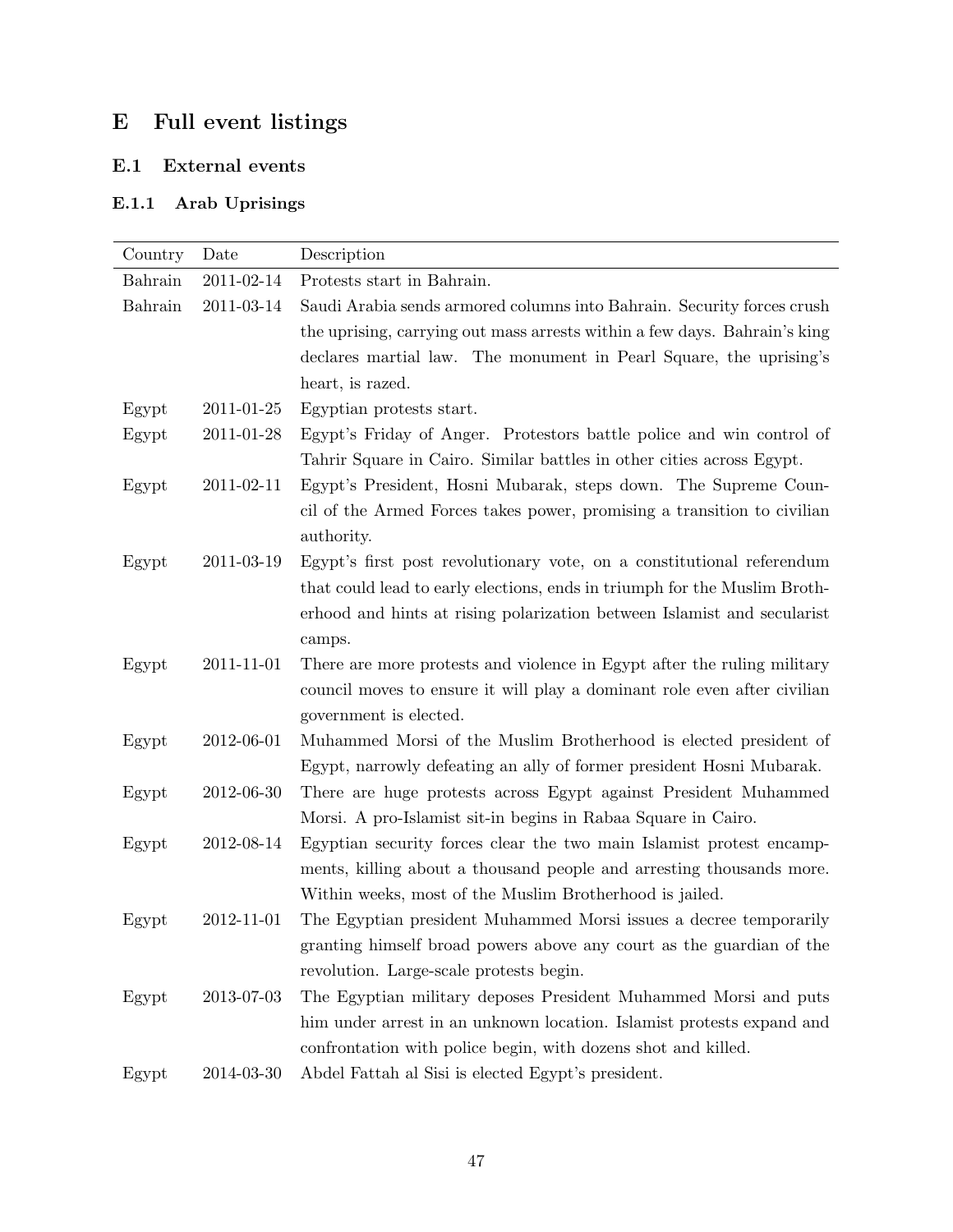| Libya   | $2011\hbox{-}02\hbox{-}15$ | Libya's first large-scale protests occur in the eastern city of Benghazi.   |
|---------|----------------------------|-----------------------------------------------------------------------------|
|         |                            | A police crackdown leads to violent confrontations across Libya.            |
| Libya   | 2011-02-27                 | Libya's National Transitional Council is formed. Two weeks later,           |
|         |                            | France recognizes it as Libya's legitimate government; other countries      |
|         |                            | follow.                                                                     |
| Libya   | 2011-03-17                 | The United Nations Security Council authorizes military action in Libya.    |
|         |                            | Air strikes begin immediately, with NATO in command.                        |
| Libya   | 2011-08-20                 | Muammar al Qaddafi, Libya's ruler for forty-two years, is captured and      |
|         |                            | killed by rebels while trying to flee from the coastal city of Sirte.       |
| Libya   | 2012-09-11                 | U.S. Ambassador to Libya, J. Christopher Stevens is killed in an attach     |
|         |                            | on American compound in Benghazi following violent protests over an         |
|         |                            | American                                                                    |
| Libya   | 2012-11-01                 | Amid rising lawlessness in Libyan, nine people are killed in clashes be-    |
|         |                            | tween the military and Islamist militia fighters in Benghazi.               |
| Libya   | 2014-06-25                 | Libyan elections are marked by low turnout, and are followed by clashes     |
|         |                            | between followers of outgoing and incoming parliaments. Islamists carry     |
|         |                            | out a coup in Tripoli.                                                      |
| Syria   | $2011 - 03 - 15$           | Demonstrations start in Syria, triggered by police mistreatment of          |
|         |                            | teenagers arrested in the southern town of Daraa for writing anti-          |
|         |                            | government graffiti. Protests spread quickly and are met with mass          |
|         |                            | arrests and shootings.                                                      |
| Tunisia | 2010-12-17                 | Mohamed Bouazizi sets himself on fire in Sidi Bouzid, Tunisia. Protests     |
|         |                            | start and spread across Tunisia.                                            |
| Tunisia | 2011-01-14                 | Tunisia's president, Zine El Abidine Ben Ali, capitulates in the face of    |
|         |                            | rising protests and flees the country with his inner circle.                |
| Tunisia | 2011-10-23                 | Tunisia holds parliamentary elections, the first to take place since the    |
|         |                            | uprising. Ennanda, the Islamist party led by Rached Ghannouchi, wins        |
|         |                            | a plurality and subsequently forms a coalition government                   |
| Tunisia | 2013-07-25                 | In Tunis, Mohamed Brahmi is assassinated, making him the second op-         |
|         |                            | position leader to be killed in five months. Protests against the Islamist- |
|         |                            | led government intensify.                                                   |
| Tunisia | 2013-09-28                 | The Tunisian crisis eases as the Islamist Ennahda movement agrees to        |
|         |                            | cede power to an independent caretaker government. Dialogue on a new        |
|         |                            | constitution begins.                                                        |
| Yemen   | 2011-01-27                 | The first large-scale protests in Yemen take place.                         |
|         |                            |                                                                             |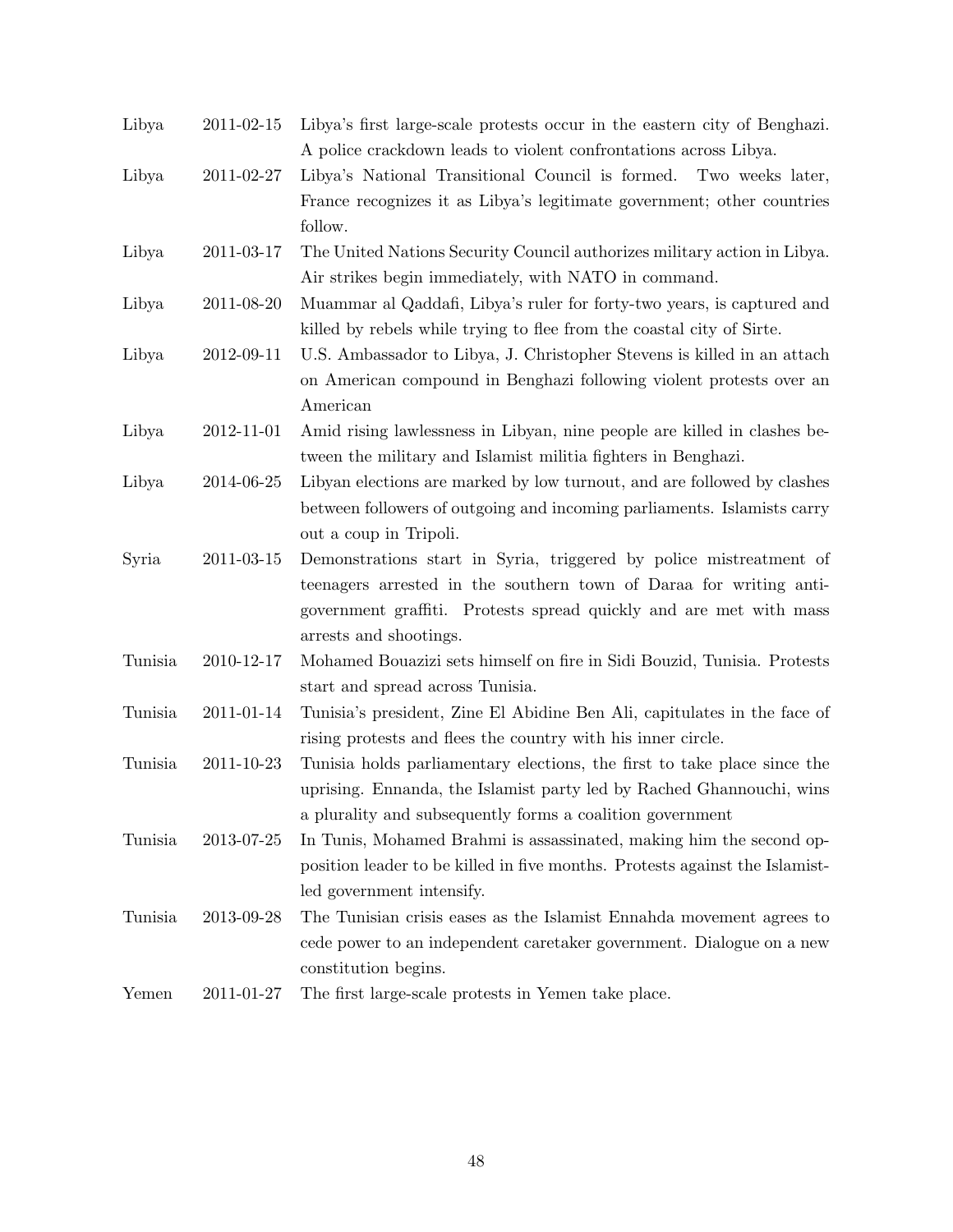| Yemen | 2011-03-18 | Gunman aligned with Yemen's government open fire on protestors in           |
|-------|------------|-----------------------------------------------------------------------------|
|       |            | the capital, killing at least fifty-two and prompting top military officers |
|       |            | to defect. President Ali Abdullah Saleh signals soon afterward that he      |
|       |            | may step down before the year's end. Much of the country falls out of       |
|       |            | the government's control.                                                   |
| Yemen | 2011-06-03 | The Yemeni President Ali Abdullah Saleh is seriously injured by a bomb-     |
|       |            | ing in the mosque of his compound. He is flown to Saudi Arabia for          |
|       |            | treatment, leaving the country rudderless.                                  |
| Yemen | 2011-11-23 | After months of evasive maneuvering, the Yemeni president Ali Abd-          |
|       |            | uleh Saleh flies to Riyadh, Saudi Araia, to sign a transition document      |
|       |            | brokered by Arab and American diplomats.                                    |
| Yemen | 2014-09-10 | In Yemen, the Houthi rebels, now in league with the former Yemeni           |
|       |            | president Ali Abdullah Saleh, capture Sanaa, becoming the country's de      |
|       |            | facto rulers.                                                               |

Table 9: Verbatim descriptions of Arab Uprising events from Worth (2016)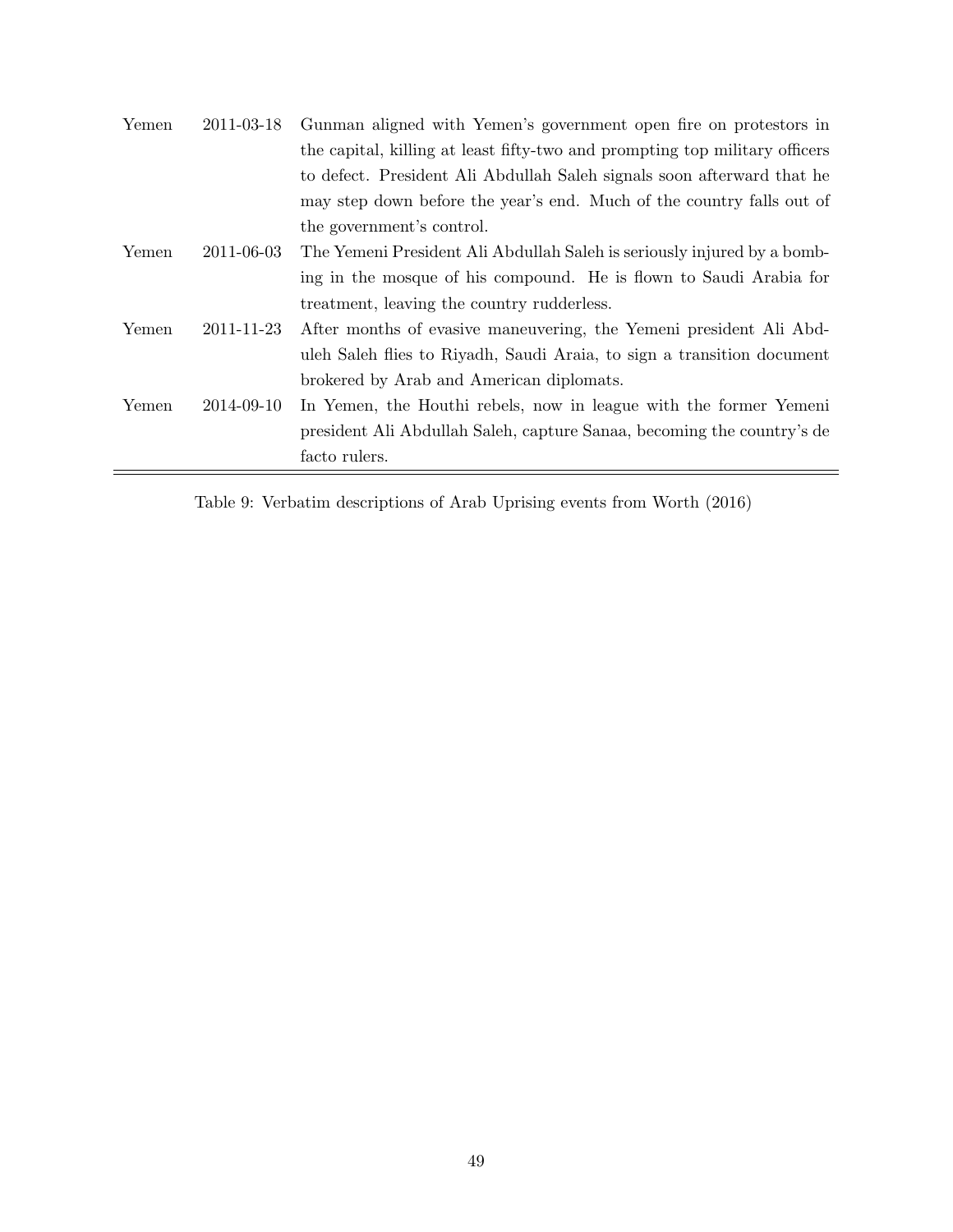## E.1.2 Venezuela

| Date       | Source       | Description                                                              |
|------------|--------------|--------------------------------------------------------------------------|
| Feb 2014   | Briceno-Ruiz | Between February and April, street protests occur supporting the Exit,   |
|            |              | a proposal pushed by Leopoldo Lopez, Antonio Ledezma, and Maria          |
|            |              | Corina Mochado to oust the regime. Protests are brutally suppressed.     |
| Dec 2014   | Briceno-Ruiz | Maduro calls extraordinary session of the National Assembly during re-   |
|            |              | cess to appoint his own judges, which would have been appointed by the   |
|            |              | National Assembly in 2016.                                               |
| Dec 2015   | Gutierrez    | Maduro and Chavismo suffer significant electoral defeat when the oppo-   |
|            |              | sition obtains the necessary majority in the National Assembly.          |
| Dec 2015   | Briceno-Ruiz | Vacation is suspended in the Supreme Court to hear a case against the    |
|            |              | results of the National Assembly election, which holds Opposition in     |
|            |              | contempt.                                                                |
| 2016-01-15 | Gutierrez    | Maduro begins governing using an illegal decree of economic emergency,   |
|            |              | which has not been approved by the National Assembly.                    |
| Apr 2017   | Briceno-Ruiz | A new wave of protests occurs from April to August 2017, and which       |
|            |              | are repressed violently by government. Torture, arbitrary arrests and    |
|            |              | human rights violations of young leaders occurs.                         |
| 2019-01-05 | Briceno-Ruiz | Condeming Maduro for usurping controversial May 2018 elections, the      |
|            |              | National Assembly declares Juan Guaido National Assembly president       |
|            |              | for the 2019 period.                                                     |
| 2019-01-13 | Briceno-Ruiz | Guaido is arrested and then released by members of the Bolivarian In-    |
|            |              | telligence Service (SEBIN), in a police raid, after which he is freed. A |
|            |              | muddled explanation from the Minister of Information says it is carried  |
|            |              | out by rogue elements.                                                   |
| 2019-01-21 | Briceno-Ruiz | The Supreme Court, controlled by Maduro, declares Guaido's appoint-      |
|            |              | ment null, and all acts that arrive from it void.                        |
| 2019-01-23 | Briceno-Ruiz | Guaido calls for a huge protest on January 23, a symbolic day for        |
|            |              | Venezuelans marking when former dictator Marcos Peres Jimenez was        |
|            |              | overthrown in 1958.                                                      |
| 2019-01-24 | Briceno-Ruiz | The high military commander, controlled by Chavismo, gives his uncon-    |
|            |              | ditional support to Maduro.                                              |
| 2019-01-25 | Briceno-Ruiz | In a public appearance in front of 1,000 Venezuelans in Caracas, Guaido  |
|            |              | declares himself interim president of Venezuela. Mass protests begin.    |

Table 10: Verbatim descriptions of Venezuelan events 2013-2019 from Gutierrez (2017) and Briceño-Ruiz (2019)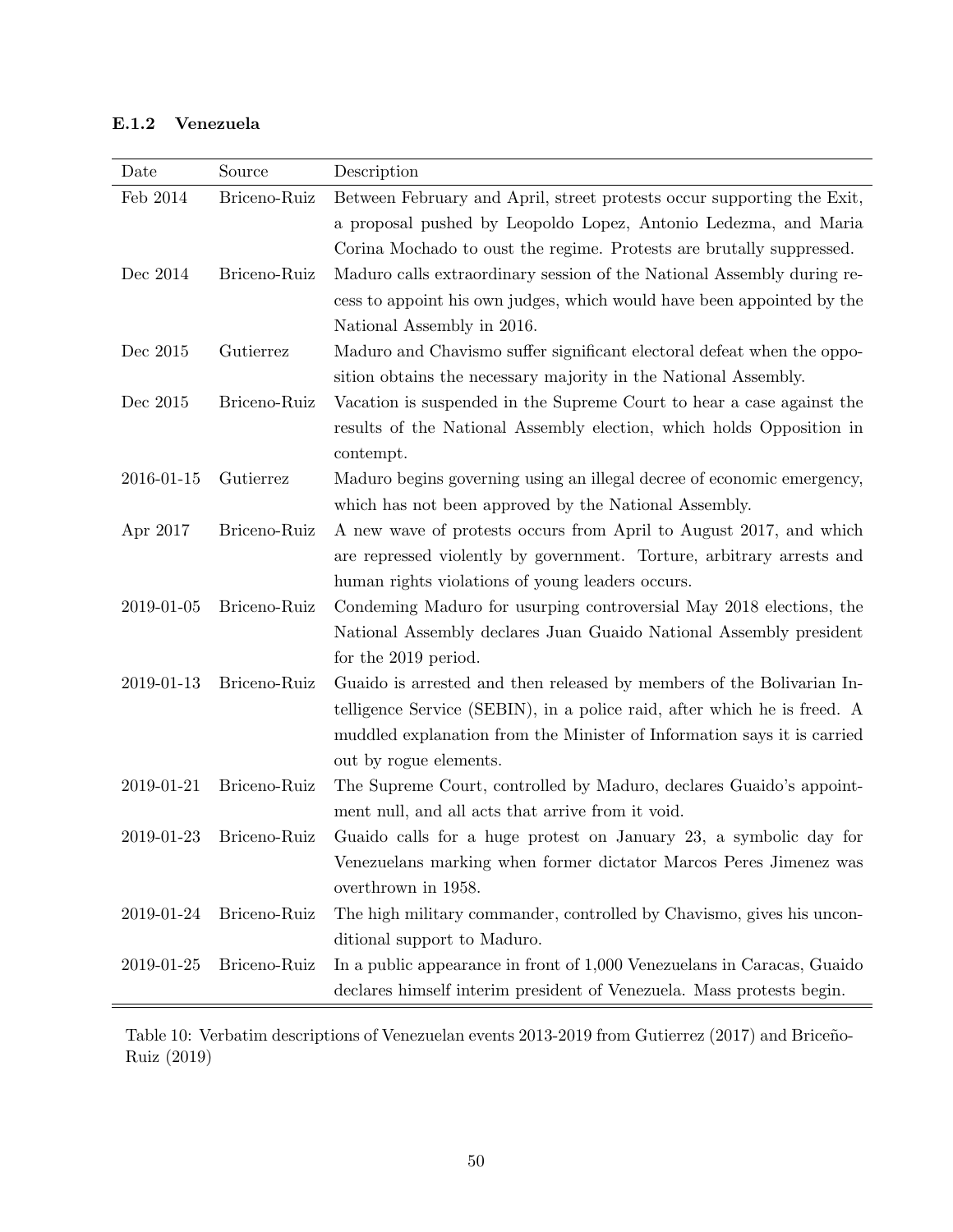| Country | Date             | Description                                                                               |
|---------|------------------|-------------------------------------------------------------------------------------------|
| Serbia  | 2000-09-24       | Incumbent president Slobodan Milosevic scheduled early presidential                       |
|         |                  | elections for September 24, 2000, assuming that he will easily win.                       |
| Serbia  | 2000-09-26       | The Yugoslav Election Commission announces that [rival] Kostunica has                     |
|         |                  | gained the most support with 48.2 percent of the vote, and in a second                    |
|         |                  | round run-off will face Milosevic.                                                        |
| Serbia  | $2000 - 10 - 05$ | Opposition leaders call for a total blockade of all institutions in Serbia,               |
|         |                  | and over 200,000 people take to the streets of BelgradeOver half a                        |
|         |                  | million people march on Belgrade and quickly seized control of major                      |
|         |                  | government institutions.                                                                  |
| Serbia  | 2000-10-06       | The following day, Milosevic resigns.                                                     |
| Georgia | $2003 - 11 - 02$ | Following the November 2, 2003, Georgian parliamentary elections,                         |
|         |                  | small-scale protests begin in Tbilisi as various reports of fraud begin<br>to accumulate. |
| Georgia | 2003-11-22       | These protests come to a head as Shevardnaze tries to address the in-                     |
|         |                  | augural session of the newly elected parliament.                                          |
| Georgia | 2003-11-23       | After originally claiming that he would not step down, Shevardnaze                        |
|         |                  | resigns the following day.                                                                |
| Georgia | 2004-01-04       | New presidential elections are set for January 4, 2004, which Saakashvili                 |
|         |                  | wins with 96 percent of the vote in an essentially uncontested election.                  |
| Ukraine | 2004-10-31       | On October 31, 2004, Viktor Yanukovich, the officially anointed succes-                   |
|         |                  | sor to the regime of outgoing president Leonid Kuchma, and opposition                     |
|         |                  | leader Viktor Yushchenko, receive 39.3 percent and 39.9 percent of the                    |
|         |                  | vote, respectively.                                                                       |
| Ukraine | 2004-11-21       | As neither surpass the 50 percent threshold necessary for a first-round                   |
|         |                  | victory, the two advance to a November 21 run-off. After reports of                       |
|         |                  | voter fraud, the Central Election Commission declares Yanukovich the                      |
|         |                  | winner by a $49.5$ percent to $46.6$ percent margin.                                      |
| Ukraine | 2004-11-27       | Over the following weeks, the protests continue in Kiev despite frigid                    |
|         |                  | conditions.                                                                               |
| Ukraine | 2004-12-03       | The crisis is resolved peacefully through existing institutions follow-                   |
|         |                  | ing a parliamentary resolution declaring the results invalid. Ukraine's                   |
|         |                  | Supreme Court on December $3$ [] declares the second round election                       |
|         |                  | results to be invalid and orders that the round be run again on December                  |
|         |                  | 26.                                                                                       |
| Ukraine | 2004-12-26       | The second round features over 12,000 international observers, and                        |
|         |                  | Yushchenko wins with 52.0 percent to 44.2 percent.                                        |

## E.1.3 Color Revolutions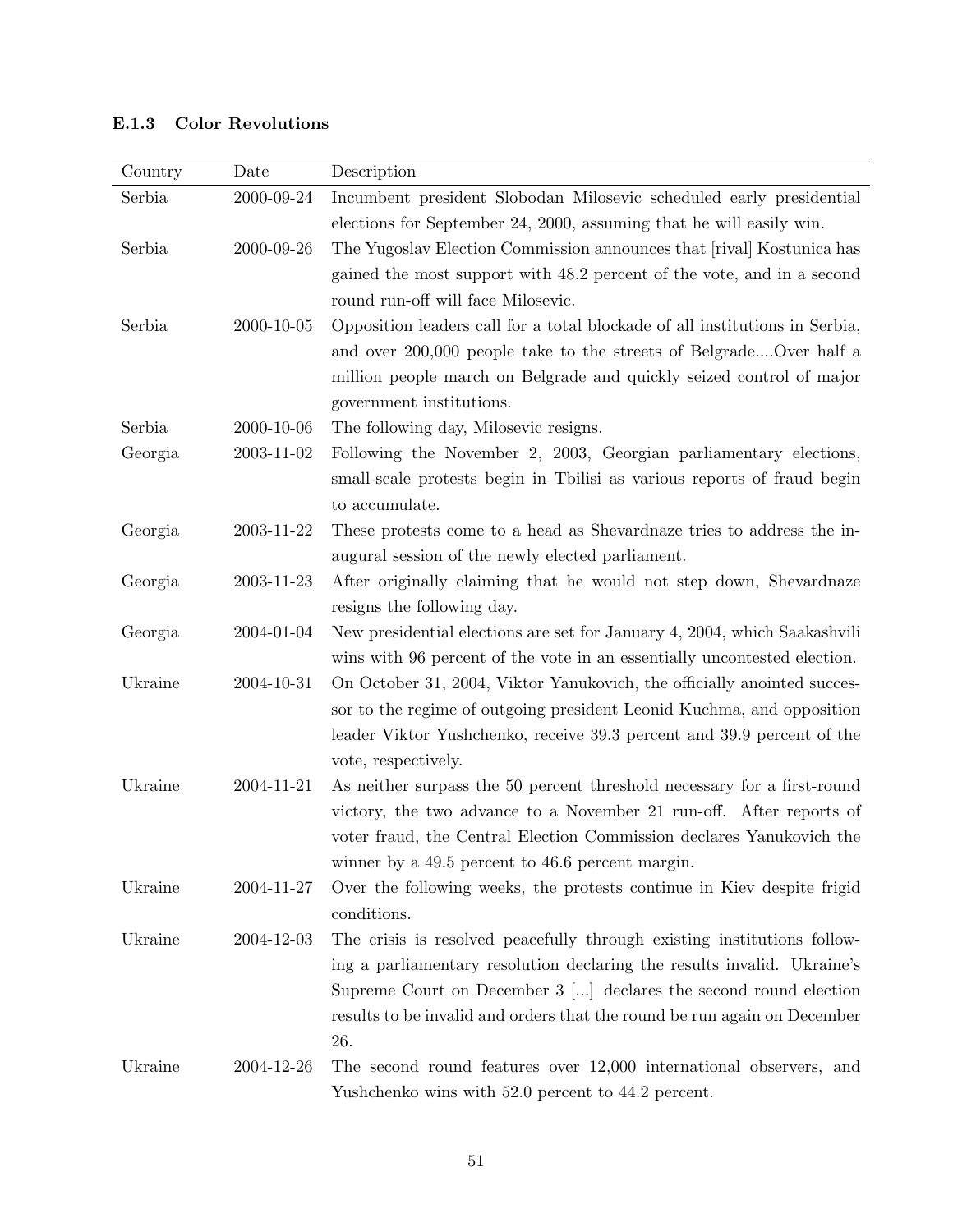| Kyrgyz Rep. | 2005-02-27 | The February 27 and March 13, 2005, parliamentary elections follow a      |
|-------------|------------|---------------------------------------------------------------------------|
|             |            | change in the composition of the Kyrgyz Parliament and the election       |
|             |            | rules used to select members for that body.                               |
| Kyrgyz Rep. | 2005-03-15 | Protests begin in the southern Kyrgyz city of Jalalabad demanding         |
|             |            | Akaev's ouster, and over the next week spread to other parts of the       |
|             |            | country including Talas and Osh. These protests culminate two weeks       |
|             |            | later with 30,000 protesters converging in the main square of Bishkek.    |
| Kyrgyz Rep. | 2005-04-04 | A kayev eventually agrees to resign.                                      |
| Kyrgyz Rep. | 2005-07-10 | Kurmabek Bakiyev is elected president with over 88 percent of the vote,   |
|             |            | but the fraudulently-elected parliament is allowed to continue to operate |
|             |            | without elections as a part of negotiations between the various opposi-   |
|             |            | tion groups.                                                              |
|             |            |                                                                           |

Table 11: Verbatim descriptions of Color Revolutions from Tucker (20007)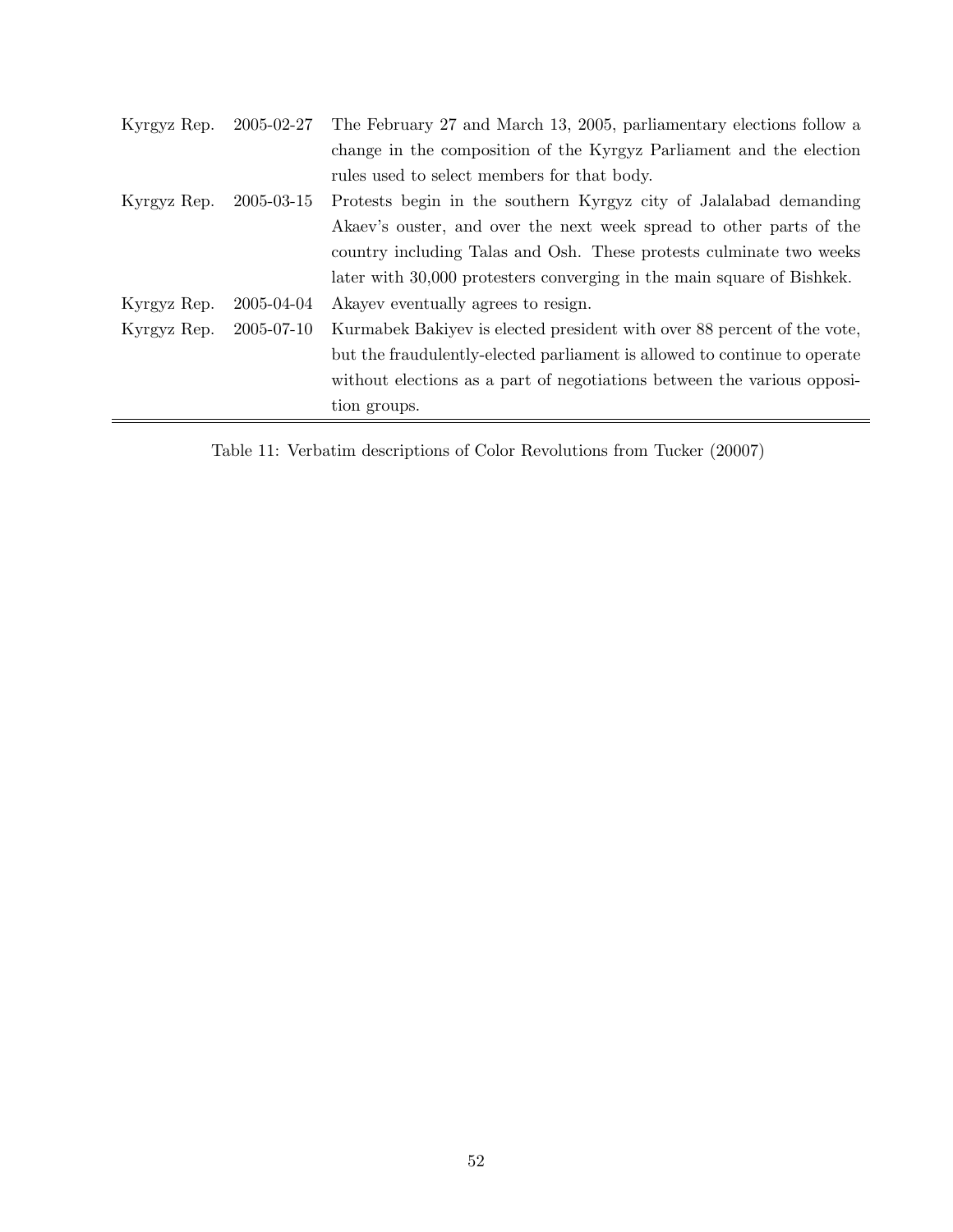## E.1.4 Korea

| Date       | Source | Description                                                                 |
|------------|--------|-----------------------------------------------------------------------------|
| Oct 2016   | Kim    | A scandal exposes that Choi, personal confidante of Park, has been          |
|            |        | conspiring with the president to a mass a fortune, shape national policy    |
|            |        | and secure positions for her friends and relatives.                         |
| Oct 2016   | Kim    | Blacklist is discovered and published by Hankook Ilbo showing that the      |
|            |        | Park Administration targeted creative professionals who were seen as        |
|            |        | anti-government. The blacklist includes over 9,000 visual artists, writers, |
|            |        | film directors, and others critical of the Sewol Ferry sinking.             |
| 2016-10-29 | Kim    | Beginning on October 29th, weekly anti-Park protests are held on an         |
|            |        | enormous scale for 17 consecutive weeks,                                    |
| 2016-11-11 | Kim    | Candelight protest held on November 12, 2015.                               |
| 2016-12-03 | Kim    | At protest height on December 3rd, the total estimate of people who         |
|            |        | join the protests on a single day exceeds 2.3 million people across the     |
|            |        | country - 1.6 milion in Seoul alone.                                        |
| 2016-12-09 | Kim    | After weeks of debate, on December 9th the South Korean National            |
|            |        | Assembly votes to pass an impeachment bill, holding that the President      |
|            |        | has violated her oath of office as well as core tenets of the Constitution  |
|            |        | and laws governing the operation of the presidency.                         |
| 2017-01-07 | Kim    | Parents and relatives of the Sewol victims are prominently involved in      |
|            |        | the Candlelight protests in Seoul and elsewhere. They carry a banner        |
|            |        | with images of victims at a rally to commemorate the 1000-day anniver-      |
|            |        | sary of the ferry sinking.                                                  |
| 2017-03-09 | Kim    | Constitutional Court justices appear on national television, ruling 8-0     |
|            |        | to uphold the National Assembly vote on impeachment.                        |
| 2017-05-09 | Kim    | In snap election held on May 9th, liberal Moon Jae-in wins by a land-       |
|            |        | slide, taking 41 percent of the vote, and begins his term.                  |

Table 12: Verbatim descriptions of Korean events 2016-2017 from Kim (2017)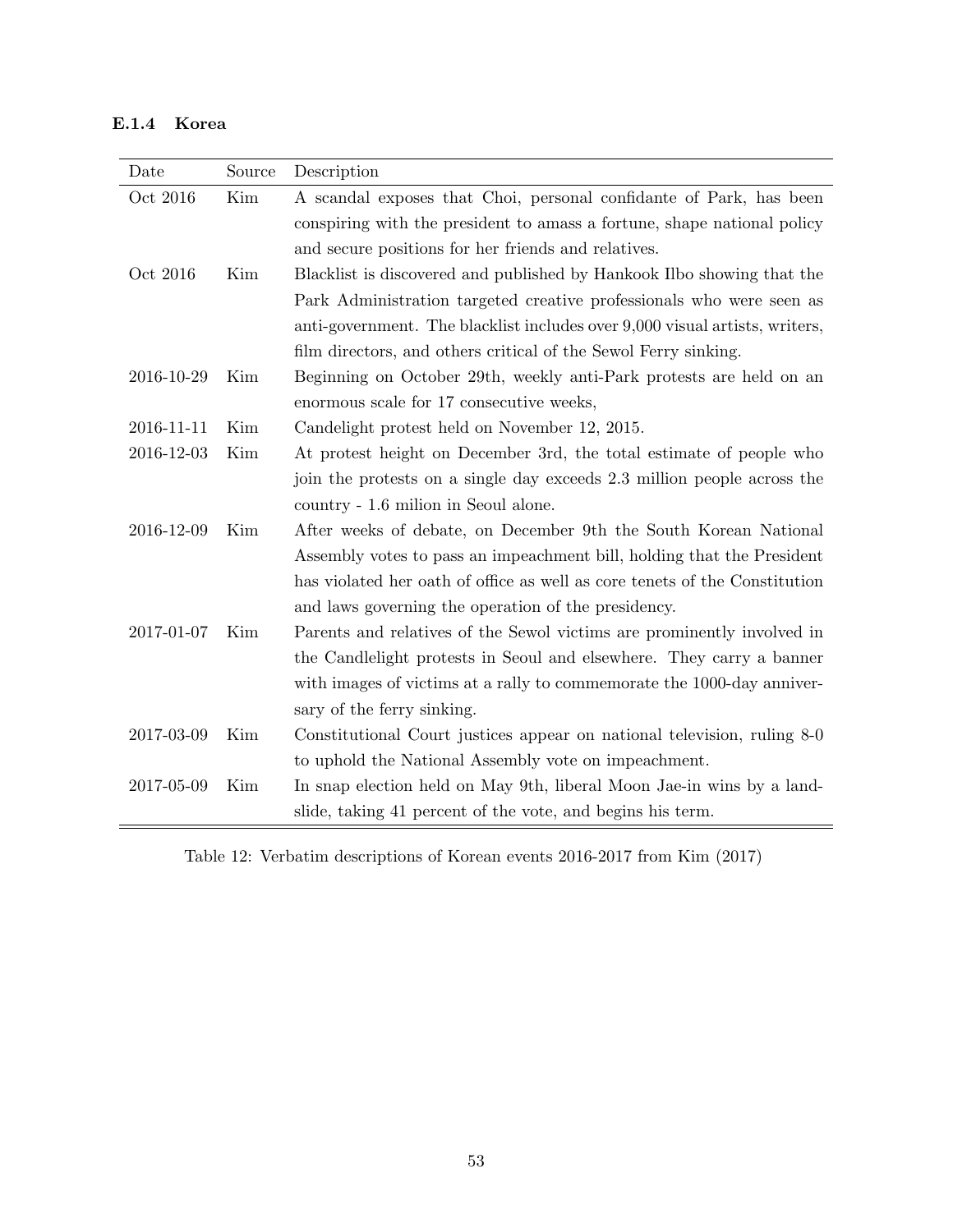## E.1.5 Korea 1987

| Date       | Source | Description                                                              |
|------------|--------|--------------------------------------------------------------------------|
| Oct 1986   | Choe   | After protests at Geonguk University in October 1986, the Chun gov-      |
|            |        | ernment harshly surppreses the protesting students and claims they are   |
|            |        | supporters of the communist North Korean regime.                         |
| 1987-01-14 | Choe   | Many Korean citizens participate in a protest condemning the Chun        |
|            |        | regime for killing Park Jong Chul, a student activist, under torture.    |
| 1987-04-13 | Choe   | The Chun government announces Protection of the Constitution, revok-     |
|            |        | ing promise and prohibiting any discussion of constitutional revision, a |
|            |        | peaceful government transfer under the provisions of the present con-    |
|            |        | stitution, or the enforcement of the presidential election by the end of |
|            |        | 1987.                                                                    |
| 1987-06-10 | Choe   | Nationwide democratic movement known as June Struggle begins, and        |
|            |        | more than 400,000 participate despite the Chun government mobilizing     |
|            |        | 60,000 police to supress the rallies.                                    |
| 1987-06-26 | Choe   | More than $1,400,000$ people in all parts of country join the democratic |
|            |        | movements under the slogan of 'Cancellation of the April 13 Announce-    |
|            |        | ment of the Protection of the Constitution and Constitutional Revision   |
|            |        | of Direct Presidential Elections'.                                       |
| 1987-06-29 | Choe   | The Chun government makes a democratic declaration and agrees to         |
|            |        | constitutional revision for direct presidential elections.               |

Table 13: Verbatim descriptions of Korean events 2016-2017 from Kim (2017)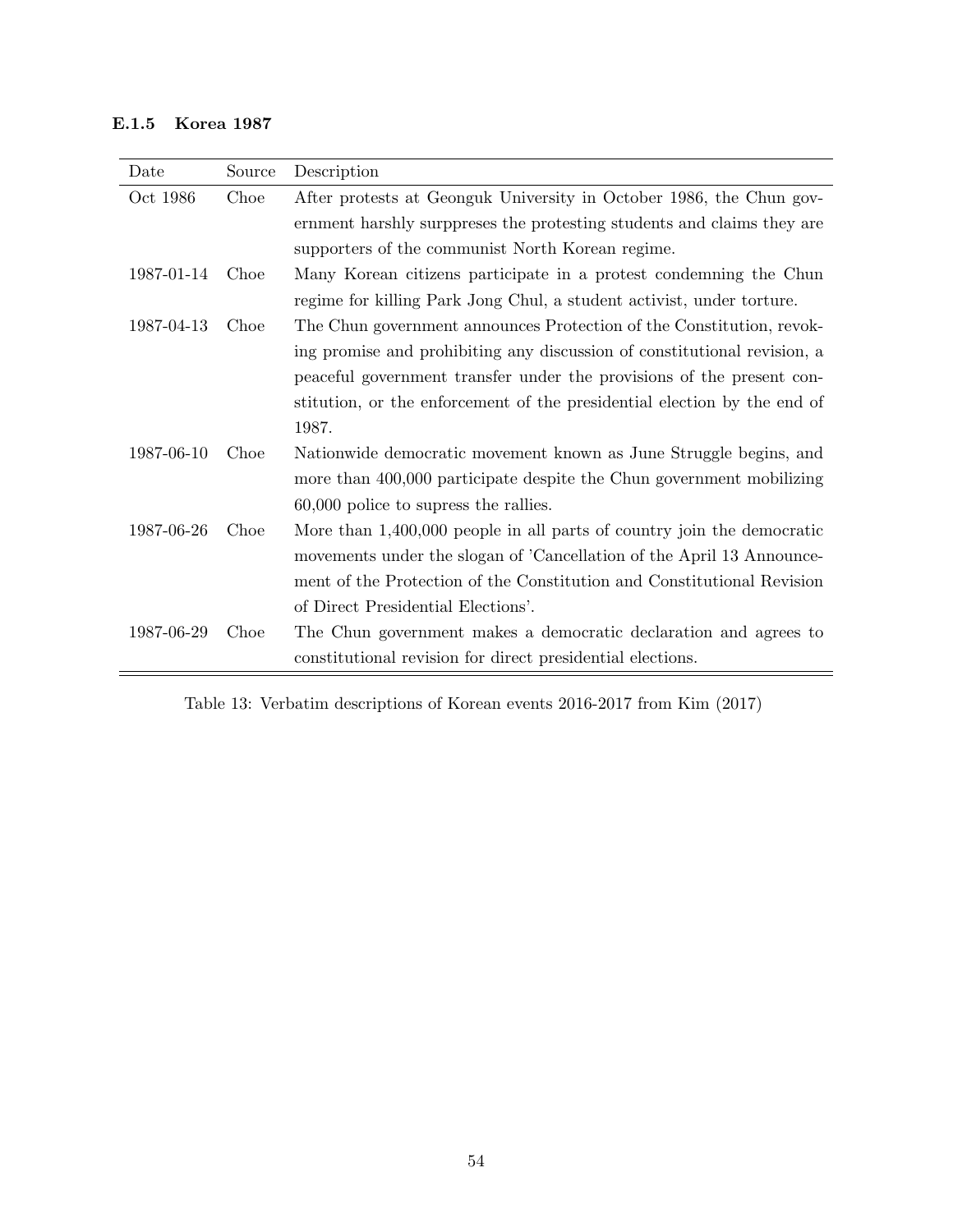## E.1.6 Philippinnes 1987

| Date       | Source | Description                                                              |
|------------|--------|--------------------------------------------------------------------------|
| 1986-02-06 | Schock | Widow of Benigno, Corazon Aquino, responding to the fraudulent dec-      |
|            |        | laration of electoral victory for Marcos by the Batasang Pambansa (na-   |
|            |        | tional assembly), led a rally of over two million people, proclaiming    |
|            |        | victory for herself and the people against Marcos.                       |
| 1986-02-22 | Schock | Defense Minister Jaun Ponce Enrile leads two battalions of soldiers in a |
|            |        | mutiny, barricading two military camps in Quezon City. He is joined by   |
|            |        | General Fidel Ramos, and they announce their withdrawel of support       |
|            |        | from Marcos for Aquino.                                                  |
| 1986-02-23 | Schock | Manila Archbishop Jamie Cardinal Sin condemnes the election as fraud-    |
|            |        | ulent, declaring that the regime has lost its moral authority to govern, |
|            |        | and urging people to nonviolently resist the Marcos dictatorship. In     |
|            |        | response, hundreds of thousands assemble near military camps.            |
| 1986-02-25 | Schock | Marcos orders two battalions to the military camps to put down the       |
|            |        | mutiny, but as the tanks approach civilians form human barricades.       |
|            |        | The loyalist troops retreat in the face of mass unarmed civilians led by |
|            |        | priests and nuns, which sparks nationwide defections.                    |
| 1986-02-26 | Schock | Corazon Auino is sworn in as president and Marcos is escorted to         |
|            |        | Honalulu by the US military.                                             |

Table 14: Verbatim descriptions of Korean events 2016-2017 from Kim (2017)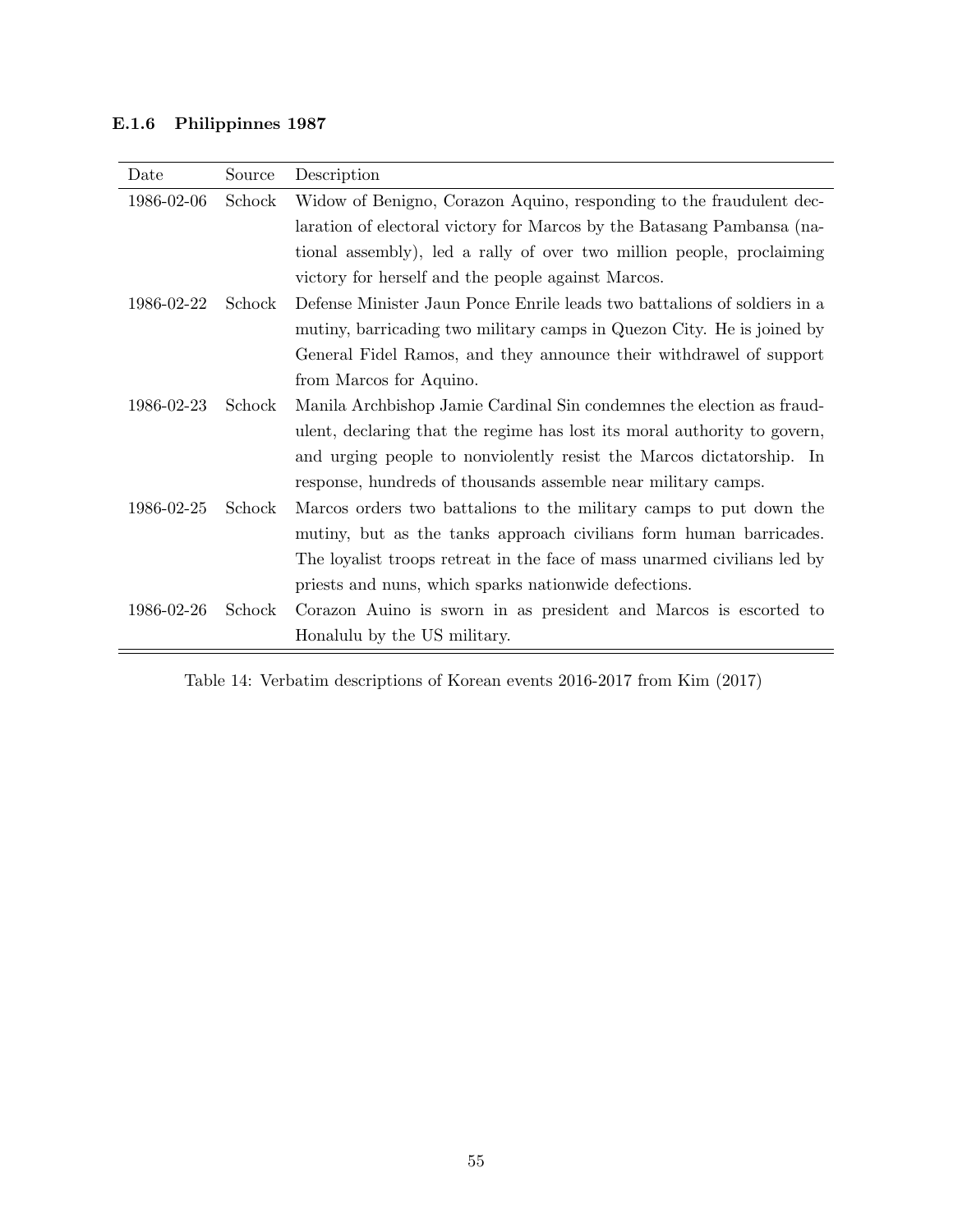## E.1.7 End of Apartheid

| Date         | Source          | Description                                                               |
|--------------|-----------------|---------------------------------------------------------------------------|
| Feb 1990     | Waldmeir        | de Klerk legalizes the ANC and SACP and releases Mandela.                 |
| 1990-03-26   | Klopp & Zuern   | In a protest in Sebokeng, the police fire upon a crowd, killing seven-    |
|              |                 | teen unarmed protestors and injuring over 400. The ANC responds by        |
|              |                 | suspending prenegotiation talks.                                          |
| 1990-07-14   | Klopp $&$ Zuern | Inkatha's leader Mangosuthu Bethuelezi announces that Inkatha will        |
|              |                 | become a national political party open to all races: the Inkatha Freedom  |
|              |                 | Party (IPF).                                                              |
| 1990-07-22   | Klopp $&$ Zuern | Fighting between Inkatha and the ANC, which has become endemic in         |
|              |                 | KwaZulu-Natal, spreads to the Johannesburg area.                          |
| Aug 1990     | Waldmeir        | ANC announces it is suspending armed struggle; violence escalates.        |
| Dec 1990     | Waldmeir        | Start of formal multi-party talks, the Convention for a Democratic South  |
|              |                 | Africa (CODESA).                                                          |
| 1991-07-25   | Klopp & Zuern   | The Weekly Mail breaks Inkathagate, revealing a state-supported secu-     |
|              |                 | rity police operation that funded Inkatha in its violent campaign against |
|              |                 | the ANC.                                                                  |
| Mar 1992     | Waldmeir        | Whites-only referendum endorses reform.                                   |
| 1992-06-15   | Klopp & Zuern   | When multiparty negotiations at the Convention for a Democratic South     |
|              |                 | Africa (CODESA) reach a deadlock, the ANC responds to the statement       |
|              |                 | with a promise to demonstrate.                                            |
| 1992-06-16   | Klopp $&$ Zuern | After ANC mass action begins, IFP supporters attack residents at Boipa-   |
|              |                 | tong.                                                                     |
| 1992-09-07   | Klopp $&$ Zuern | After another massacre in Bisho, de Klerk, who had been employing the     |
|              |                 | continuing violence as a positioning strategy, recognized the pending     |
|              |                 | threat of a complete breakdown of negotiations.                           |
| 1992-09-26   | Klopp $&$ Zuern | The ANC and the National Party sign the crucial Record of Understand-     |
|              |                 | ing on September 26, 1992, effectively marginalizing the IFP.             |
| Apr $1993\,$ | Waldmeir        | Chris Hani (head of ANC armed-wing) assassinated.                         |
| Jul 1993     | Waldmeir        | Agreement reached on election date, but IFP walks out of talks.           |
| Nov 1993     | Waldmeir        | Agreement on an interim constitution.                                     |
| Dec 1993     | Waldmeir        | Transitional Executive Council, the multi-party interim government, be-   |
|              |                 | gins to operate.                                                          |
| Mar $1994\,$ | Waldmeir        | Overthrow of Bophuthatswana (a Bhantuland), rout of the white right.      |
| 1994-04-27   | Klopp & Zuern   | South Africa holds its first nonracial, democratic elections, with ANC    |
|              |                 | the victor.                                                               |
| May 1994     | Waldmeir        | Mandela is inaugurated. Government of National Unity formed.              |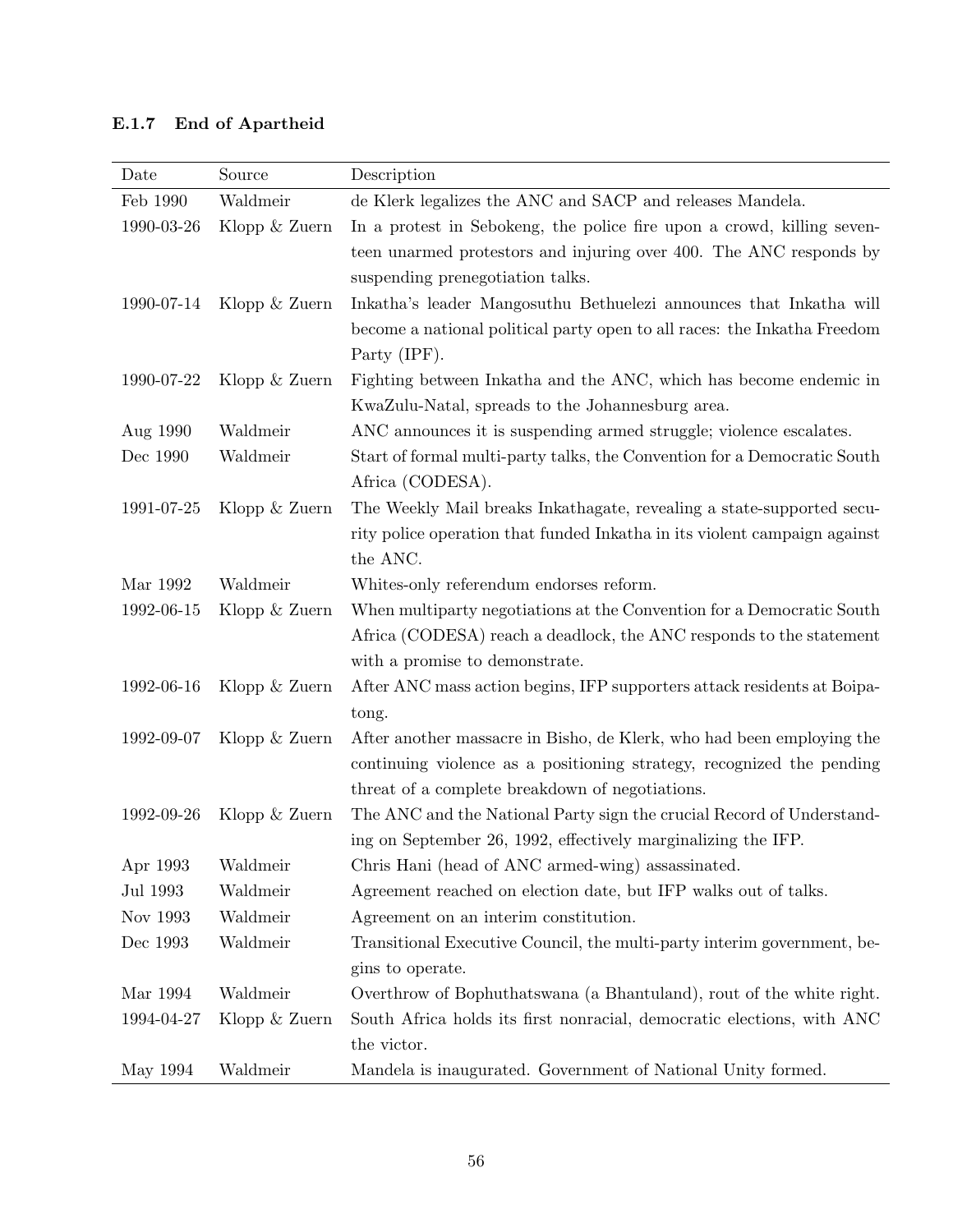Table 15: Verbatim descriptions of South African events 1990-1994 from Klopp & Zuern (2007) (daily) and Waldmeir (1997) (monthly)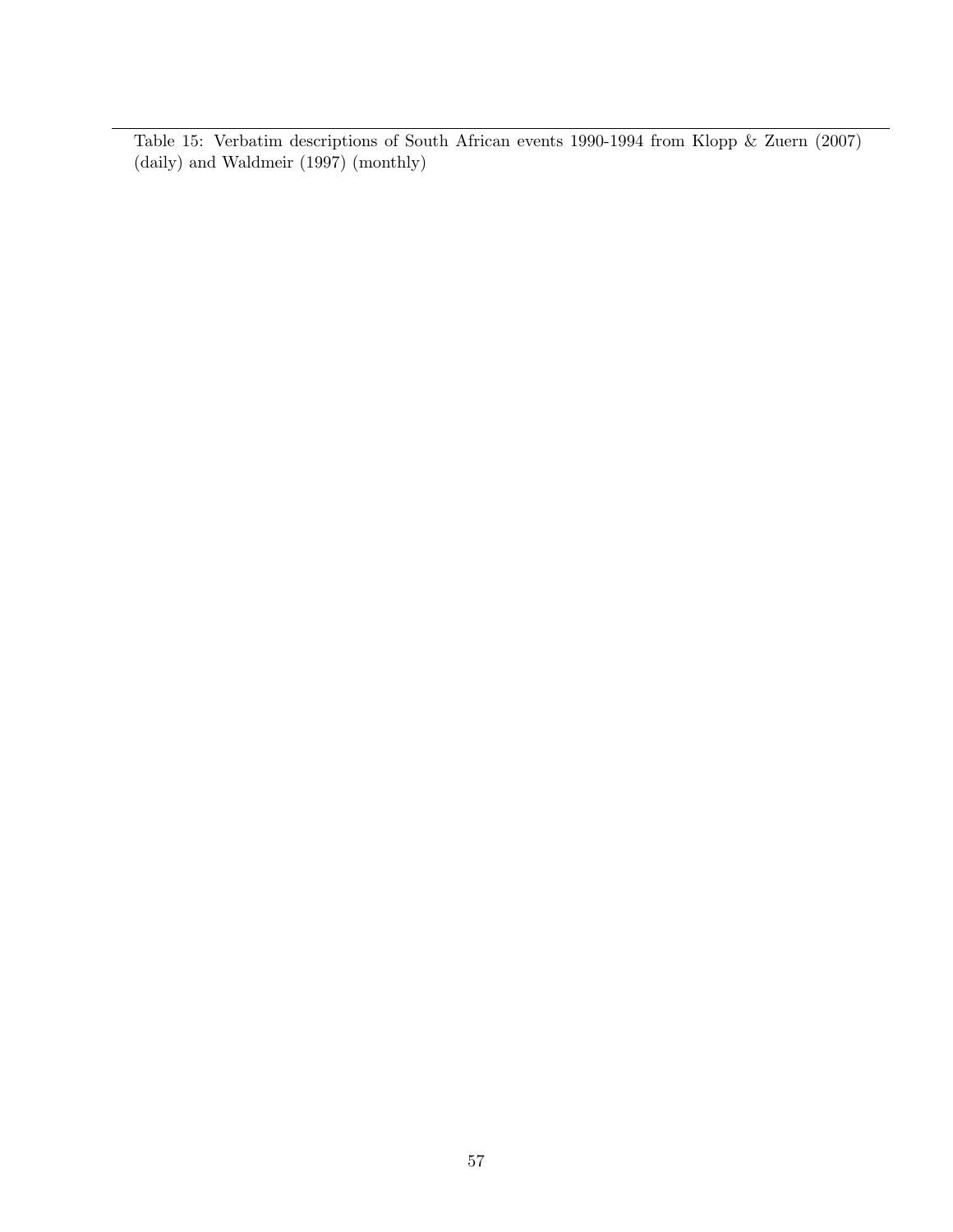| 1999-07-08<br>Students demonstrated at Tehran University after reformist Salaam<br>Iran<br>newspaper was closed by the judiciary. Protests continued for six days.<br>More than 1,000 students were arrested.<br>2003-06-10<br>Students led protests against raising university fees and privatization of<br>Iran<br>universities that grew into wider pro-democracy demands. They also<br>condemned President Khatami for failing to support them.<br>2007-06-27<br>Protests erupted after the government imposed fuel rationing.<br>Iran<br>2009-06-13<br>Iran<br>The opposition Green Movement launched the most serious challenge to<br>the theocracy since the revolution. Millions turned out on the streets<br>of several Iranian cities for the next two weeks with banners declaring<br>Where is my vote?<br>On Qods Day (or Jerusalem Day), thousands demonstrated across Iran<br>Iran<br>2009-09-18<br>in support of opposition candidate Mousavi. A dominant slogan be- | Country | Date | Description                                                           |
|-------------------------------------------------------------------------------------------------------------------------------------------------------------------------------------------------------------------------------------------------------------------------------------------------------------------------------------------------------------------------------------------------------------------------------------------------------------------------------------------------------------------------------------------------------------------------------------------------------------------------------------------------------------------------------------------------------------------------------------------------------------------------------------------------------------------------------------------------------------------------------------------------------------------------------------------------------------------------------------|---------|------|-----------------------------------------------------------------------|
|                                                                                                                                                                                                                                                                                                                                                                                                                                                                                                                                                                                                                                                                                                                                                                                                                                                                                                                                                                                     |         |      |                                                                       |
|                                                                                                                                                                                                                                                                                                                                                                                                                                                                                                                                                                                                                                                                                                                                                                                                                                                                                                                                                                                     |         |      |                                                                       |
|                                                                                                                                                                                                                                                                                                                                                                                                                                                                                                                                                                                                                                                                                                                                                                                                                                                                                                                                                                                     |         |      |                                                                       |
|                                                                                                                                                                                                                                                                                                                                                                                                                                                                                                                                                                                                                                                                                                                                                                                                                                                                                                                                                                                     |         |      |                                                                       |
|                                                                                                                                                                                                                                                                                                                                                                                                                                                                                                                                                                                                                                                                                                                                                                                                                                                                                                                                                                                     |         |      |                                                                       |
|                                                                                                                                                                                                                                                                                                                                                                                                                                                                                                                                                                                                                                                                                                                                                                                                                                                                                                                                                                                     |         |      |                                                                       |
|                                                                                                                                                                                                                                                                                                                                                                                                                                                                                                                                                                                                                                                                                                                                                                                                                                                                                                                                                                                     |         |      |                                                                       |
|                                                                                                                                                                                                                                                                                                                                                                                                                                                                                                                                                                                                                                                                                                                                                                                                                                                                                                                                                                                     |         |      |                                                                       |
|                                                                                                                                                                                                                                                                                                                                                                                                                                                                                                                                                                                                                                                                                                                                                                                                                                                                                                                                                                                     |         |      |                                                                       |
|                                                                                                                                                                                                                                                                                                                                                                                                                                                                                                                                                                                                                                                                                                                                                                                                                                                                                                                                                                                     |         |      |                                                                       |
|                                                                                                                                                                                                                                                                                                                                                                                                                                                                                                                                                                                                                                                                                                                                                                                                                                                                                                                                                                                     |         |      |                                                                       |
|                                                                                                                                                                                                                                                                                                                                                                                                                                                                                                                                                                                                                                                                                                                                                                                                                                                                                                                                                                                     |         |      |                                                                       |
|                                                                                                                                                                                                                                                                                                                                                                                                                                                                                                                                                                                                                                                                                                                                                                                                                                                                                                                                                                                     |         |      |                                                                       |
|                                                                                                                                                                                                                                                                                                                                                                                                                                                                                                                                                                                                                                                                                                                                                                                                                                                                                                                                                                                     |         |      | came, No to Gaza and Lebanon. I will give my life for Iran, rejecting |
| the governments support of Palestinian and Lebanese militancy. Qods                                                                                                                                                                                                                                                                                                                                                                                                                                                                                                                                                                                                                                                                                                                                                                                                                                                                                                                 |         |      |                                                                       |
| Day marks the last Friday of the month of Ramadan, which Ayatol-                                                                                                                                                                                                                                                                                                                                                                                                                                                                                                                                                                                                                                                                                                                                                                                                                                                                                                                    |         |      |                                                                       |
| lah Khamenei had dedicated as a day of solidarity with the Palestinian                                                                                                                                                                                                                                                                                                                                                                                                                                                                                                                                                                                                                                                                                                                                                                                                                                                                                                              |         |      |                                                                       |
| people                                                                                                                                                                                                                                                                                                                                                                                                                                                                                                                                                                                                                                                                                                                                                                                                                                                                                                                                                                              |         |      |                                                                       |
| On the anniversary of the U.S. Embassy takeover, tens of thousands of<br>Iran<br>2009-11-04                                                                                                                                                                                                                                                                                                                                                                                                                                                                                                                                                                                                                                                                                                                                                                                                                                                                                         |         |      |                                                                       |
| protesters gathered across major cities. Instead of chanting Death to                                                                                                                                                                                                                                                                                                                                                                                                                                                                                                                                                                                                                                                                                                                                                                                                                                                                                                               |         |      |                                                                       |
| America, protestors chanted, Death to the dictator, a reference to Irans                                                                                                                                                                                                                                                                                                                                                                                                                                                                                                                                                                                                                                                                                                                                                                                                                                                                                                            |         |      |                                                                       |
| supreme leader.                                                                                                                                                                                                                                                                                                                                                                                                                                                                                                                                                                                                                                                                                                                                                                                                                                                                                                                                                                     |         |      |                                                                       |
| 2009-12-27<br>Iran<br>Commemorations on Ashoura, the holiest day for Shiites, turned into                                                                                                                                                                                                                                                                                                                                                                                                                                                                                                                                                                                                                                                                                                                                                                                                                                                                                           |         |      |                                                                       |
| violent anti-government protests.                                                                                                                                                                                                                                                                                                                                                                                                                                                                                                                                                                                                                                                                                                                                                                                                                                                                                                                                                   |         |      |                                                                       |
| Iran<br>2010-02-11<br>Both pro-government forces and members of the opposition movement                                                                                                                                                                                                                                                                                                                                                                                                                                                                                                                                                                                                                                                                                                                                                                                                                                                                                             |         |      |                                                                       |
| turned out onto the streets on the anniversary of the revolution. But                                                                                                                                                                                                                                                                                                                                                                                                                                                                                                                                                                                                                                                                                                                                                                                                                                                                                                               |         |      |                                                                       |
| security forces prevented the opposition from mass protests, marking                                                                                                                                                                                                                                                                                                                                                                                                                                                                                                                                                                                                                                                                                                                                                                                                                                                                                                                |         |      |                                                                       |
| the success of a crackdown against the Green Movement.                                                                                                                                                                                                                                                                                                                                                                                                                                                                                                                                                                                                                                                                                                                                                                                                                                                                                                                              |         |      |                                                                       |
| The first mass anti-government demonstrations in a year took place<br>2011-02-14<br>Iran                                                                                                                                                                                                                                                                                                                                                                                                                                                                                                                                                                                                                                                                                                                                                                                                                                                                                            |         |      |                                                                       |
| following uprisings throughout the Arab world. Violent clashes with<br>security forces reportedly left two dead. Opposition groups reported that                                                                                                                                                                                                                                                                                                                                                                                                                                                                                                                                                                                                                                                                                                                                                                                                                                    |         |      |                                                                       |
|                                                                                                                                                                                                                                                                                                                                                                                                                                                                                                                                                                                                                                                                                                                                                                                                                                                                                                                                                                                     |         |      |                                                                       |
| 1,500 people were detained, but authorities said only 150 were detained.<br>2012-10-03<br>Iranian riot police broke up demonstrations at a major bazaar in Tehran.<br>Iran                                                                                                                                                                                                                                                                                                                                                                                                                                                                                                                                                                                                                                                                                                                                                                                                          |         |      |                                                                       |
| Protestors blamed President Ahmadinejad for the plummeting value of                                                                                                                                                                                                                                                                                                                                                                                                                                                                                                                                                                                                                                                                                                                                                                                                                                                                                                                 |         |      |                                                                       |
| the rial. The bazaar closed for three days, due to the demonstrations.                                                                                                                                                                                                                                                                                                                                                                                                                                                                                                                                                                                                                                                                                                                                                                                                                                                                                                              |         |      |                                                                       |

## E.1.8 USIP Middle East Timelines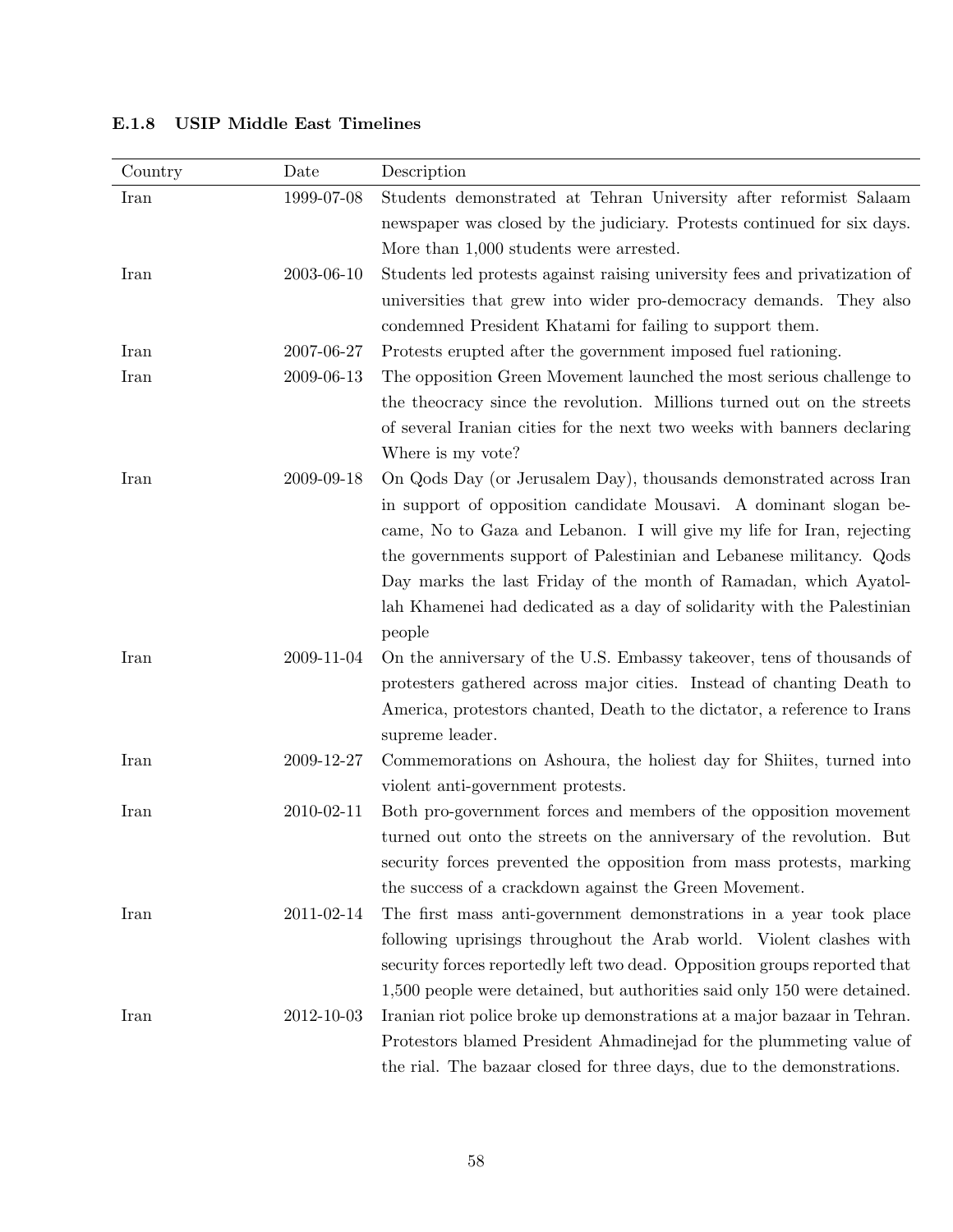| Iran    | 2017-01-10       | More than 2 million people reportedly participated in former President<br>Rafsanjanis funeral procession, including top political figures. Some |
|---------|------------------|-------------------------------------------------------------------------------------------------------------------------------------------------|
|         |                  | mourners took the opportunity to protest by chanting pro-opposition                                                                             |
|         |                  | slogans so loudly that state television played music during the broadcast                                                                       |
|         |                  | to drown the sound out.                                                                                                                         |
| Iran    | 2017-12-27       | The Girls of Revolution Street protest movement against the mandatory                                                                           |
|         |                  | hijab began. Female protesters recorded videos of themselves without a                                                                          |
|         |                  | hijab, or waving their hijabs on street corners and other public places.                                                                        |
| Tunisia | 2010-12-17       | Mohammed Bouazizi, a street vendor, set himself on fire to protest gov-                                                                         |
|         |                  | ernment corruption, igniting growing protests throughout the month.                                                                             |
| Tunisia | 2011-01-18       | Protests escalated and spread nationwide. Police killed hundreds in<br>confrontations.                                                          |
| Tunisia |                  | Every Sunday, people protested nationwide for further reforms. (15)                                                                             |
| Tunisia |                  | Every Sunday, people protested nationwide for further reforms. (15)                                                                             |
| Tunisia | 2012-03-20       | On the 56th anniversary of Tunisias independence from France, thou-<br>sands marched in Tunis to call for a civil state. March 25               |
| Tunisia | $2012 - 05 - 20$ | Thousands rallied in Kairouan in support of Ansar al Sharia, a hardline                                                                         |
|         |                  | Islamist group.                                                                                                                                 |
| Tunisia | 2012-06-12       | In Tunis, Salafis rioted, protesting an art exhibit that they found offen-                                                                      |
|         |                  | sive. One man was killed, 62 policemen were injured, and 160 protesters                                                                         |
|         |                  | were arrested. A curfew was imposed.                                                                                                            |
| Tunisia | 2012-08-13       | In Tunis, thousands protested a constitutional article that would lower                                                                         |
|         |                  | womens status. Aug. 22                                                                                                                          |
| Tunisia | 2012-09-12       | Tunisians protested an anti-Islam film in front of the U.S. Embassy in                                                                          |
|         |                  | Tunis. Salafis later stormed the compound and started fires inside the<br>embassy.                                                              |
| Tunisia | 2013-02-07       | Protests erupted after leftist opposition leader Chokri Belaid was as-                                                                          |
|         |                  | sassinated. Prime Minister Jebali promised to restructure the Islamist-                                                                         |
|         |                  | dominated government. He threatened to quit if his party did not sup-                                                                           |
|         |                  | port his plan to install a cabinet of technocrats. Jebali eventually re-                                                                        |
|         |                  | signed. Feb. 25                                                                                                                                 |
| Tunisia | 2013-07-25       | Secular politician Mohamed Brahmi was assassinated, sparking large-                                                                             |
|         |                  | scale protests.                                                                                                                                 |
| Tunisia | 2016-05-11       | Police carried out raids in Ettadamen, a Tunis suburb, and the southern                                                                         |
|         |                  | town of Tataouine. Tunisian authorities said four police were killed when                                                                       |
|         |                  | a suspected Islamist militant detonated a suicide-bomb belt during a raid                                                                       |
|         |                  | in Tataouine. Four militants were killed in the raids. On the following                                                                         |
|         |                  | day, Tataouine residents demonstrated against terrorism.                                                                                        |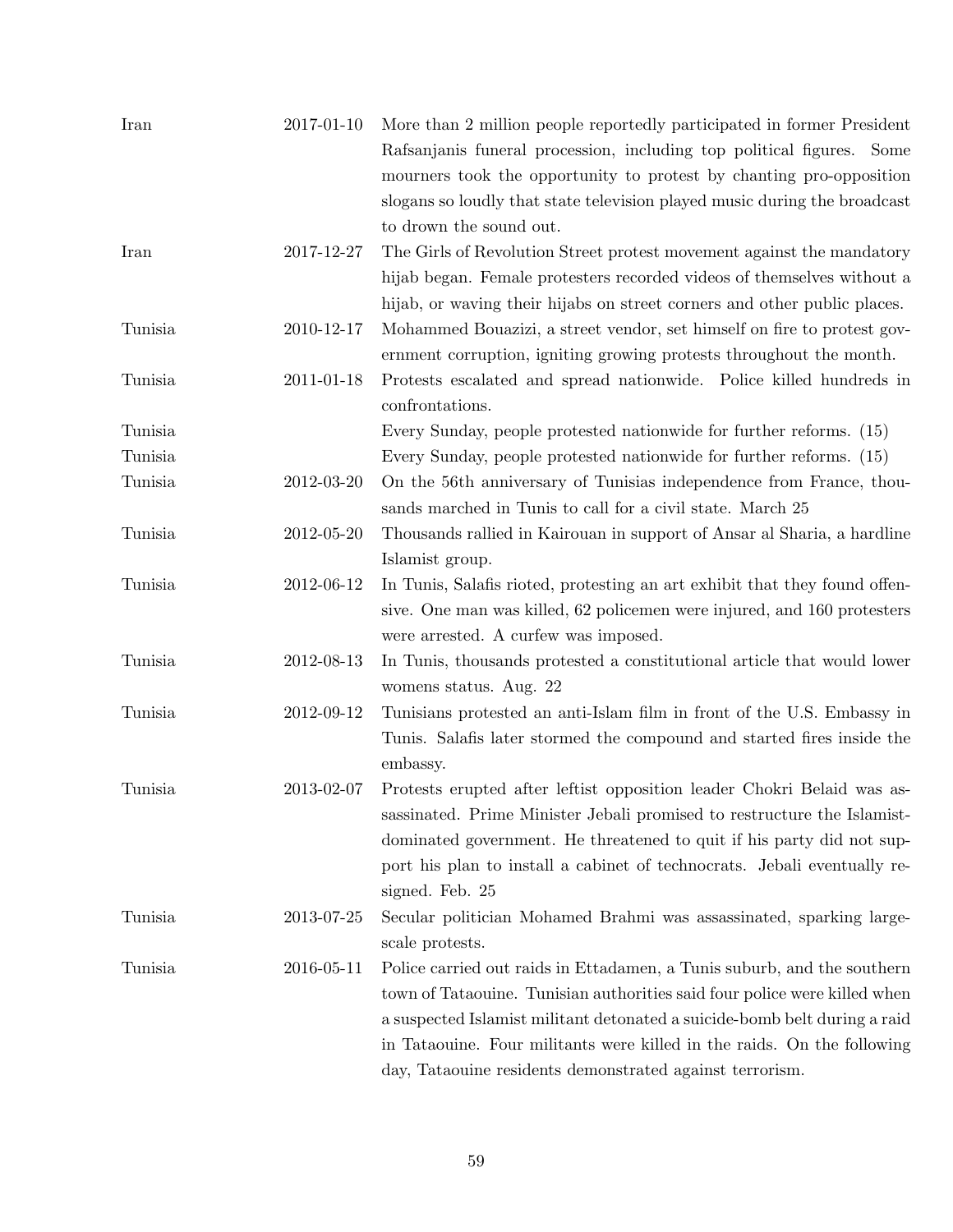| Tunisia | 2017-04-05 | Employees of oil companies in Tataouine went on strike after 24 workers |
|---------|------------|-------------------------------------------------------------------------|
|         |            | were laid off by Winstar, a Canadian company. Unemployed youth and      |
|         |            | other residents joined the protest to demand the creation of thousands  |
|         |            | of jobs and investment in a regional development fund. Hundreds of      |
|         |            | people started a sit-in between the main road and oil fields. Talks in- |
|         |            | tially failed, but the Tunisian General Labour Union (UGTT) eventually  |
|         |            | joined the demonstration and facilitated another round of negotiations. |
|         |            | The government and private companies accepted most of the protesters    |
|         |            | demands, and the sit-in ended on June 16.                               |
| Tunisia | 2017-05-05 | Employees of oil companies in Tataouine went on strike after 24 workers |
|         |            |                                                                         |

were laid off by Winstar, a Canadian company. Unemployed youth and other residents joined the protest to demand the creation of thousands of jobs and investment in a regional development fund. Hundreds of people started a sit-in between the main road and oil fields. Talks initially failed, but the Tunisian General Labour Union (UGTT) eventually joined the demonstration and facilitated another round of negotiations. The government and private companies accepted most of the protesters demands, and the sit-in ended on June 16.

Tunisia 2017-06-05 Employees of oil companies in Tataouine went on strike after 24 workers were laid off by Winstar, a Canadian company. Unemployed youth and other residents joined the protest to demand the creation of thousands of jobs and investment in a regional development fund. Hundreds of people started a sit-in between the main road and oil fields. Talks initially failed, but the Tunisian General Labour Union (UGTT) eventually joined the demonstration and facilitated another round of negotiations. The government and private companies accepted most of the protesters demands, and the sit-in ended on June 16.

Tunisia 2018-01-08 Tunisians protested price hikes on common goods and clashed with police in more than a dozen cities and towns. At least one person was killed and almost 800 people were arrested after five nights of protests. On January 14, government officials promised reforms, including an increase in government aid to needy families. Protests resumed after two days of calm in the capital.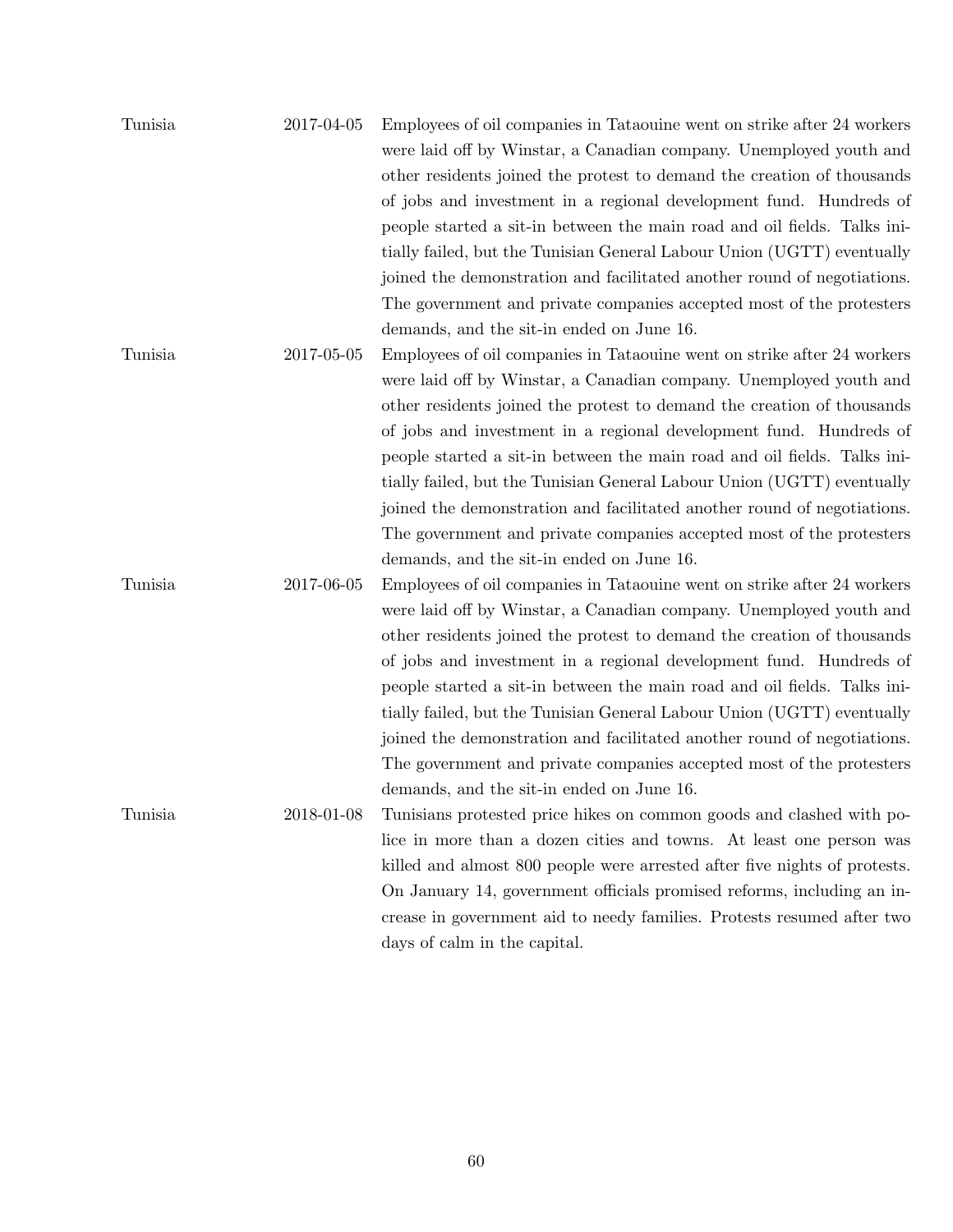| Tunisia | 2018-11-22 | Some 650,000 civil servants went on strike to protest mounting inflation  |
|---------|------------|---------------------------------------------------------------------------|
|         |            | and the governments refusal to raise wages. Thousands demonstrated        |
|         |            | nationwide. The prime minister had been under pressure from inter-        |
|         |            | national lenders who threatened to stop financing Tunisias economy if     |
|         |            | the government did not tackle its large budget deficit. In November,      |
|         |            | nearly 750 protests, mainly over the economic situation, were held across |
|         |            | Tunisia.                                                                  |
| Tunisia | 2018-12-24 | Abderrazak Zorgui, a 32-year-old journalist, set himself on fire in the   |
|         |            | western city of Kasserine to denounce joblessness and desperate eco-      |
|         |            | nomic conditions He livestreamed the self-immolation on YouTube. His      |
|         |            | death ignited three days of protests that spread to several cities, in-   |
|         |            | cluding Tunis. In the eight years since the 2011 Jasmine Revolution,      |
|         |            | more than 300 Tunisians set themselves on fire to protest, according      |
|         |            | to Chaima Bouhlel, former president of Al-Bawsala, a Tunisian watch-      |
|         |            | $\log$ group. Another 2,000 made failed attempts in a reflection of the   |
|         |            | challenges facing Tunisias fragile democracy.                             |
| Tunisia | 2019-01-17 | The UGTT, the countrys largest union of 670,000 public servants, staged   |
|         |            | a massive strike to challenge the governments refusal to raise civil ser- |
|         |            | vant wages. The protesters gathered outside UGTT headquarters and         |
|         |            | Habib Bourghiba Avenue in Tunis and shouted many of the same slogans      |
|         |            | used in the 2011 revolution. The one-day strike affected ports, schools,  |
|         |            |                                                                           |
|         |            | hospitals, state media, and government offices.                           |
| Tunisia | 2019-04-01 | The government approved a 6.5 percent raise in minimum wages for in-      |
|         |            | dustrial and agricultural workers to placate discontent. The move came    |
|         |            | two days after large demonstrations in Sidi Bouzid to protest deterio-    |
|         |            | rating economic conditions.                                               |
| Iraq    | 2011-01-05 | Shia cleric Moqtada al-Sadr returned to Iraq after three years of vol-    |
|         |            | untary exile in Iran. In his first public statement, al-Sadr urged his    |
|         |            | followers to resist the occupiers of Iraq. On February 25, a Day of Rage  |
|         |            | swept the country as tens of thousands of Iraqis protested the newly      |
|         |            | elected government. Some 23 people were killed.                           |
| Iraq    | 2012-12-28 | Massive protests spread throughout Iraq in Fallujah, Ramadi, and An-      |
|         |            | bar province, all Sunni-majority areas. Tens of thousands of Sunnis       |
|         |            | demonstrated against the Shia-dominated government of Maliki.             |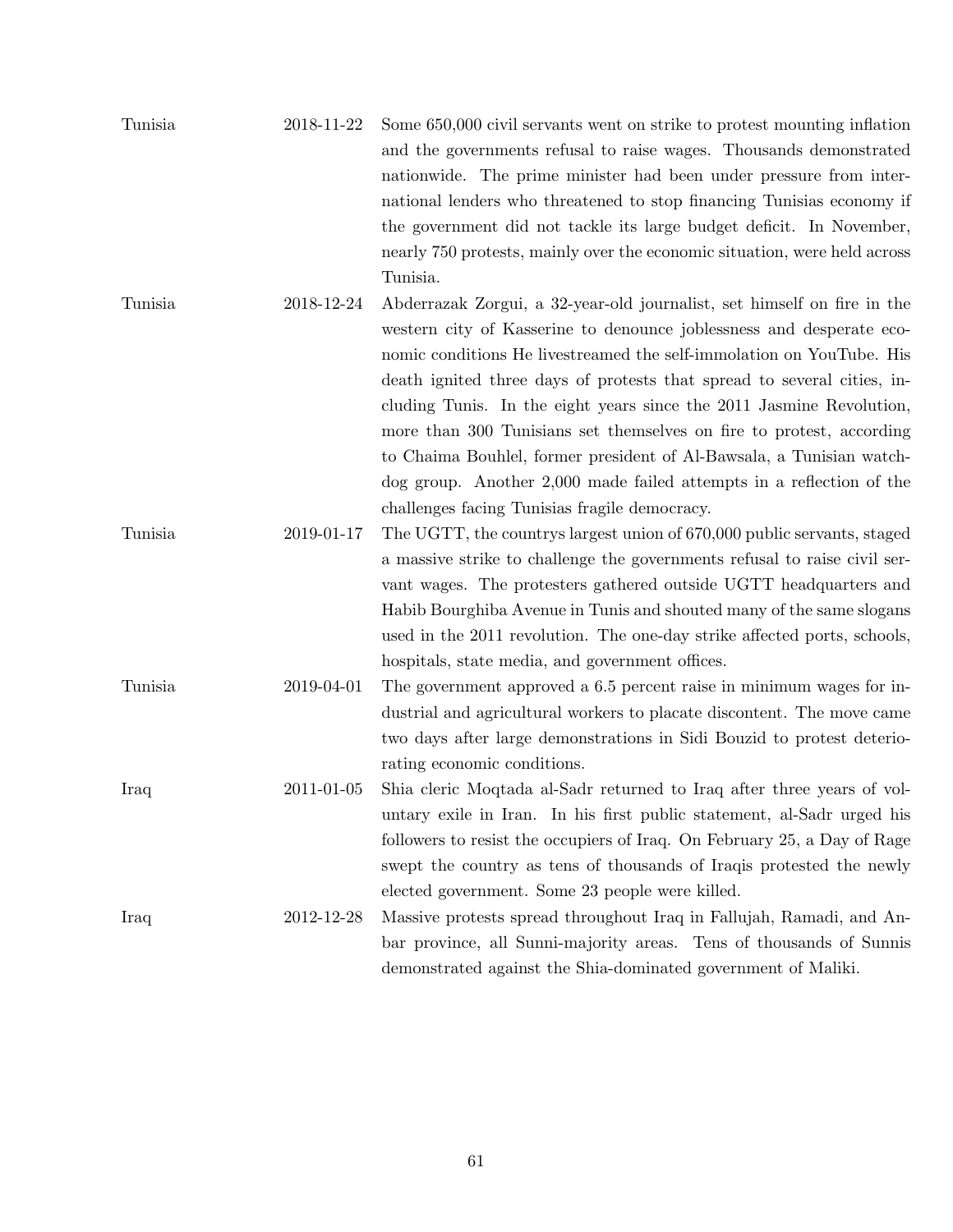| Iraq  |            | (15) The Sunni insurgency intensified across Iraq. Sectarian violence,<br>kidnappings, and bombings escalated levels not seen since 2006 and 2007.<br>On April 8, Baghdadi announced the absorption of the al-Qaida-backed<br>Nusra Front in Syria. He said the combined group would be known<br>as the Islamic State in Iraq and Syria (ISIS). But the leader of the<br>Nusra Front, Julani, rejected the merger and instead declared allegiance<br>to al-Qaida. In April 2013, the Hawija regions anger at the government<br>exploded after the Iraqi Army attacked Sunni protestors exercising what<br>they considered civil disobedience. Up to 200 civilians were killed and at<br>least 150 were injured. Such incidents fueled the surge of ISIS in the area<br>the following year. By June 2014, ISIS had seized Hawija and much of<br>southern Kirkurk, often with help from disaffected local residents. On<br>July 21, 2013, ISIS launched its second 12-month campaign, Soldiers<br>Harvest, on Iraqi security forces and to capture territory. On July 22,<br>ISIS attacked Abu Ghraib prison freeing between 500 and 1000 inmates,<br>including senior al-Qaida leaders and other militants. |
|-------|------------|------------------------------------------------------------------------------------------------------------------------------------------------------------------------------------------------------------------------------------------------------------------------------------------------------------------------------------------------------------------------------------------------------------------------------------------------------------------------------------------------------------------------------------------------------------------------------------------------------------------------------------------------------------------------------------------------------------------------------------------------------------------------------------------------------------------------------------------------------------------------------------------------------------------------------------------------------------------------------------------------------------------------------------------------------------------------------------------------------------------------------------------------------------------------------------------------------------|
| Iraq  | 2016-04-30 | Supporters of al-Sadr broke into the Green Zone and stormed Parlia-<br>ment. Protesters demanded a new government to fight corruption after<br>weeks of political gridlock and turmoil because parties insisted on ap-<br>pointing ministers along sectarian lines.                                                                                                                                                                                                                                                                                                                                                                                                                                                                                                                                                                                                                                                                                                                                                                                                                                                                                                                                        |
| Iraq  | 2018-09-15 |                                                                                                                                                                                                                                                                                                                                                                                                                                                                                                                                                                                                                                                                                                                                                                                                                                                                                                                                                                                                                                                                                                                                                                                                            |
| Egypt | 2011-01-25 | Organized on Facebook for a Day of Revolution on Jan. 25, tens of<br>thousands of protesters nationwide called for President Hosni Mubaraks<br>resignation. The government shut down the internet and blocked cell<br>phone networks. Police killed hundreds of protesters over the next few<br>weeks.                                                                                                                                                                                                                                                                                                                                                                                                                                                                                                                                                                                                                                                                                                                                                                                                                                                                                                     |
| Egypt | 2011-02-25 | Organized on Facebook for a Day of Revolution on Jan. 25, tens of<br>thousands of protesters nationwide called for President Hosni Mubaraks<br>resignation. The government shut down the internet and blocked cell<br>phone networks. Police killed hundreds of protesters over the next few<br>weeks. Feb. 25-26 Protesters in Tahrir Square called for Prime Minister<br>Ahmed Shafiqs resignation, Mubaraks prosecution and faster reform.<br>Police beat and forced them from the square. The SCAF later apologized<br>for the brutality.                                                                                                                                                                                                                                                                                                                                                                                                                                                                                                                                                                                                                                                              |
| Egypt | 2011-03-04 | Hundreds of protesters attacked the State Security Investigations head-                                                                                                                                                                                                                                                                                                                                                                                                                                                                                                                                                                                                                                                                                                                                                                                                                                                                                                                                                                                                                                                                                                                                    |
|       |            | quarters in various cities and looked through documents.                                                                                                                                                                                                                                                                                                                                                                                                                                                                                                                                                                                                                                                                                                                                                                                                                                                                                                                                                                                                                                                                                                                                                   |
| Egypt | 2011-04-01 | In Tahrir Square, thousands demonstrated to demand Mubaraks prose-<br>cution and faster reform.                                                                                                                                                                                                                                                                                                                                                                                                                                                                                                                                                                                                                                                                                                                                                                                                                                                                                                                                                                                                                                                                                                            |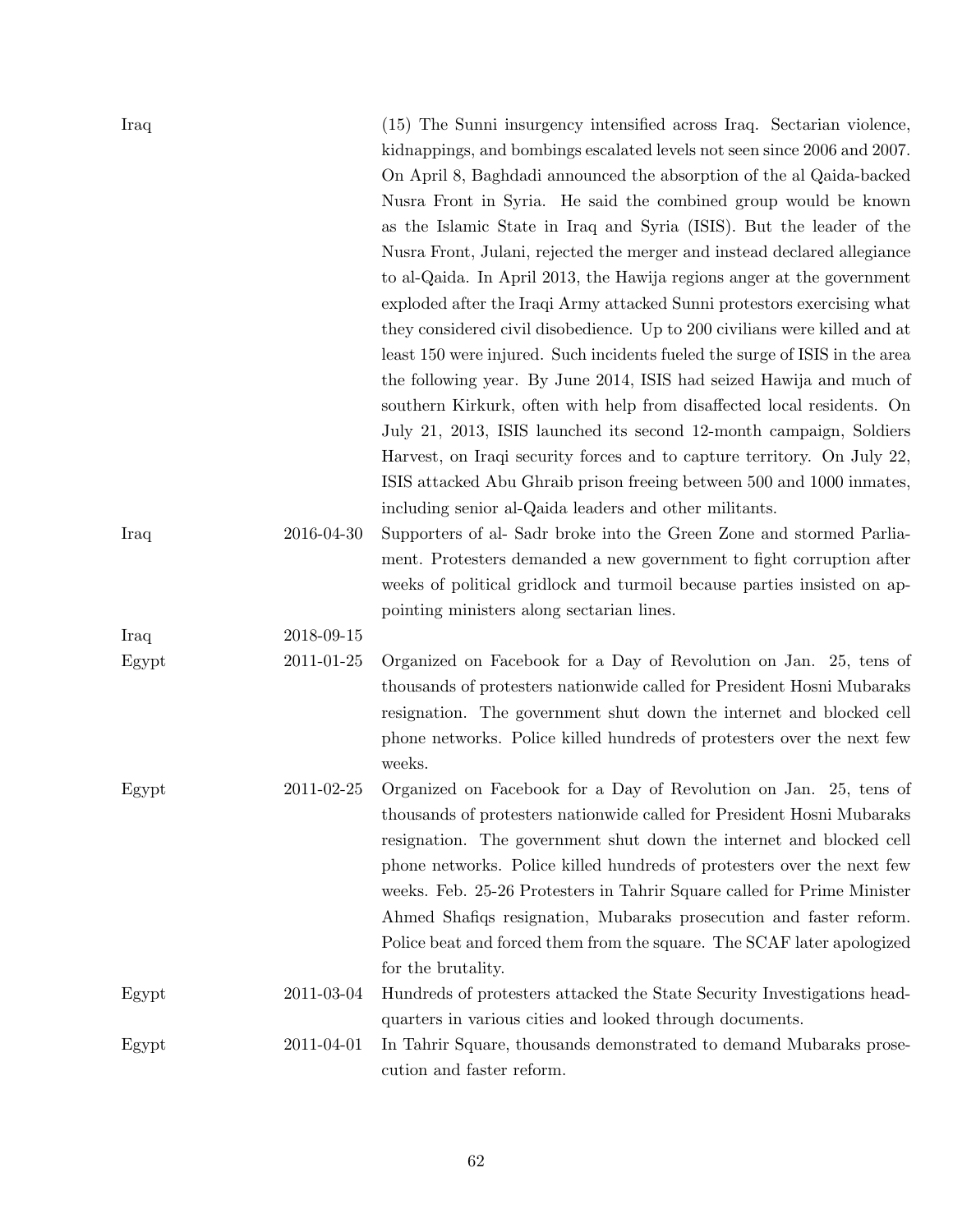| Egypt | 2011-05-27 | In Tahrir Square, 100,000 people protested on a Second Day of Rage.<br>The new government allowed the first free passage out of the Gaza Strip, |
|-------|------------|-------------------------------------------------------------------------------------------------------------------------------------------------|
|       |            | a policy change from Mubaraks administration.                                                                                                   |
| Egypt | 2011-06-26 | After the trial of the former interior minister was postponed, police                                                                           |
|       |            | and thousands of protesters clashed in Tahrir Square, the most intense                                                                          |
|       |            | violence since the initial uprising. The army intervened on June 29.                                                                            |
| Egypt | 2011-07-01 | Protesters called for faster reforms in Tahrir Square on a Friday of Ret-                                                                       |
|       |            | ribution.                                                                                                                                       |
| Egypt | 2011-08-08 | Dozens of Mubarak-era officials were charged with murder for their role                                                                         |
|       |            | in the January protests. Tens of thousands protested in Tahrir Square                                                                           |
|       |            | against the SCAF. The army forcibly cleared the square on August 1.                                                                             |
| Egypt | 2011-09-09 | Protests against the SCAF took place every Friday in Tahrir Square for                                                                          |
|       |            | several weeks.                                                                                                                                  |
| Egypt | 2011-10-09 | Protests against the SCAF took place every Friday in Tahrir Square for                                                                          |
|       |            | several weeks.                                                                                                                                  |
| Egypt | 2011-12-01 | Prominent activist Alaa Abd al-Fattah was arrested and charged with                                                                             |
|       |            | inciting violence against the military. Thousands in Tahrir Square                                                                              |
|       |            | protested his arrest. The government announced the release of 334 po-                                                                           |
|       |            | litical prisoners after a letter by al Fattah was published. Nov. 18-29                                                                         |
| Egypt | 2012-01-27 | Tens of thousands rallied in Tahrir Square and called for SCAF to trans-                                                                        |
|       |            | fer power to a civilian government. After the final round of elections on                                                                       |
|       |            | January 3, the Muslim Brotherhood won 47 percent of parliamentary                                                                               |
|       |            | seats and Salafi Islamist parties took 27 percent of seats.                                                                                     |
| Egypt | 2012-04-12 | Parliament passed a bill to bar former top Mubarak officials from run-                                                                          |
|       |            | ning for office for 10 years. The next day, tens of thousands of Islamists                                                                      |
|       |            | protested against the candidacies of Mubarak-era officials. The election                                                                        |
|       |            | commission barred candidates                                                                                                                    |
| Egypt | 2012-06-16 | The Tamarod (Rebel) movement issued a statement giving Morsi until                                                                              |
|       |            | 5 p.m. the following day to resign or risk facing complete civil disobedi-                                                                      |
|       |            | ence. Before the June 30 protests, Tamarod had reportedly collected up                                                                          |
|       |            | to 22 million signatures for its petition demanding early elections. Sev-                                                                       |
|       |            | eral ministers resigned as demonstrations continued nationwide. General                                                                         |
|       |            | el-Sissi called the Morsi government to resolve the political crisis within                                                                     |
|       |            | 48 hours or face military intervention. The Salafi al-Nour Party called                                                                         |
|       |            | for early elections.                                                                                                                            |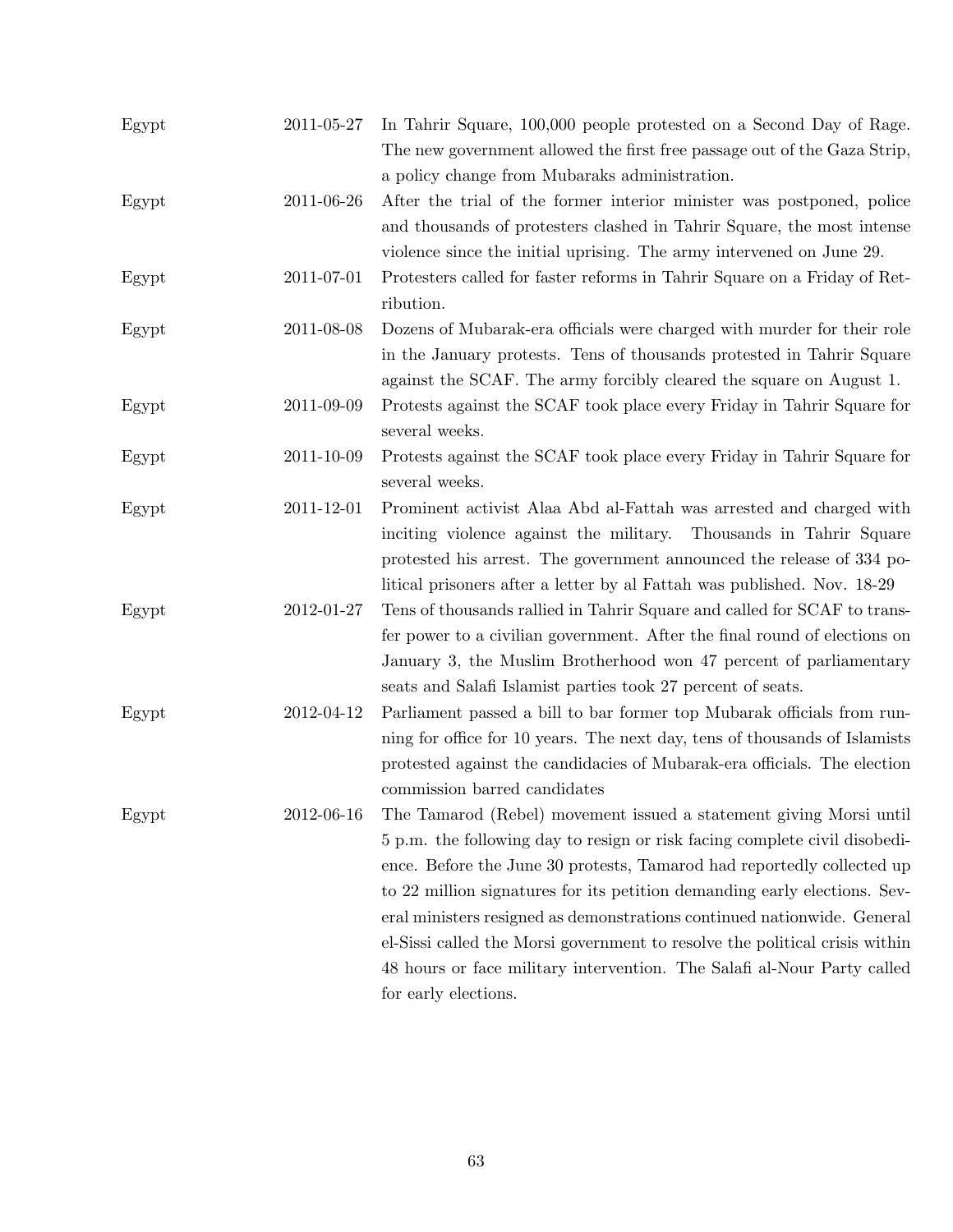| Egypt | 2012-09-11 | Thousands of Egyptians protested against an anti-Islam film, and some<br>breached the walls of the U.S. Embassy in Cairo. They destroyed an |
|-------|------------|---------------------------------------------------------------------------------------------------------------------------------------------|
|       |            | American flag. President Obama expressed concern over the govern-                                                                           |
|       |            | ments response to the situation in Cairo in a phone call with President                                                                     |
|       |            |                                                                                                                                             |
|       |            | Morsi. On the following day, Morsi explicitly denounced violent demon-                                                                      |
|       |            | strations and pledged to protect American citizens and property. Sept.                                                                      |
|       |            | 14-15                                                                                                                                       |
| Egypt | 2012-10-11 | The constitutional assembly unveiled a new draft constitution that gave                                                                     |
|       |            | religion a more prominent role in the legislative and judicial process.                                                                     |
|       |            | Liberal and secular groups protested the insertion of Islam. Some ultra-                                                                    |
|       |            | conservative Salafis also rejected the document, arguing that it did not                                                                    |
|       |            | adequately enshrine Islamic law.                                                                                                            |
| Egypt | 2012-11-22 | President Morsi issued a controversial decree exempting himself from                                                                        |
|       |            | judicial supervision and shielding the Constituent Assembly and Shura                                                                       |
|       |            | Council from dissolution by court order. The opposition condemned the                                                                       |
|       |            | moves and organized protests. Several of Morsis 21 advisors resigned.                                                                       |
| Egypt | 2013-04-19 | Thousands of Morsi supporters protested on April 19, calling for the                                                                        |
|       |            | ouster of Mubarak-era officials from judicial posts. Justice Minister                                                                       |
|       |            | Ahmed Mekki resigned ahead of a cabinet reshuffle. He had reportedly                                                                        |
|       |            | threatened to quit in November 2012 after Morsi adopted expansive                                                                           |
|       |            | powers.                                                                                                                                     |
| Egypt | 2013-06-17 | President Morsi appointed 17 new provincial governors, including seven                                                                      |
|       |            | Islamists. The most controversial appointee was the governor of Luxor,                                                                      |
|       |            | Adel al Khayat. He was a former member of the Islamist group Gamaa                                                                          |
|       |            | Islamiya, which claimed responsibility for killing 62 people, mostly for-                                                                   |
|       |            | eign tourists, in 1997. The appointments led to protests in several gov-                                                                    |
|       |            | ernorates clashes between Brotherhood supporters and opponents. Al                                                                          |
|       |            | Khayat announced his resignation on June 23. June 30                                                                                        |
| Egypt | 2013-07-01 | The Tamarod (Rebel) movement issued a statement giving Morsi until                                                                          |
|       |            | 5 p.m. the following day to resign or risk facing complete civil disobe-                                                                    |
|       |            | dience. Before the June 30 protests, Tamarod had reportedly collected                                                                       |
|       |            | up to 22 million signatures for its petition demanding early elections.                                                                     |
|       |            | The Egyptian military also issued an ultimatum. Several ministers re-                                                                       |
|       |            | signed as demonstrations continued nationwide. General el-Sissi called                                                                      |
|       |            | the Morsi government to resolve the political crisis within 48 hours or                                                                     |
|       |            | face military interve July 5                                                                                                                |
|       |            |                                                                                                                                             |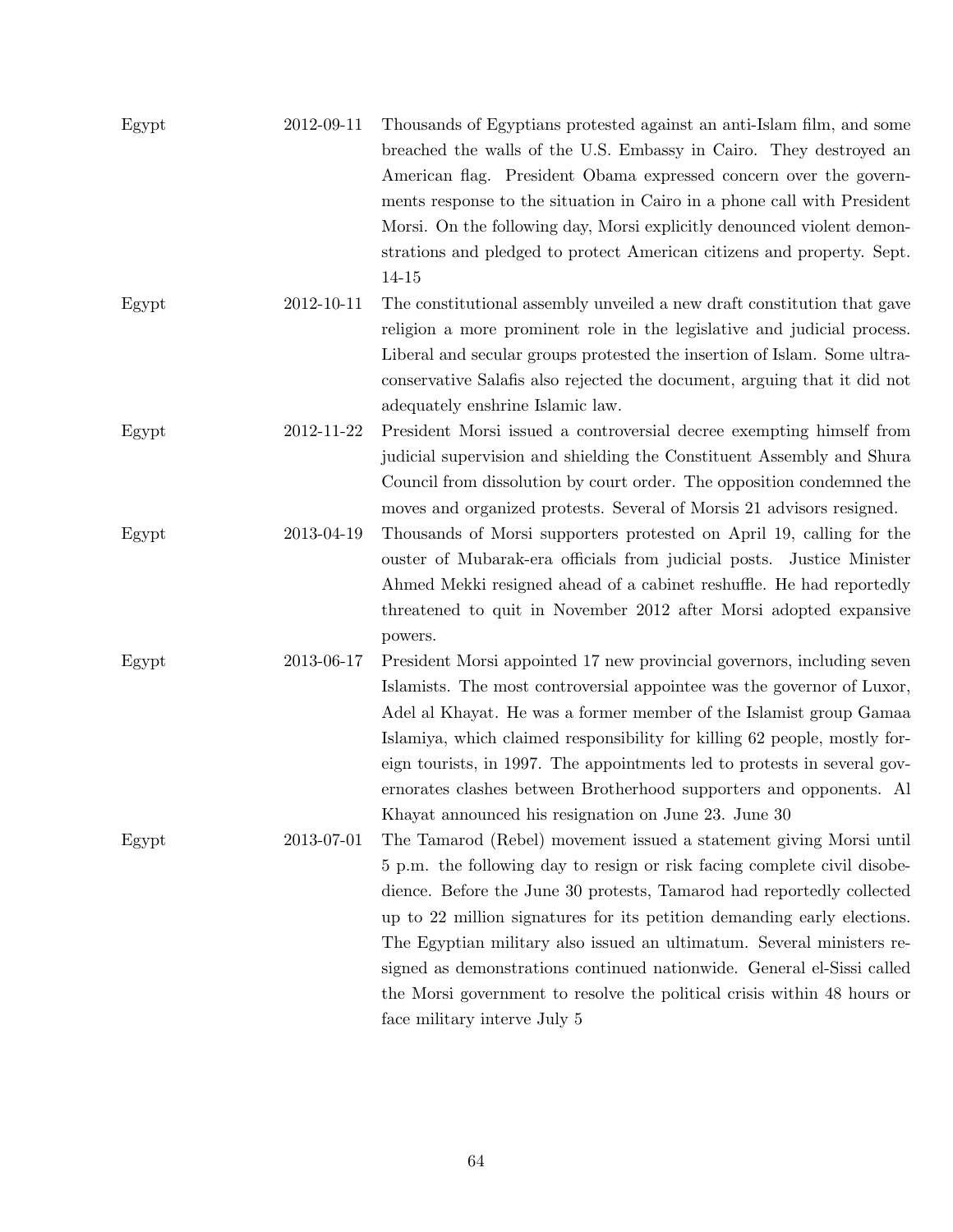| Egypt | 2013-08-16 | The Brotherhood called for a march of anger to protest the military        |
|-------|------------|----------------------------------------------------------------------------|
|       |            | coup and crackdowns on sit-ins. Hundreds of Morsi supporters gathered      |
|       |            | at a mosque in Cairos Ramses square after Friday prayers. Clashes with     |
|       |            | security forces and armed local residents left at least 173 dead including |
|       |            | eight police officers. More than 1,300 were reportedly injured. Protestors |
|       |            | barricaded themselves in al Fatah mosque. The next day, security forces    |
|       |            | cleared people out after gunmen reportedly shot down at them from a        |
|       |            | minaret.                                                                   |
| Egypt | 2013-10-06 | At least 53 people were killed and 200 were injured in clashes between     |
|       |            | Morsi supporters and security forces on the 40th anniversary of Egypts     |
|       |            | 1973 attack on Israel. Authorities detained more than 400 people re-       |
|       |            | portedly involved in the violence.                                         |
| Egypt | 2013-11-24 | The government issued a new law banning unauthorized public gather-        |
|       |            | ings of more than 10 people. Demonstrators would risk spending seven       |
|       |            | years in prison for using violence or one year for covering their faces or |
|       |            | protesting outside of a place of worship. Participants would be fined up   |
|       |            | to \$1,500 dollars. The Freedom and Justice Party condemned the new        |
|       |            | law. The Brotherhood continued to organize large anti-coup demonstra-      |
|       |            |                                                                            |
|       |            | tions across Egypt.                                                        |
|       |            | Secular groups like the April 6 Youth Movement and human rights            |
|       |            | groups also criticized the new law.                                        |
| Libya | 2011-02-15 | In Benghazi, a small rally demanded the release of a human-rights lawyer   |
|       |            | and condemned a prison massacre. The civil protest grew into a large       |
|       |            | anti-Qaddafi demonstration. Police and government forcibly tried to        |
|       |            | quash it.                                                                  |
| Libya | 2012-03-06 | Despite protests against them, leaders of eastern oil-rich Cyrenaica, in-  |
|       |            | cluding Benghazi, declared the province to be semi-autonomous. On          |
|       |            | March 7, NTC Chairman Jalil vowed to use force if necessary to prevent     |
|       |            | Cyrenaica from becoming autonomous.                                        |
| Libya | 2012-07-01 | Protesters stormed Benghazis election headquarters and burned ballots      |
|       |            | after the eastern third of Libya was denied its request for one-third of   |
|       |            | assembly seats.                                                            |
| Libya | 2012-09-11 | Heavily armed Islamic militants attacked the U.S. consulate in Benghazi,   |
|       |            | killing Ambassador Chris Stevens, three members of his staff and 10        |
|       |            | Libyan security guards. For the next three days, Libyans protested         |
|       |            | the killing of American diplomatic staff in major Libyan cities. Libyan    |
|       |            | officials blamed al Qaida-linked militants for the attack.                 |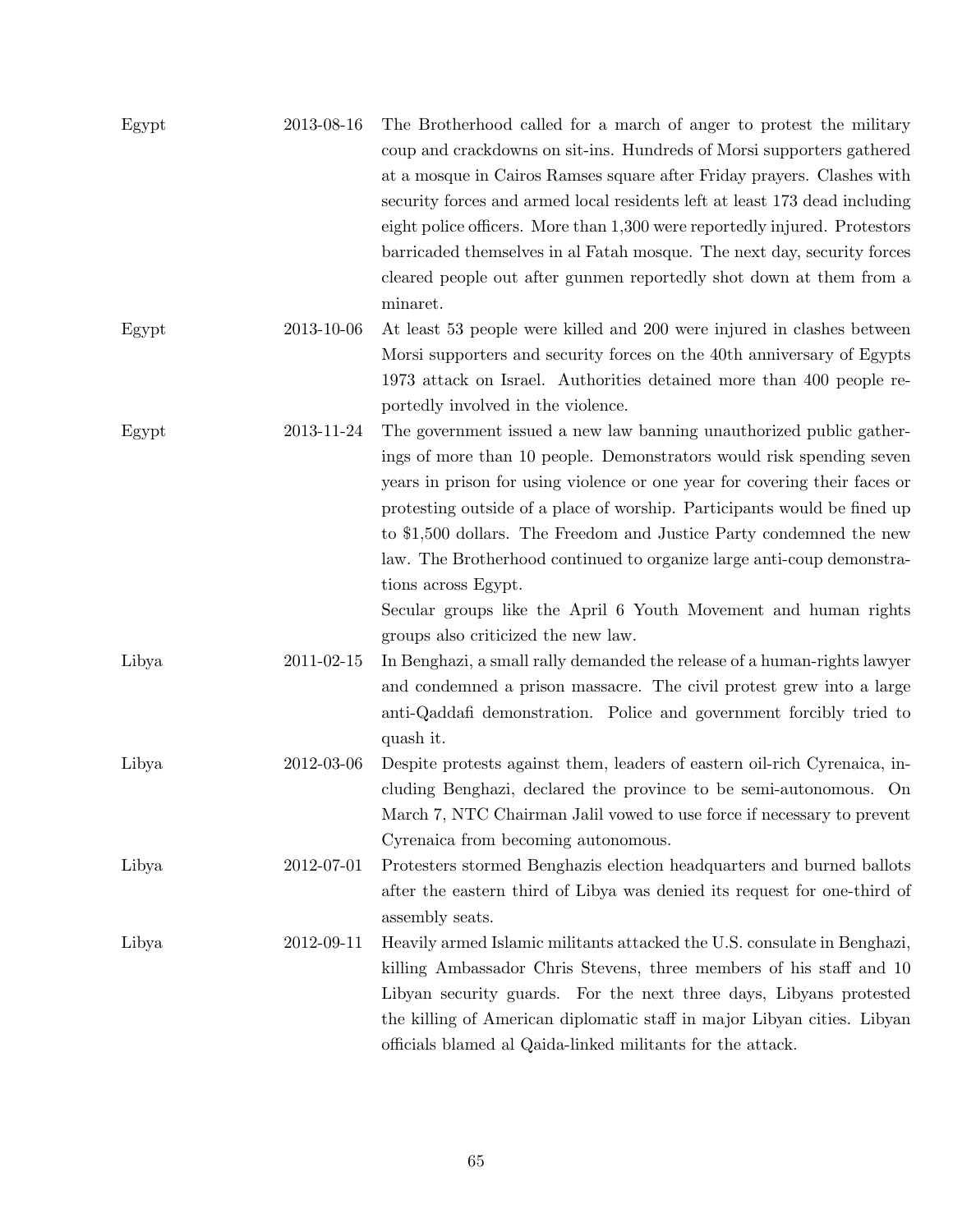| Libya            | 2014-02-03 | Islamist lawmakers in the GNC extended the assemblys mandate beyond         |
|------------------|------------|-----------------------------------------------------------------------------|
|                  |            | February 7, when it was due to expire. Some members wanted to give a        |
|                  |            | special assembly time to draft a new constitution. Secular militias from    |
|                  |            | Zintan threatened to attack Tripoli in response. Thousands protested        |
|                  |            | the extension, calling for new elections or a different political body to   |
|                  |            | replace the GNC in the meantime                                             |
| West Bank & Gaza | 2011-03-15 | Tens of thousands of Palestinians in Gaza and the West Bank took to         |
|                  |            | the streets to call for unity among political factions. Hamas police used   |
|                  |            | violence to disperse protests in Gaza.                                      |
| West Bank & Gaza | 2011-09-21 | Thousands of Palestinians rallied across the West Bank to support the       |
|                  |            | bid for statehood at the United Nations. More than 20 were injured in       |
|                  |            | clashes between youths and Israeli soldiers in Ramallah.                    |
| West Bank & Gaza | 2012-09-26 | At least 500 protesters in Gaza called for the overthrow of Hamas after     |
|                  |            | a three-year-old boy died in a fire during a power outage.                  |
| West Bank & Gaza | 2012-10-23 | Palestinian Authority employees in ministry offices, schools and clinics    |
|                  |            | went on strike to protest cutbacks in services. Employees of the U.N.       |
|                  |            | agency for Palestinian refugees also went on strike to protest cuts and the |
|                  |            | layoff of 130 workers. Qatars emir arrived in Gaza with a \$250 million     |
|                  |            | aid package and became the first head of state to visit the blockaded       |
|                  |            | territory since 2006.                                                       |
| West Bank & Gaza | 2012-11-02 | President Abbas appeared to make a symbolic concession to Israel during     |
|                  |            | a television interview. He said that he had no right to live in Safed, the  |
|                  |            | town from which his family fled during the 1948 war. His comments           |
|                  |            | seemed to negate the Palestinian refugees claim to a right of return.       |
|                  |            | Abbas retracted his remark after it sparked large protests in Gaza. He      |
|                  |            | later clarified in another interview that he would personally give up       |
|                  |            | living in Safed, but that he was not forfeiting the Palestinean right of    |
|                  |            | return.                                                                     |
| West Bank & Gaza | 2012-12-14 | Hamas held rallies across West Bank cities with the permission of the       |
|                  |            | Palestinian Authority for the first time in five years. Dec. 19             |
| West Bank & Gaza | 2014-07-02 | Mohamed Abu Khdeir, a 16-year-old Palestinian from Jerusalem, was           |
|                  |            | abducted near his home and burned to death by Israeli extremists seek-      |
|                  |            | ing revenge for the deaths of three Israeli teens. Violent protests ensued. |
|                  |            | Militant groups in Gaza fired rockets in the following days.                |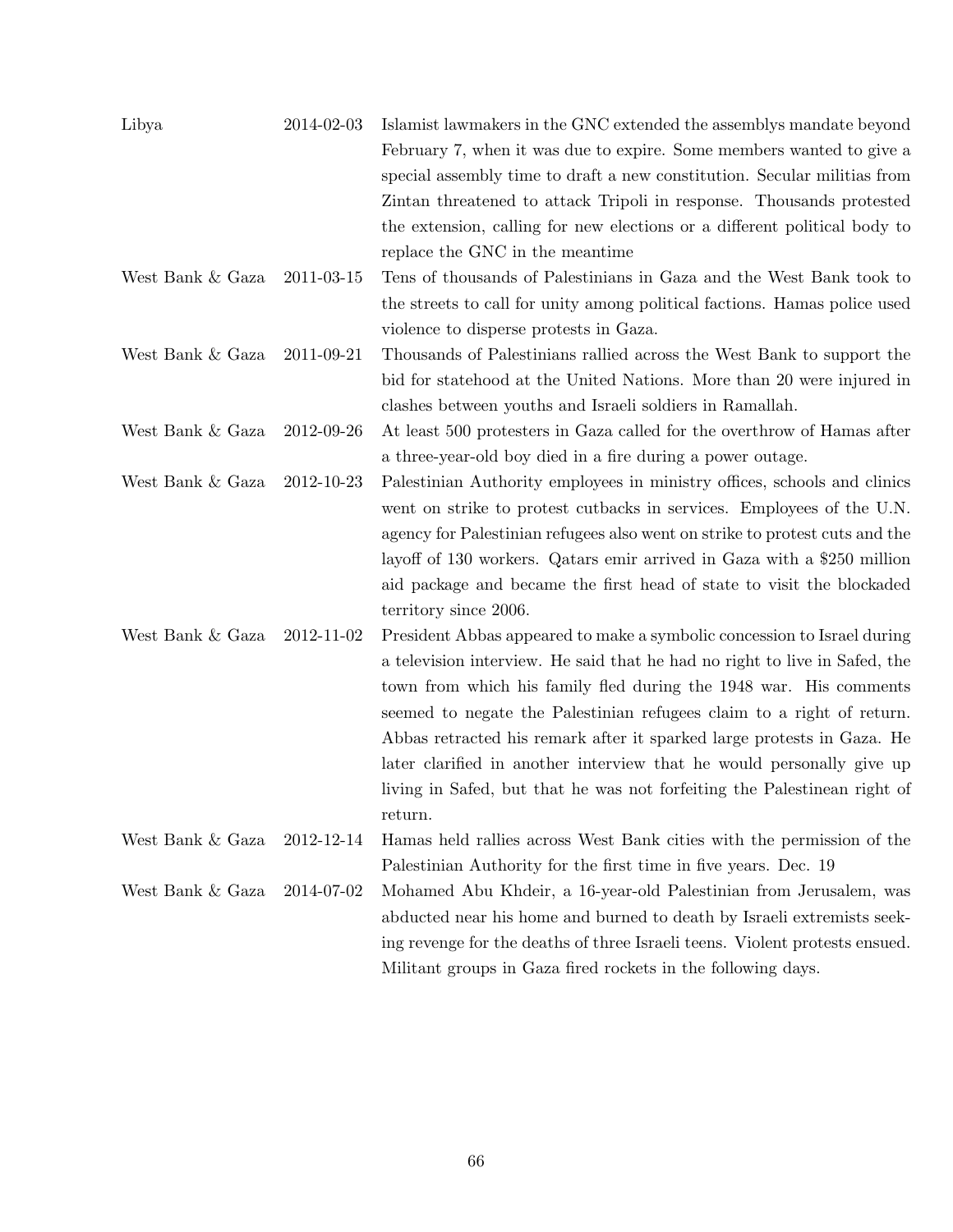- West Bank & Gaza 2018-02-16 A bomb attached to a Palestinian flag and placed along the Gaza border during Friday protests injured four Israeli soldiers. Israel responded with tank fire on a Palestinian observation post and then launched airstrikes on six targets. Hamas responded with rockets from Gaza. Israel retaliated once again with more tank fire and a second wave of airstrikes on 18 Hamas targets.
- West Bank & Gaza 2018-03-30 Tens of thousands of Gazans began six weeks of Friday protests called the Great March of Return at the border fence with Israel. Initially led by independent activists, the demonstrations were co-opted by Hamas. Demonstrators threw Molotov cocktails, launched stones with slings, burned tires, or sought to breach the fence. Israel responded with live fire, killing more than 100 Palestinians and wounding thousands. For the rest of 2018, protests at the fence persisted with fluctuating intensity. They flared up in May, during the opening of the U.S. Embassy in Jerusalem on May 14 and subsequently persisted with varying levels of intensity.
- West Bank & Gaza 2018-04-30 Tens of thousands of Gazans began six weeks of Friday protests called the Great March of Return at the border fence with Israel. Initially led by independent activists, the demonstrations were co-opted by Hamas. Demonstrators threw Molotov cocktails, launched stones with slings, burned tires, or sought to breach the fence. Israel responded with live fire, killing more than 100 Palestinians and wounding thousands. For the rest of 2018, protests at the fence persisted with fluctuating intensity. They flared up in May, during the opening of the U.S. Embassy in Jerusalem on May 14 and subsequently persisted with varying levels of intensity.

West Bank & Gaza 2018-05-30 Tens of thousands of Gazans began six weeks of Friday protests called the Great March of Return at the border fence with Israel. Initially led by independent activists, the demonstrations were co-opted by Hamas. Demonstrators threw Molotov cocktails, launched stones with slings, burned tires, or sought to breach the fence. Israel responded with live fire, killing more than 100 Palestinians and wounding thousands. For the rest of 2018, protests at the fence persisted with fluctuating intensity. They flared up in May, during the opening of the U.S. Embassy in Jerusalem on May 14 and subsequently persisted with varying levels of intensity.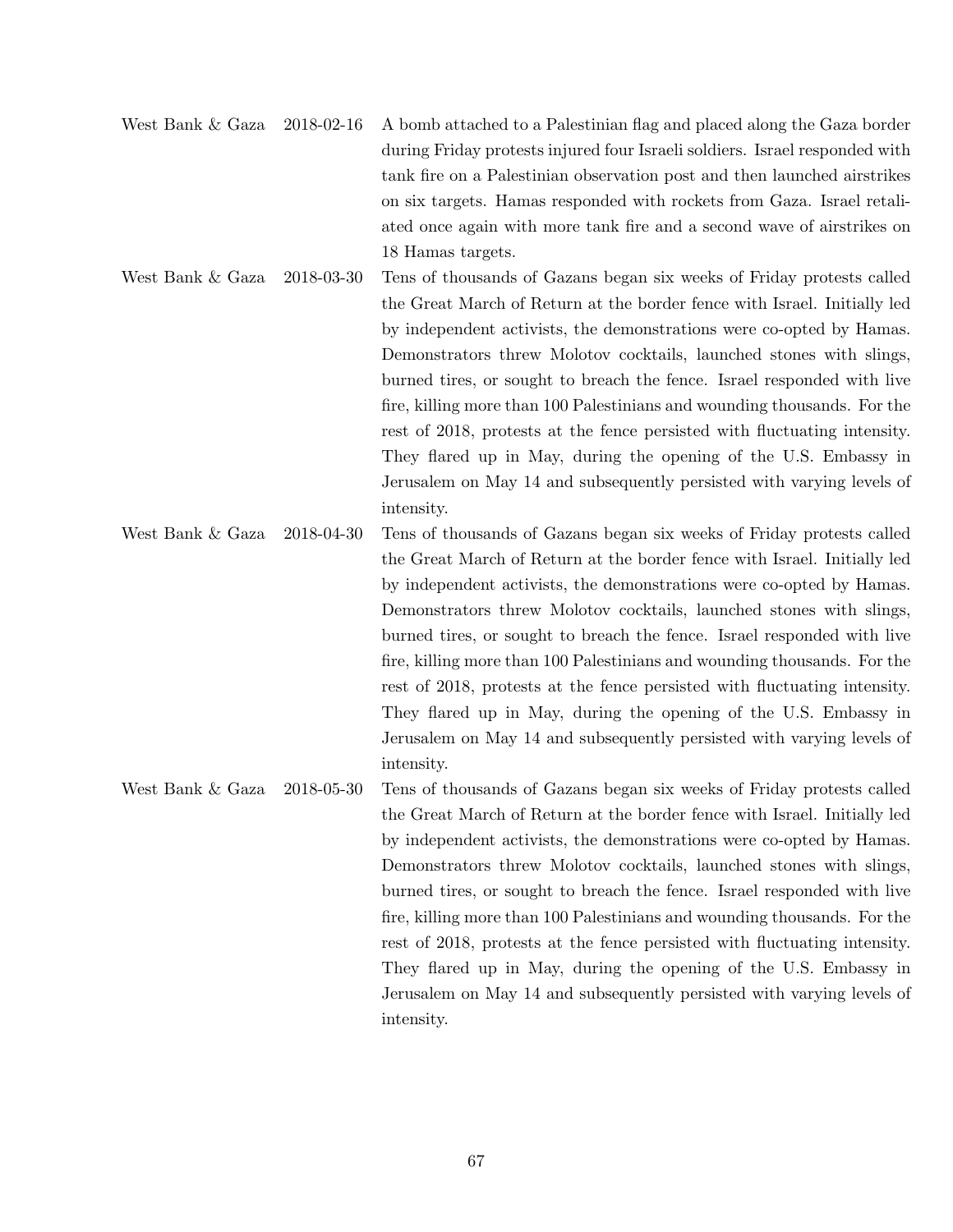West Bank & Gaza 2018-07-13 Protests along Gazas border with Israel turned violent. Palestinians threw grenades and other explosive objects at the fence and Israeli troops responded with tear gas and live fire. On the following day, Hamas fired more than 200 projectiles, including rockets and mortars, into Israel. Israeli jets targeted dozens of Hamas military targets in what Prime Minister Netanyahu described as Israels biggest attack on the group since 2014.

Table 16: USIP timeline of events in the Middle East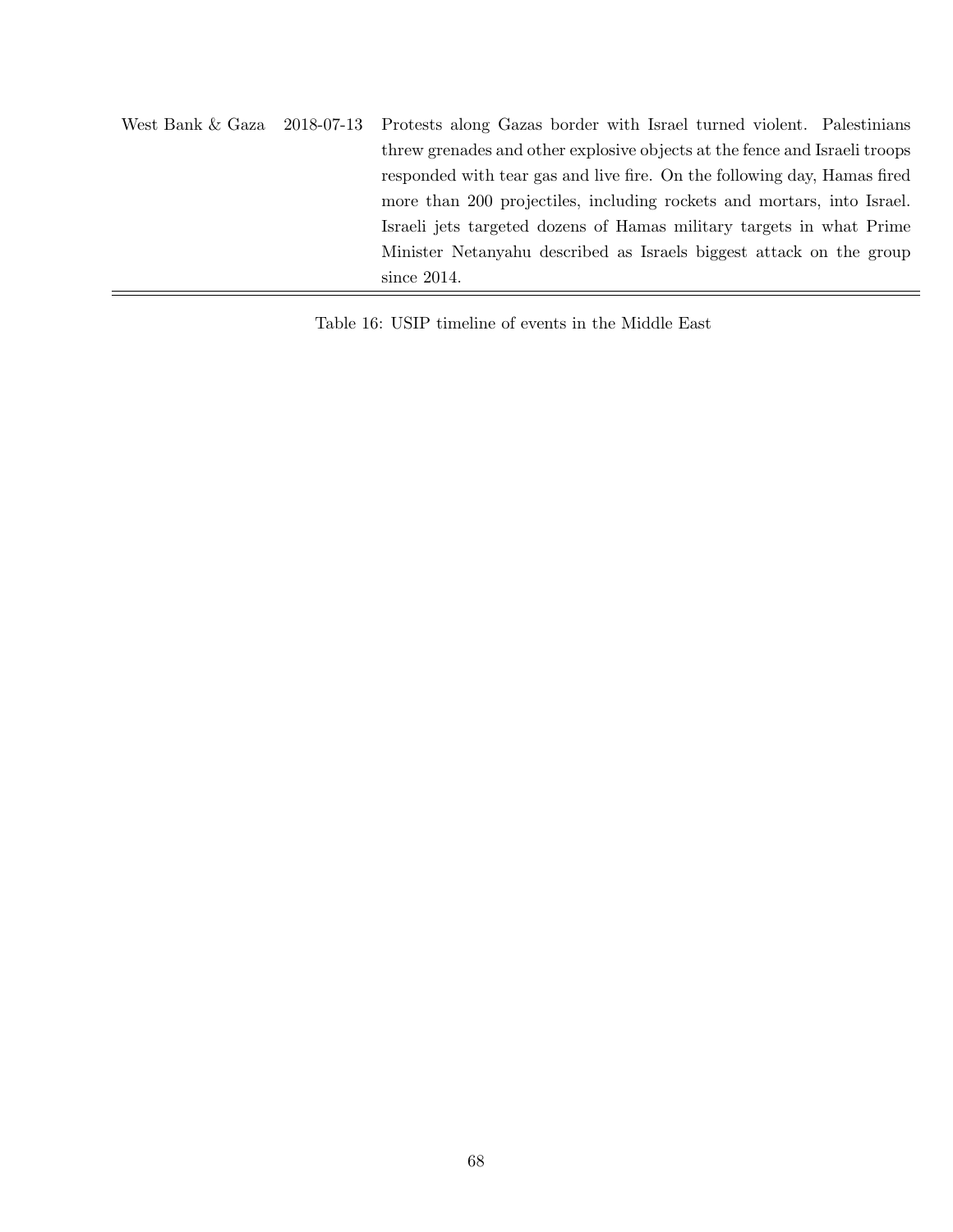- E.2 RSUI-inferred events
- F Comparison with other measures

# G Robustness of Statistical Properties

Figures 29 and 30 show the